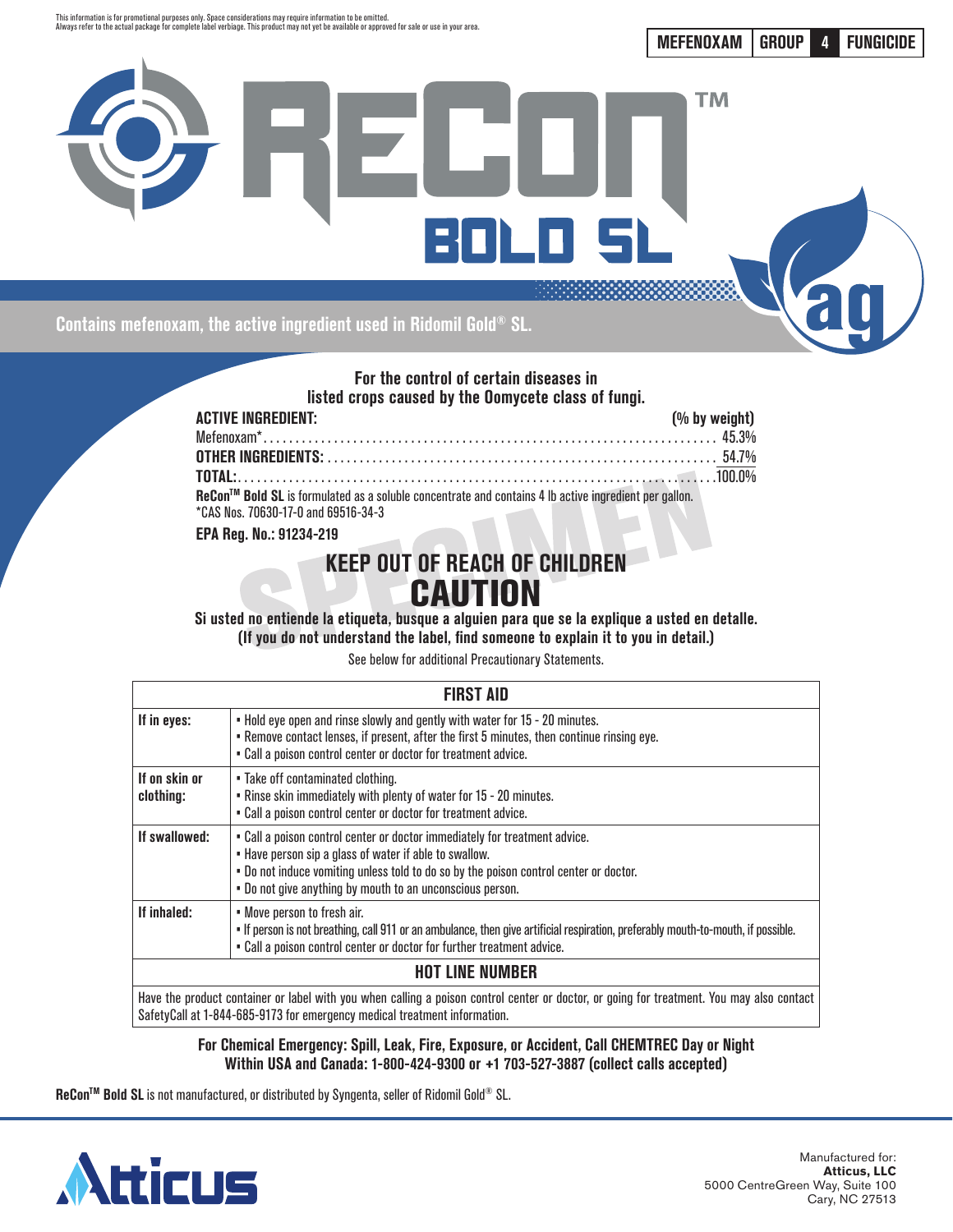## **PRECAUTIONARY STATEMENTS Hazards to Humans and Domestic Animals CAUTION**

Causes moderate eye irritation. Harmful if swallowed. Harmful if absorbed through skin. Avoid contact with skin, eyes, or clothing. Wash thoroughly with soap and water after handling and before eating, drinking, chewing gum, using tobacco or using the toilet. Remove and wash contaminated clothing before reuse.

## **Personal Protective Equipment (PPE)**

Some materials that are chemical-resistant to this product are listed below.

### **Applicators and other handlers must wear:**

- Long-sleeved shirt and long pants
- Chemical-resistant gloves made of barrier laminate, butyl rubber ≥ 14 mils, nitrile rubber  $\geq$  14 mils, neoprene rubber  $\geq$  14 mils, polyvinyl chloride (PVC)  $\geq$  14 mils, or Viton®  $\geq 14$  mils
- Shoes plus socks

## **User Safety Requirements**

Follow manufacturer's instructions for cleaning/maintaining PPE. If no such instructions for washables exist, use detergent and hot water. Keep and wash PPE separately from other laundry.

## **Engineering Controls**

When handlers use closed systems, enclosed cabs, or aircraft in a manner that meets the requirements listed in the Worker Protection Standard (WPS) for agricultural pesticides [40 CFR 170.240(d)(4-6)], the handler PPE requirements may be reduced or modified as specified in the WPS.

#### **User Safety Recommendations Users should:**

- Wash hands thoroughly with soap and water after handling and before eating, drinking, chewing gum, using tobacco, or using the toilet.
- Remove clothing/PPE immediately if pesticide gets inside. Then wash thoroughly and put on clean clothing.
- Remove PPE immediately after handling this product. Wash the outside of gloves before removing. As soon as possible, wash thoroughly and change into clean clothing.

## **Environmental Hazards**

Do not apply directly to water, or to areas where surface water is present, or to intertidal areas below the mean high water mark. Do not apply when weather conditions favor drift from treated areas. Do not contaminate water when disposing of equipment washwater or rinsate.

## **Groundwater Advisory**

Mefenoxam is known to leach through the soil into groundwater under certain conditions as a result of label use. This chemical may leach into groundwater if used in areas where soils are permeable, particularly where the water table is shallow.

## **Surface Water Advisory**

This product may contaminate water through drift of spray in wind. This product has a high potential for runoff for several months or more after application. Poorly draining soils and soils with shallow water tables are more prone to produce runoff that contains this product. A level, well-maintained vegetative buffer strip between areas to which this product is applied and surface water features such as ponds, streams, and springs will reduce the potential for contamination of water from rainfall runoff. Runoff of this product will be reduced by avoiding applications when rainfall is forecast to occur within 48 hours.

## **Physical or Chemical Hazards**

Do not use or store near heat or open flame.

Do not mix or allow coming in contact with oxidizing agents. Hazardous chemical reaction may occur.

## **DIRECTIONS FOR USE**

It is a violation of Federal Law to use this product in a manner inconsistent with its labeling.

DO NOT APPLY this product in a way that will contact workers or other persons, either directly or through drift. Only protected handlers may be in the area during application. For any requirements specific to your State or Tribe, consult the agency responsible for pesticide regulation.

## **AGRICULTURAL USE REQUIREMENTS**

Use this product only in accordance with its labeling and with the Worker Protection Standard, 40 CFR Part 170. This Standard contains requirements for the protection of agricultural workers on farms, forests, nurseries, and greenhouses, and handlers of agricultural pesticides. It contains requirements for training, decontamination, notification, and emergency assistance. It also contains specific instructions and exceptions pertaining to the statements on this label about personal protective equipment (PPE) and restricted-entry interval. The requirements in this box only apply to uses of this product that are covered by the Worker Protection Standard.

**Do not enter or allow worker entry into treated areas during the restrictedentry interval (REI) of 48 hours.** For crop uses that fall under this REI, see **PART 2**, **SOIL-DIRECTED AND OTHER FOLIAR APPLICATIONS** under **DIRECTIONS FOR USE** of this label.

**Exception:** If the product is soil-injected or soil-incorporated, the Worker Protection Standard, under certain circumstances, allows workers to enter the treated area immediately if there will be no contact with anything that has been treated. For crop uses that fall under this Exception, see **PART 1**, **SOIL-INJECTED OR SOIL-INCORPORATED APPLICATIONS** under **DIRECTIONS FOR USE** of this label.

PPE required for early entry to treated areas that is permitted under the Worker Protection Standard and that involves contact with anything that has been treated, such as plants, soil, or water is:

- Coveralls
- Chemical-resistant gloves made of barrier laminate, butyl rubber ≥ 14 mils, nitrile rubber  $\geq 14$  mils, neoprene rubber  $\geq 14$  mils, polyvinyl chloride (PVC)  $\geq 14$  mils, or Viton ≥ 14 mils
- Shoes plus socks

#### **FAILURE TO FOLLOW THE DIRECTIONS FOR USE AND RESTRICTIONS ON THIS LABEL MAY RESULT IN CROP INJURY, POOR DISEASE CONTROL, OR ILLEGAL RESIDUES.**

## **PRODUCT INFORMATION**

**ReCon Bold SL** is a systemic fungicide for use on selected crops to control certain diseases caused by members of the Oomycete class of fungi.

## **PRODUCT USE RESTRICTIONS**

**Do not use ReCon Bold SL in greenhouses or other structures such as lath houses, float houses, and hydroponic facilities unless specified on this label. Do not use ReCon Bold SL for disease control in bedding plants, transplant trays, or nurseries except where specifically allowed in certain crop sections.**

### **DO NOT USE ReCon Bold SL AS A FOLIAR APPLICATION UNLESS SPECIFIED ON THIS LABEL.**

**Do not dip plants or roots, spray bare roots, or use a transplant water treatment with solutions containing ReCon Bold SL except where specifically allowed in certain crop sections.**

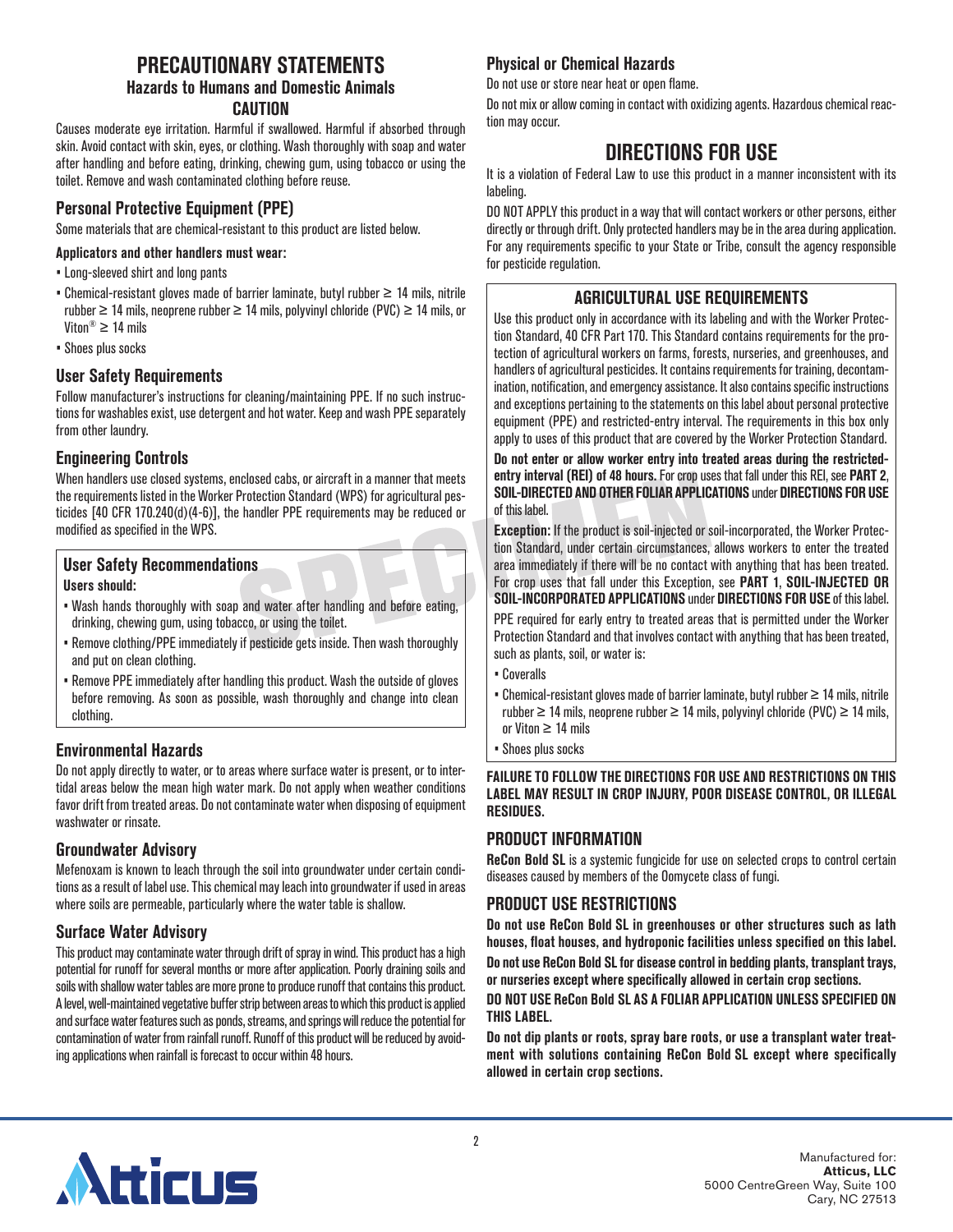Maximum usage when applying both metalaxyl- and mefenoxam-containing products to the same crop within the same season: Do not apply more than the maximum yearly total application rate for the active ingredient as stated on the label of the product containing the lowest yearly total on that crop.

Under conditions conducive to severe disease pressure, additional fungicide applications may be applied using an alternate fungicide registered for the crop/disease appearing on this label.

Where rate ranges are specified on this label, use the higher specified rate when heavy disease pressure is expected and the lower specified rate when disease pressure is expected to be light, unless otherwise noted.

Where mefenoxam/metalaxyl products used allow the same maximum poundage of active ingredient per acre per calendar year:

If more than one product containing mefenoxam/metalaxyl active ingredient is used on an acre during the same calendar year and the mefenoxam/metalaxyl products used allow the same maximum poundage of active ingredient per acre per calendar year, then the total poundage of all such mefenoxam/metalaxyl products used must not exceed any of the specified individual mefenoxam/metalaxyl product maximum poundage of active ingredient allowed per acre per calendar year.

Where mefenoxam/metalaxyl products used allow different maximum poundage of active ingredient per acre per calendar year:

If more than one product containing an mefenoxam/metalaxyl active ingredient is used on an acre during the same calendar year and the mefenoxam/metalaxyl products used allow different maximum poundage of active ingredient per acre per calendar year, then the total poundage of all such mefenoxam/metalaxyl products used must not exceed the lowest specified individual mefenoxam/metalaxyl product maximum poundage of active ingredient allowed per acre per calendar year.

Soil-applied maximum application rates include all uses in **PART 1** and all uses in **PART 2** except foliar applications.

### **Replanting**

If replanting is necessary, additional applications of **ReCon Bold SL** may be made, provided that the total amount of active ingredient in **ReCon Bold SL** applied does not exceed the maximum allowed for the specific crop.

### **PRODUCT USE INSTRUCTIONS**

**Application:** Apply **ReCon Bold SL** by ground or air in sufficient water or liquid fertilizer to provide uniform coverage of the soil surface. Apply in a minimum of 20 gallons per acre for ground applications and 3 gallons per acre by air. Refer to the **DIRECTIONS FOR USE** for specific crop application directions. Refer to **APPLICATION PROCEDURES** for band and in-furrow calculations.

#### **Moving ReCon Bold SL into the Root or Seed Zone:**

To ensure maximum activity on soilborne pathogens, **ReCon Bold SL** must be moved into the seed or root zone of the plant. Follow the specific crop directions. Placement in the seed or root zone includes in-furrow sprays, soil injections, crown dips.

Incorporation includes preplant incorporated applications, soil drenches, or shank applications. For soil surface sprays, rainfall will move the fungicide into the seed or root zone, but if rain is not expected within 24 hours after application, mechanically incorporate (before planting) or sprinkler irrigate (after planting) with 1/2 to 1 inch of water.

**Efficacy:** Under certain conditions conducive to extended infection periods, use another registered fungicide for additional applications if maximum amount of **ReCon Bold SL** has been used. If resistant isolates to Group 4 fungicides are present, efficacy can be reduced. Under high disease pressure, it is recommended to use the highest specified rate and shortest specified interval when needed.

**Crop Tolerance:** Plant tolerance has been found acceptable for all crops on the label, however, not all possible tank-mix combinations have been tested under all conditions. When possible, it is recommended to test the combinations on a small portion of the crop to ensure a phytotoxic response will not occur as a result of application.

**Spray Drift Management:** AVOIDING SPRAY DRIFT AT THE APPLICATION SITE IS THE RESPONSIBILITY OF THE APPLICATOR AND THE GROWER. To avoid spray drift, do not apply when conditions favor drift beyond the target area. The interaction of many equipment and weather related factors determine the potential for spray drift.

**Spray Drift Advisories:** THE APPLICATOR IS RESPONSIBLE FOR AVOIDING OFF-SITE SPRAY DRIFT. BE AWARE OF NEARBY NON-TARGET SITES AND ENVIRONMENTAL CONDITIONS.

**IMPORTANCE OF DROPLET SIZE:** An effective way to reduce spray drift is to apply large droplets. Use the largest droplets that provide target pest control. While applying larger droplets will reduce spray drift, the potential for drift will be greater if applications are made improperly or under unfavorable environmental conditions.

#### **Controlling Droplet Size - Ground Boom:**

- **Volume** Increasing the spray volume so that larger droplets are produced will reduce spray drift. Use the highest practical spray volume for the application. If a greater spray volume is needed, consider using a nozzle with a higher flow rate.
- **Pressure** Use the lowest spray pressure recommended for the nozzle to produce the target spray volume and droplet size.
- **Spray Nozzle** Use a spray nozzle that is designed for the intended application. Consider using nozzles designed to reduce drift.

#### **Controlling Droplet Size - Aircraft:**

• **Adjust Nozzles** - Follow nozzle manufacturer's recommendations for setting up nozzles. Generally, to reduce fine droplets, nozzles should be oriented parallel with the airflow in flight.

**BOOM HEIGHT** - **Ground Boom:** Use the lowest boom height that is compatible with the spray nozzles that will provide uniform coverage. For ground equipment, the boom should remain level with the crop and have minimal bounce.

**RELEASE HEIGHT** - **Aircraft:** Higher release heights increase the potential for spray drift. When applying aerially to crops, do not spray at a height greater than 10 ft above the crop canopy, unless a greater application height is necessary for pilot safety.

**SHIELDED SPRAYERS:** Shielding the boom or individual nozzles can reduce spray drift. Consider using shielded sprayers. Verify that the shields are not interfering with the uniform deposition of the spray on the target area.

**TEMPERATURE AND HUMIDITY:** When making applications in hot and dry conditions, use larger droplets to reduce effects of evaporation.

**TEMPERATURE INVERSIONS:** Drift potential is high during a temperature inversion. Temperature inversions are characterized by increasing temperature with altitude and are common on nights with limited cloud cover and light to no wind. The presence of an inversion can be indicated by ground fog or by the movement of smoke from a ground source or an aircraft smoke generator. Smoke that layers and moves laterally in a concentrated cloud (under low wind conditions) indicates an inversion, while smoke that moves upward and rapidly dissipates indicates good vertical air mixing. Avoid applications during temperature inversions.

**WIND:** Drift potential generally increases with wind speed. AVOID APPLICATIONS DURING GUSTY WIND CONDITIONS. Applicators need to be familiar with local wind patterns and terrain that could affect spray drift.

**IPM: ReCon Bold SL** should be integrated into an overall disease and pest management strategy (IPM) whenever the use of a fungicide is required. Cultural practices known to reduce disease development should be followed. Consult your local agricultural authorities for additional IPM strategies established for your area.

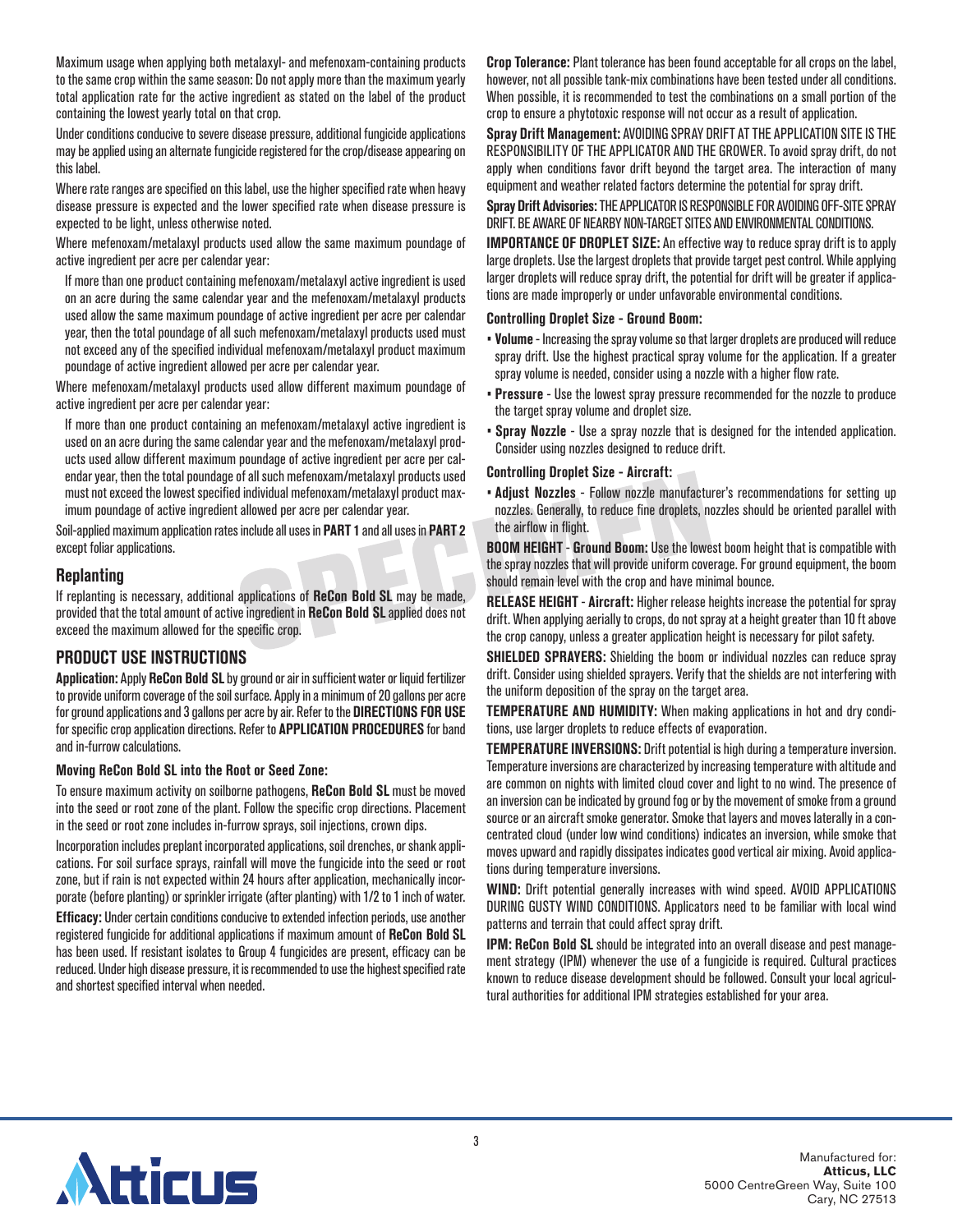| <b>Rotation Crop</b>                                                                                                                                                                                                                                                                                                                                                                                                                                                                                                     |                                                                                                                                                                                                                                                                                                                                                                                                                                                                                                                                                                            | <b>Planting Time</b><br>from Last<br><b>ReCon Bold SL</b><br><b>Application</b> |
|--------------------------------------------------------------------------------------------------------------------------------------------------------------------------------------------------------------------------------------------------------------------------------------------------------------------------------------------------------------------------------------------------------------------------------------------------------------------------------------------------------------------------|----------------------------------------------------------------------------------------------------------------------------------------------------------------------------------------------------------------------------------------------------------------------------------------------------------------------------------------------------------------------------------------------------------------------------------------------------------------------------------------------------------------------------------------------------------------------------|---------------------------------------------------------------------------------|
| Alfalfa<br>(birdsfoot trefoil)<br>Apple<br>Artichoke, Globe<br>Asparagus<br>Avocados<br>Brassica (Cole) Leafy<br>Vegetables (e.g., broccoli,<br>cabbage, cauliflower)<br><b>Bushberry Subgroup 13-07B</b><br>(e.g., blueberries, cranberries)<br>Cacao<br>Caneberry Subgroup 13-07A<br>(e.g., blackberry and<br>raspberry)<br>Carrots<br>Citrus<br>Clover<br>Corn<br>Cotton<br><b>Cucurbit Vegetables</b><br>(e.g., cucumber, melons,<br>squash)<br><b>Fruiting Vegetables</b><br>(e.g., tomatoes, peppers,<br>eggplant) | Grass, Forage, Fodder and Hay<br>Herbs (fresh and dried)<br>Hops<br>Leafy Vegetables, except<br><b>Brassica</b><br>(e.g., lettuce, spinach,<br>celery)<br>Legume Vegetables<br>(e.g., beans and peas,<br>succulent and dried)<br>Onions<br>(dry bulb, garlic, and green)<br>Peanuts<br><b>Pineapples</b><br><b>Root and Tuber Vegetables</b><br>(e.g., potatoes, carrots,<br>sugar beets)<br>Soybeans<br><b>Stone Fruits</b><br><b>Strawherries</b><br>Sunflower<br><b>Tobacco</b><br><b>Tomato</b><br><b>Tree Nuts</b><br><b>Tropical Fruits</b><br>(e.g., papaya, mango, | 0 days                                                                          |
| Ginseng<br>Grapes                                                                                                                                                                                                                                                                                                                                                                                                                                                                                                        | kiwifruit)<br>Wasabi                                                                                                                                                                                                                                                                                                                                                                                                                                                                                                                                                       |                                                                                 |
| <b>Cereal Grains (except Corn)</b>                                                                                                                                                                                                                                                                                                                                                                                                                                                                                       | 14 days                                                                                                                                                                                                                                                                                                                                                                                                                                                                                                                                                                    |                                                                                 |
| Crops Not Intended for Food or Feed                                                                                                                                                                                                                                                                                                                                                                                                                                                                                      |                                                                                                                                                                                                                                                                                                                                                                                                                                                                                                                                                                            | 0 days                                                                          |
| All Other Crops Intended for Food or Feed                                                                                                                                                                                                                                                                                                                                                                                                                                                                                |                                                                                                                                                                                                                                                                                                                                                                                                                                                                                                                                                                            | 365 days                                                                        |

## **RESISTANCE MANAGEMENT MEFENOXAM GROUP 4 FUNGICIDE**

For resistance management, **ReCon Bold SL** contains a Group 4 fungicide. Any fungal population may contain individuals naturally resistant to **ReCon Bold SL** and other Group 4 fungicides. A gradual or total loss of pest control may occur over time if these fungicides are used repeatedly in the same fields. Appropriate resistance-management strategies should be followed.

To delay fungicide resistance, take one or more of the following steps:

- Rotate the use of **ReCon Bold SL** or other Group 4 fungicides within a growing season sequence with different groups that control the same pathogens.
- Use tank mixtures with fungicide from a different group that are equally effective on the target pest when such use is permitted. Use at least the minimum application rate as labeled by the manufacturer.
- Adopt an integrated disease management program for fungicide use that includes scouting, uses historical information related to pesticide use, and crop rotation, and which considers host plant resistance, impact of environmental conditions on disease development, disease thresholds, as well as cultural, biological and other chemical control practices.
- Where possible, make use of predictive disease models to effectively time fungicide applications. Note that using predictive models alone is not sufficient to manage resistance.
- Monitor treated fungal populations for resistance development.

• Contact your local extension specialist or certified crop advisor for any additional pesticide resistance-management and/or IPM recommendations for specific crop and pathogens.

For further information or to report suspected resistance contact Atticus, LLC at 984-465-4754. You can also contact your pesticide distributor or university extension specialist to report resistance.

## **SPRAY EQUIPMENT**

#### **Nozzles**

- Equip sprayers with nozzles that provide accurate and uniform application.
- Nozzles should be the same size and uniformly spaced across the boom.
- Calibrate sprayer before use.
- It is suggested that screens be used to protect the pump and to prevent nozzles from clogging.
- Screens placed on suction side of pump should be *16-mesh or coarser*.
- Do not place a screen in the recirculation line.
- Use 50-mesh or coarser screens between the pump and boom, and where required, at the nozzles.
- Check nozzle manufacturer's recommendations.

#### **Pump**

- Use a pump with capacity to:
- 1. Maintain 35 40 psi at nozzles.
- 2. Provide sufficient agitation in tank to keep mixture in suspension this requires recirculation of 10% of tank volume per minute.
- Use a jet agitator or liquid sparge tube for agitation.
- Do not air sparge.

For more information on spray equipment and calibration, consult sprayer manufacturers and state recommendations. For specific local directions and spray schedules, consult the current state agricultural recommendations.

## **MIXING INSTRUCTIONS**

- Prepare no more spray mixture than is required for the immediate operation.
- Thoroughly clean spray equipment before using this product.
- Agitate the spray solution before and during application.
- Rinse spray tank thoroughly with clean water after each day's use and dispose of pesticide rinsate by application to an already treated area.

### **ReCon Bold SL Alone (no tank mix):**

- Add 1/4 1/2 of the required amount of water to the spray or mixing tank.
- With the agitator running, add **ReCon Bold SL** to the tank.
- Continue agitation while adding the remainder of the water.
- Begin application of the spray solution after **ReCon Bold SL** has completely dispersed into the mix water.
- Maintain agitation until all of the mixture has been sprayed.

**ReCon Bold SL + Tank Mixtures: ReCon Bold SL** is usually compatible with all tankmix partners listed on this label. To determine the physical compatibility of **ReCon Bold SL** with other products, use a jar test. Using a quart jar, add the proportionate amounts of the products to 1 qt of water. Add wettable powders and water dispersible granular products first, then liquid flowables, and emulsifiable concentrates last. After thoroughly mixing, let stand for at least 20 minutes. If the combination remains mixed or can be remixed readily, it is physically compatible. Once compatibility has been proven, use the same procedure for adding required ingredients to the spray tank.

Do not combine **ReCon Bold SL** in the spray tank with pesticides, surfactants or fertilizers, unless compatibility charts or your own prior use has shown that the combination is physically compatible, effective and non-injurious under your conditions of use.

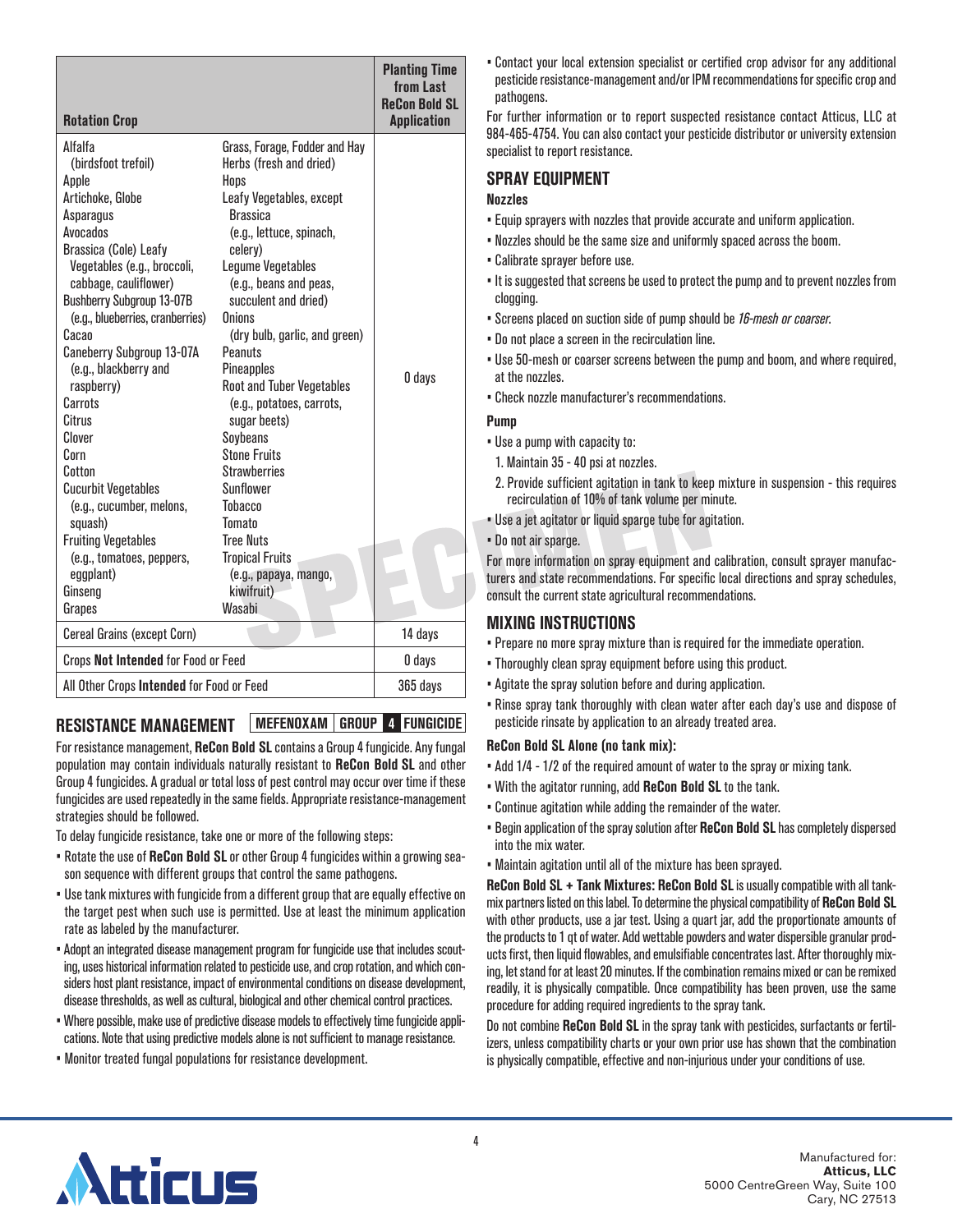It is the pesticide user's responsibility to ensure that all products are registered for the intended use. Read and follow the applicable restrictions and limitations and directions for use on all product labels involved in tank mixing. Users must follow the most restrictive directions for use and precautionary statements of each product in the tank mixture.

#### **Mixing in the Spray Tank:**

- Add 1/4 1/2 of the required amount of water to the spray or mixing tank.
- With the agitator running, add the tank-mix partner(s) into the tank in the same order as described above.
- Allow the material to completely dissolve and disperse into the mix water. Continue agitation while adding the remainder of the water and **ReCon Bold SL** to the spray tank.
- Allow **ReCon Bold SL** to completely disperse.
- Spray the mixture with the agitator running.
- Observe all directions for use, crops/sites, use rates, dilution ratios, precautions, and limitations which appear on the tank mix product label.
- Do not exceed maximum label dosage rates, and the most restrictive label precautions and limitations must be followed.
- Do not tank mix this product with any product which prohibits such mixing.

## **APPLICATION PROCEDURES**

### **Ground Application (Broadcast):**

• Apply in a minimum of 20 gallons of water per acre, unless specified otherwise.

### **Ground Application (Banded):**

- Application rates in the **DIRECTIONS FOR USE** are generally expressed as an amount per acre which refers to the total crop area to be treated. If using a banded application, use proportionally less product using the formula below:
	- $\frac{\text{Band width in inches}}{\text{Now spacinas in inches}}$  X broadcast rate Row spacings in inches
		- amount needed<br>per acre of field

**Ground Applications (In-Furrow):**

- Apply **ReCon Bold SL** as an in-furrow spray in 3 7 gallons per acre of water at planting.
- Mount the spray nozzle so the spray is directed into the furrow just before the seed are covered.
- The following table provides common row spacings and the amount of **ReCon Bold SL** to apply per acre.

| <b>Use Rate</b>                                           | <b>ReCon Bold SL fl oz/A</b> |                        |                        |                       |                        |                              |                       |                        |                     |
|-----------------------------------------------------------|------------------------------|------------------------|------------------------|-----------------------|------------------------|------------------------------|-----------------------|------------------------|---------------------|
| $fl$ oz/1.000<br>row feet<br>$(oz\ ai/1,000$<br>row feet) | $20-$<br>inch<br>rows        | $22 -$<br>inch<br>rows | $24 -$<br>inch<br>rows | $30-$<br>inch<br>rows | $32 -$<br>inch<br>rows | $34-$<br>inch<br><b>rows</b> | $36-$<br>inch<br>rows | $38 -$<br>inch<br>rows | 40-<br>inch<br>rows |
| 0.08<br>(0.038)                                           | 2.0                          | 1.8                    | 1.6                    | 1.4                   | 1.2                    | 1.1                          | 1.1                   | 1.0                    | 0.9                 |
| 0.15<br>(0.078)                                           | 4.0                          | 3.6                    | 3.2                    | 2.8                   | 2.4                    | 2.3                          | 2.2                   | 2.0                    | 1.9                 |
| 0.28<br>(0.14)                                            | 7.0                          | 6.7                    | 6.1                    | 4.8                   | 4.6                    | 4.3                          | 4.0                   | 3.8                    | 3.7                 |
| 0.42<br>(0.21)                                            | 11.0                         | 10.0                   | 9.1                    | 7.3                   | 6.8                    | 6.5                          | 6.1                   | 5.8                    | 5.4                 |

20" = 26,136 row ft/A, 22" = 23,760 row ft/A, 24" = 21,780 row ft/A, 30" = 17,424 row ft/A,  $32" = 16,315$  row ft/A,  $34" = 15,374$  row ft/A,  $36" = 14,520$  row ft/A,  $38" = 13,754$  row ft/A, 40" = 13,068 row ft/A

### **Aerial Application:**

- Apply in a minimum of 3 gallons of water per acre, unless specified otherwise.
- Avoid application under conditions when uniform coverage cannot be obtained or when excessive spray drift may occur.

### **Application through Irrigation Systems (Chemigation):**

- Apply this product only through center pivot, solid set, hand move, moving wheel, micro-sprinkler, or drip irrigation systems. Do not apply this product through any other type of irrigation system.
- Crop injury, lack of effectiveness, or illegal pesticide residues in the crop can result from non-uniform distribution of treated water.
- If you have questions about calibration, you should contact State Extension Service specialists, equipment manufacturers, or other experts.
- Do not connect an irrigation system (including greenhouse systems) used for pesticide application to a public water system, unless the pesticide label-prescribed safety devices for public water systems are in place.
- A person knowledgeable of the chemigation system and responsible for its operation, or under the supervision of the responsible person, shall shut the system down and make necessary adjustments should the need arise.
- **ReCon Bold SL** must be applied on the schedule specified in the specific crop use directions, not according to the irrigation schedule.

**Note:** Do not inject **ReCon Bold SL** at full strength or deterioration of valves and seals may occur. Use a dilution ratio of at least 15 parts water to 1 part **ReCon Bold SL** in the mix tank. **ReCon Bold SL** can affect many seal materials. Leather seals are best. EPDM or silicone rubber seals can be used, but should be replaced once a year. Do not use Viton, Buna-N, Neoprene, or PVC seals.

### **Operating Instructions**

- 1. The system must contain a functional check-valve, vacuum relief valve, and low pressure drain appropriately located on the irrigation pipeline to prevent water-source contamination from backflow.
- 2. The pesticide injection pipeline must contain a functional, automatic, quick-closing check-valve to prevent the flow of fluid back toward the injection pump.
- 3. The pesticide injection pipeline must also contain a functional, normally closed, solenoid-operated valve located on the intake side of the injection pump and connected to the system interlock to prevent fluid from being withdrawn from the supply tank when the irrigation system is either automatically or manually shut down.
- 4. The system must contain functional interlocking controls to automatically shut off the pesticide injection pump when the water pump motor stops.
- 5. The irrigation line or water pump must include a functional pressure switch which will stop the water pump motor when the water pressure decreases to the point where pesticide distribution is adversely affected.
- 6. Systems must use a metering pump, such as a positive displacement injection pump (e.g., diaphragm pump) effectively designed and constructed of materials that are compatible with pesticides and capable of being fitted with a system interlock.
- 7. Do not apply when wind speed favors drift beyond the area intended for treatment.

## **Specific Instructions for Public Water Systems**

- 1. Public water system means a system for the provision to the public of piped water for human consumption if such system has at least 15 service connections or regularly serves an average of at least 25 individuals daily at least 60 days out of the year.
- 2. Chemigation systems connected to public water systems must contain a functional, reduced-pressure zone, back-flow preventer (RPZ) or the functional equivalent in the water supply line upstream from the point of pesticide introduction. As an option to the RPZ, the water from the public water system should be discharged into a reservoir tank prior to pesticide introduction. There shall be a complete physical break (air gap) between the outlet end of the fill pipe and the top or overflow rim of the reservoir tank of at least twice the inside diameter of the fill pipe.

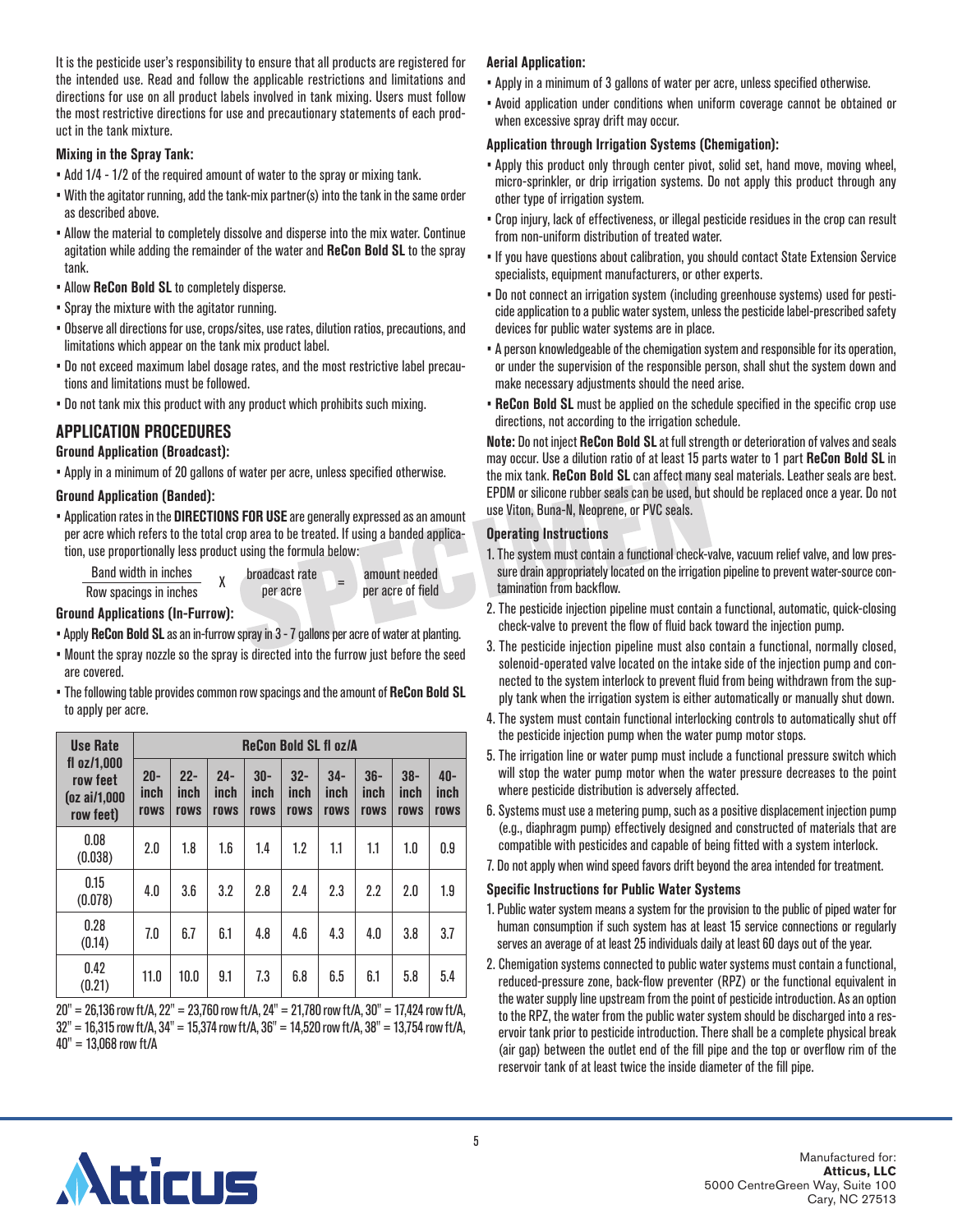- 3. The pesticide injection pipeline must contain a functional, automatic, quick-closing check valve to prevent the flow of fluid back toward the injection pump.
- 4. The pesticide injection pipeline must contain a functional, normally closed, solenoidoperated valve located on the intake side of the injection pump and connected to the system interlock to prevent fluid from being withdrawn from the supply tank when the irrigation system is either automatically or manually shut down.
- 5. The system must contain functional interlocking controls to automatically shut off the pesticide injection pump when the water pump motor stops, or in cases where

there is no water pump, when the water pressure decreases to the point where pesticide distribution is adversely affected.

- 6. Systems must use a metering pump, such as a positive displacement injection pump (e.g., diaphragm pump) effectively designed and constructed of materials that are compatible with pesticides and capable of being fitted with a system interlock.
- 7. Do not apply when wind speed favors drift beyond the area intended for treatment.

## DIRECTIONS FOR USE - PART 1

## **SOIL-INJECTED OR SOIL-INCORPORATED APPLICATIONS**

**The restricted-entry interval (REI) for soil-injected or soil-incorporated applications is 0 hours.**

| <b>Crop</b>                                                                                                                                                                                                                                                                                                                                                                                           | <b>Target Diseases</b><br>(Pathogen)                                    | <b>Product Use Rate</b><br>$(lb\text{ ai})$ | <b>Application Directions</b>                                                                                                                                                                       |  |  |  |
|-------------------------------------------------------------------------------------------------------------------------------------------------------------------------------------------------------------------------------------------------------------------------------------------------------------------------------------------------------------------------------------------------------|-------------------------------------------------------------------------|---------------------------------------------|-----------------------------------------------------------------------------------------------------------------------------------------------------------------------------------------------------|--|--|--|
| <b>Alfalfa</b><br>(birdsfoot trefoil)                                                                                                                                                                                                                                                                                                                                                                 | Damping Off<br>(Pythium spp.)<br><b>Root Rot</b><br>(Phytophthora spp.) | $0.25 - 0.50$ pt/A<br>$(0.12 - 0.25)$       | Soil spray (broadcast): Apply as a broadcast soil surface spray at planting. If alfalfa<br>seed was previously treated with mefenoxam or metalaxyl as a seed dressing, use the<br>$0.25$ pt/A rate. |  |  |  |
|                                                                                                                                                                                                                                                                                                                                                                                                       | USE RESTRICTIONS                                                        |                                             |                                                                                                                                                                                                     |  |  |  |
| 1. Refer to PRODUCT USE RESTRICTIONS for additional product use restrictions.<br>2. Maximum Single Application Rate: 0.50 pt/A (equivalent to 0.25 lb ai/A mefenoxam)<br>3. Minimum Application Interval: NA<br>4. Maximum Annual Application Rate: 0.50 pt/A/year (equivalent to 0.25 lb ai/A/year mefenoxam)<br>a. DO NOT exceed 0.25 lb ai/A/year of mefenoxam- and metalaxyl-containing products. |                                                                         |                                             |                                                                                                                                                                                                     |  |  |  |
| 5. DO NOT feed green forage or cut hay for 60 days following application.                                                                                                                                                                                                                                                                                                                             |                                                                         |                                             |                                                                                                                                                                                                     |  |  |  |

6. **Pre-harvest Interval (PHI):** 60 days

**For additional applications, see Alfalfa in PART 2 of DIRECTIONS FOR USE: SOIL-DIRECTED AND OTHER FOLIAR APPLICATIONS.**

| <b>Crop</b>                                                                                                                                                                                                                                                                                                | <b>Target Diseases</b><br>(Pathogen)                                           | <b>Product Use Rate</b><br>$(lb\text{ ai})$ | <b>Application Directions</b>              |  |  |
|------------------------------------------------------------------------------------------------------------------------------------------------------------------------------------------------------------------------------------------------------------------------------------------------------------|--------------------------------------------------------------------------------|---------------------------------------------|--------------------------------------------|--|--|
| Artichoke, Globe                                                                                                                                                                                                                                                                                           | Damping Off<br><i>(Pythium spp.)</i><br><b>Root Rot</b><br>(Phytophthora spp.) | $1.0 - 2.0$ pt/A<br>$(0.50 - 1.0)$          | Soil spray (broadcast): Apply at planting. |  |  |
| USE RESTRICTIONS                                                                                                                                                                                                                                                                                           |                                                                                |                                             |                                            |  |  |
| 1. Refer to PRODUCT USE RESTRICTIONS for additional product use restrictions.<br>2. Maximum Single Application Rate: 2.0 pt/A (equivalent to 1.0 lb ai/A mefenoxam)<br>3. Minimum Application Interval: NA<br>A. Maximum Annual Annlication Rate: 2 0 nt/A/year (equivalent to 1 0 lb ai/A/year metenovam) |                                                                                |                                             |                                            |  |  |

4. **Maximum Annual Application Rate:** 2.0 pt/A/year (equivalent to 1.0 lb ai/A/year mefenoxam)

a. **DO NOT** exceed 1.0 lb ai/A/year of mefenoxam- and metalaxyl-containing products).

5. **Pre-harvest Interval (PHI):** 200 days

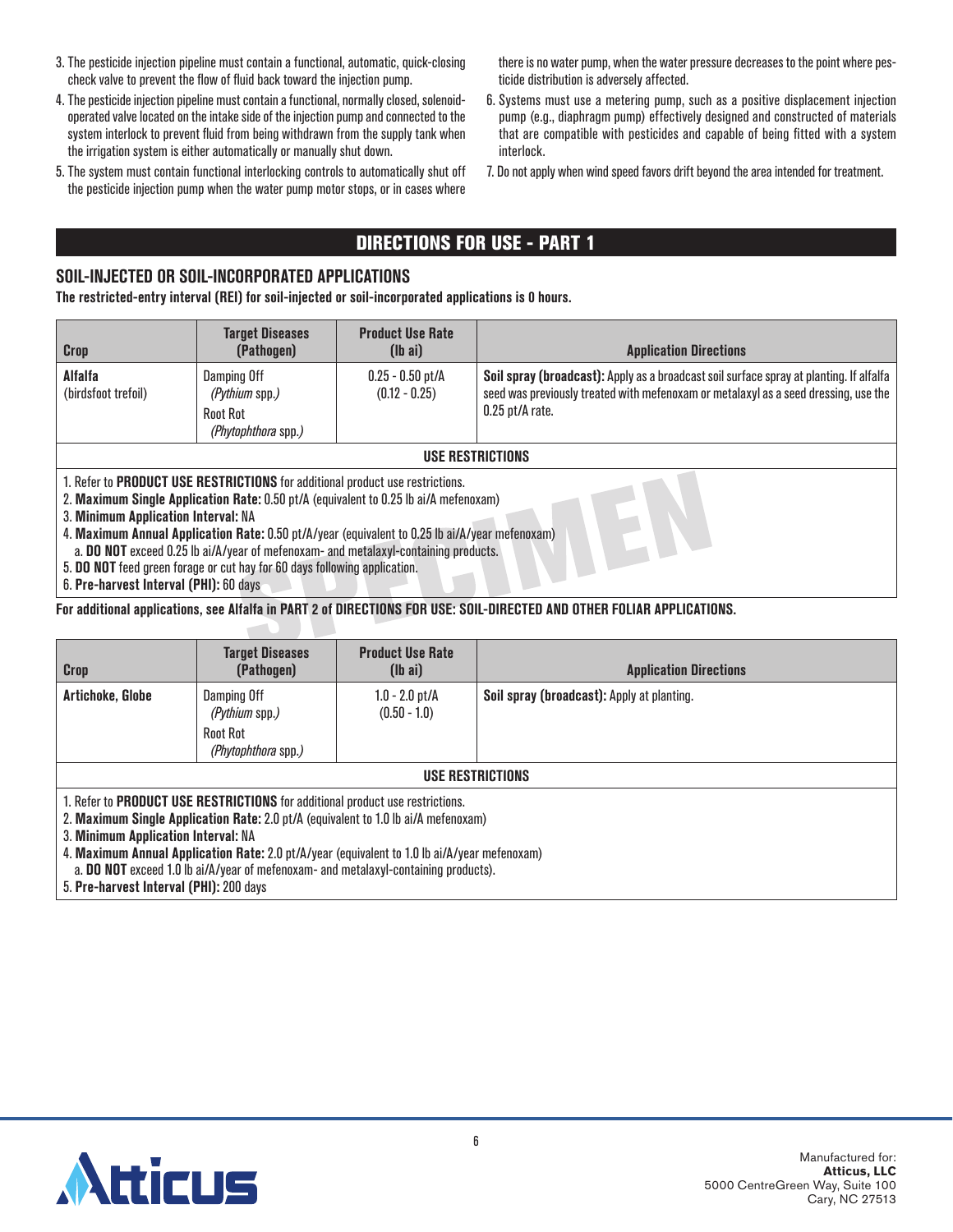| <b>Crop</b>      | <b>Target Diseases</b><br>(Pathogen)           | <b>Product Use Rate</b><br>$(lb\text{ ai})$                                                                                                                             | <b>Application Directions</b>                                                                                                                                                                                                                                                                                                                                                                                                                                                                                                                                                                                                                                                                                                                             |  |
|------------------|------------------------------------------------|-------------------------------------------------------------------------------------------------------------------------------------------------------------------------|-----------------------------------------------------------------------------------------------------------------------------------------------------------------------------------------------------------------------------------------------------------------------------------------------------------------------------------------------------------------------------------------------------------------------------------------------------------------------------------------------------------------------------------------------------------------------------------------------------------------------------------------------------------------------------------------------------------------------------------------------------------|--|
| <b>Avocados</b>  | <b>Root Rot</b><br>(Phytophthora<br>cinnamomi) | <b>Diluted Mixture:</b><br>0.25 fl oz in 18 gal water<br>$2.0 - 4.0$ pt/A<br>$(1.0 - 2.0)$<br>0r<br>$0.50 - 1.0$ fl oz/<br>1,000 gal water<br>$(3.9 - 7.8 \text{ ppm})$ | <b>Sleeve drench:</b> At transplanting, drench the roots inside the sleeve with 1 qt of the<br>diluted mixture per tree. Sleeve drench does not replace other soil applications for<br>long-term control of root rot.<br>Injection (drip irrigation): Inject ReCon Bold SL into the irrigation water at the start<br>of the growing season or at transplanting and as soon as soil tests indicate the presence<br>of Phytophthora. Two additional applications may be made at 3-month intervals.<br>Applications are not needed during the winter months of November through February.<br>For new plantings, use <i>Phytophthora</i> -resistant rootstocks.<br>Mature trees in moderate to advanced stages of decline cannot be cured with ReCon Bold SL. |  |
| USE RESTRICTIONS |                                                |                                                                                                                                                                         |                                                                                                                                                                                                                                                                                                                                                                                                                                                                                                                                                                                                                                                                                                                                                           |  |

2. **Maximum Single Application Rate:** 4.0 pt/A (equivalent to 2.0 lb ai/A mefenoxam)

3. **Minimum Application Interval:** 90 days

4. **Maximum Annual Application Rate:** 12.0 pt/A/year (equivalent to 6.0 lb ai/A/year mefenoxam)

a. **DO NOT** exceed 6.0 lb ai/A/year of soil-applied mefenoxam- and metalaxyl-containing products.

5. **Pre-harvest Interval (PHI):** 28 days

**For additional applications, see Avocados in PART 2 of DIRECTIONS FOR USE: SOIL-DIRECTED AND OTHER FOLIAR APPLICATIONS.**

| <b>Crop</b>                                                                                                                                                                                                                                                                                                                                                                                                                                              | <b>Target Diseases</b><br>(Pathogen)   | <b>Product Use Rate</b><br>$(lb\ a)$              | <b>Application Directions</b>                                                                                                                                                                                                                                                                                                |
|----------------------------------------------------------------------------------------------------------------------------------------------------------------------------------------------------------------------------------------------------------------------------------------------------------------------------------------------------------------------------------------------------------------------------------------------------------|----------------------------------------|---------------------------------------------------|------------------------------------------------------------------------------------------------------------------------------------------------------------------------------------------------------------------------------------------------------------------------------------------------------------------------------|
| <b>Bushberry,</b><br>Crop Subgroup 13-07B:<br><b>Blueberries</b><br>(High and Low Bush)<br>Currants<br>Elderberry<br>Gooseberry<br><b>Highbush Cranberry</b><br>Hybrids, cultivars, and<br>varieties of these.<br>*See below for additional<br>berries subgroup.                                                                                                                                                                                         | <b>Root Rot</b><br>(Phytophthora spp.) | $3.6$ pt/A<br>(1.8)<br>0r<br>0.25 pt/1,000 row ft | Soil spray (broadcast, band or drip)<br>New plantings: Make one application at the time of planting. For band applications<br>use an 18-inch band.<br>(See direction for Established Plantings in PART 2 for subsequent applications).<br>Use ReCon Bold SL in conjunction with good cultural practices to minimize disease. |
|                                                                                                                                                                                                                                                                                                                                                                                                                                                          |                                        |                                                   | USE RESTRICTIONS                                                                                                                                                                                                                                                                                                             |
| 1. Refer to <b>PRODUCT USE RESTRICTIONS</b> for additional product use restrictions.<br>2. Maximum Single Application Rate: 3.6 pt/A (equivalent to 1.8 lb ai/A mefenoxam)<br>3. Minimum Application Interval: 90<br>4. Maximum Annual Application Rate: 7.2 pt/A/year (equivalent to 3.6 lb ai/A/year mefenoxam)<br>a. DO NOT exceed 3.6 lb ai/A/year of soil-applied mefenoxam- and metalaxyl-containing products.<br>5. Pre-harvest Interval (PHI): 0 |                                        |                                                   |                                                                                                                                                                                                                                                                                                                              |

\*Aronia Berry, Highbush Blueberry, Lowbush Blueberry, Buffalo Currant, Chilean Guava, Black Currant, Red Currant, Elderberry, European Barberry, Gooseberry, Highbush Cranberry, Edible Honeysuckle, Huckleberry, Jostaberry, Juneberry, Lingonberry, Native Currant, Salal, and Sea Buckthorn.

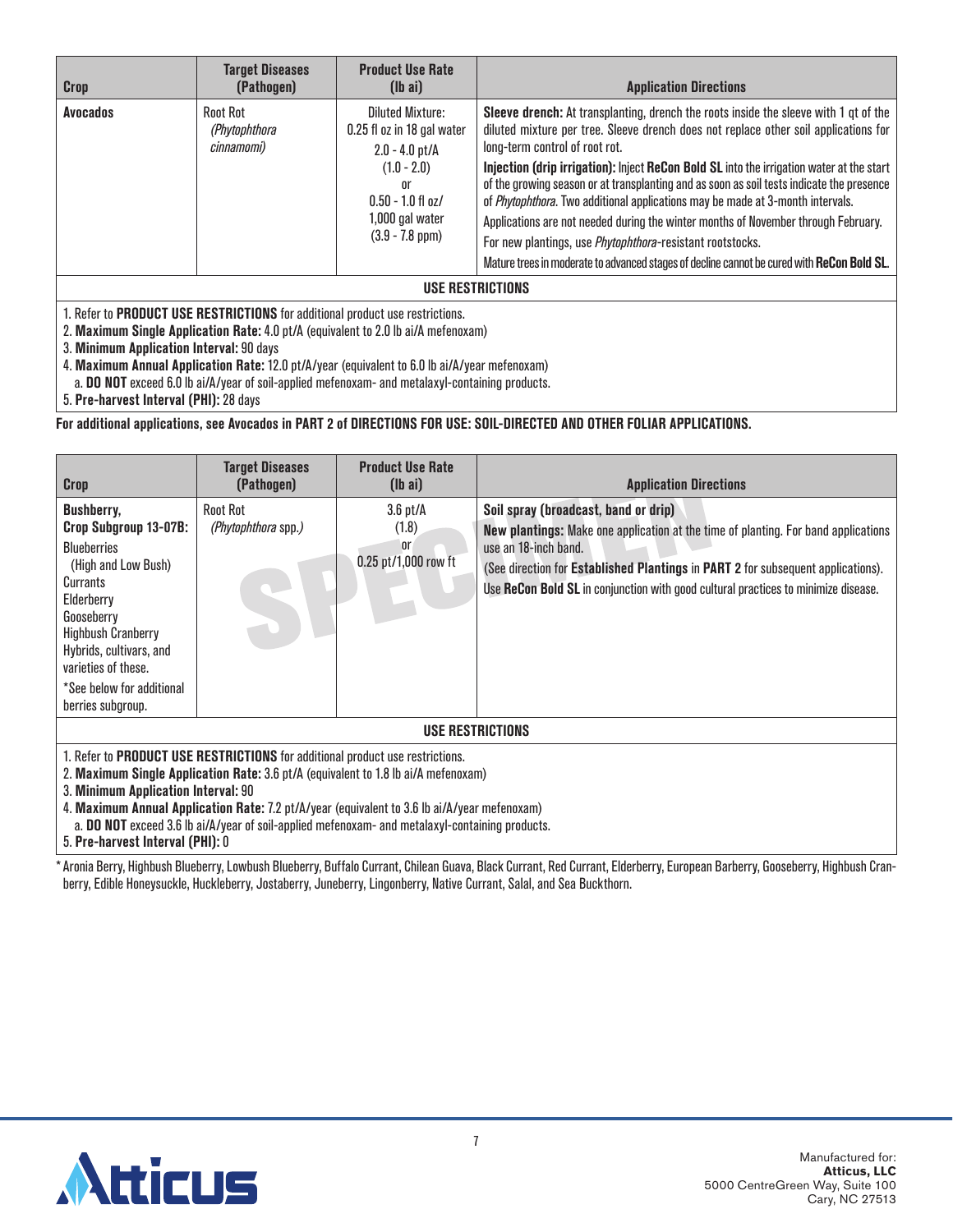| Crop                                                                                                                                                                                                                                                                                                                                                                                                                                                      | <b>Target Diseases</b><br>(Pathogen)          | <b>Product Use Rate</b><br>$(lb\text{ ai})$            | <b>Application Directions</b>                                                                                                                                                                                                                                                                                                        |  |  |
|-----------------------------------------------------------------------------------------------------------------------------------------------------------------------------------------------------------------------------------------------------------------------------------------------------------------------------------------------------------------------------------------------------------------------------------------------------------|-----------------------------------------------|--------------------------------------------------------|--------------------------------------------------------------------------------------------------------------------------------------------------------------------------------------------------------------------------------------------------------------------------------------------------------------------------------------|--|--|
| Caneberry<br>(Blackberry and<br>Raspberry)<br>Subgroup 13-07A<br><b>Blackberry Raspberry</b><br>(Red and Black)<br><b>Wild Raspberry</b><br>Cultivars<br>Hybrids, cultivars, and<br>varieties of these.<br>*See below for additional<br>types of caneberries.                                                                                                                                                                                             | <b>Root Rot</b><br><i>(Phytophthora spp.)</i> | $3.6$ pt/ $A$<br>(1.8)<br>or<br>$0.25$ pt/1,000 row ft | Soil spray (broadcast, band or drip)<br><b>New plantings:</b> Make one application at the time of planting. For band applications<br>use an 18-inch band.<br>(See directions for Established Plantings in PART 2 for subsequent applications.)<br>Use ReCon Bold SL in conjunction with good cultural practices to minimize disease. |  |  |
| <b>USE RESTRICTIONS</b>                                                                                                                                                                                                                                                                                                                                                                                                                                   |                                               |                                                        |                                                                                                                                                                                                                                                                                                                                      |  |  |
| 1. Refer to PRODUCT USE RESTRICTIONS for additional product use restrictions.<br>2. Maximum Single Application Rate: 3.6 pt/A (equivalent to 1.8 lb ai/A mefenoxam)<br>3. Minimum Application Interval: 90 days<br>4. Maximum Annual Application Rate: 7.2 pt/A/year (equivalent to 3.6 lb ai/A/year mefenoxam)<br>a. DO NOT exceed 3.6 lb ai/A/year of soil-applied and 0.2 lb ai/A/year of foliar-applied mefenoxam- and metalaxyl-containing products. |                                               |                                                        |                                                                                                                                                                                                                                                                                                                                      |  |  |

5. **DO NOT** use an adjuvant.

#### 6. **Pre-harvest Interval (PHI):** 45

\*Andean Blackberry, Arctic Blackberry, Bingleberry, Black Satin Berry, Boysenberry, Brombeere, California Blackberry, Cherokee Blackberry, Chesterberry, Cheyenne Blackberry, Common Blackberry, Coryberry, Darrowberry, Dewberry, Dirksen Thornless Berry, Evergreen Blackberry, Himalayaberry, Hullberry, Lavacaberry, Loganberry, Lowberry, Lucretiaberry, Mammoth Blackberry, Marionberry, Mora, Mures Deronce, Nectarberry, Northern Dewberry, Olallieberry, Oregon Evergreen Berry, Phenomenalberry, Rangeberry, Ravenberry, Rossberry, Shawnee Blackberry, Southern Dewberry, Tayberry, Youngberry, and Zarzamora.

| <b>Crop</b>      | <b>Target Diseases</b><br>(Pathogen)                                       | <b>Product Use Rate</b><br>$(lb\text{ ai})$ | <b>Application Directions</b>                                                                                                                                                                                                                                                                                                                                                                                                                                                                                                                                                                                                                                               |  |
|------------------|----------------------------------------------------------------------------|---------------------------------------------|-----------------------------------------------------------------------------------------------------------------------------------------------------------------------------------------------------------------------------------------------------------------------------------------------------------------------------------------------------------------------------------------------------------------------------------------------------------------------------------------------------------------------------------------------------------------------------------------------------------------------------------------------------------------------------|--|
| <b>Carrots</b>   | Damping Off<br><b>Cavity Spot</b><br><b>Root Dieback</b><br>(Pythium spp.) | $0.5 - 1.0$ pt/A<br>$(0.25 - 0.5)$          | Preplant incorporated (broadcast or band): Apply in water or liquid fertilizer and<br>mechanically incorporate in the top 2 inches of soil.<br>Soil spray (broadcast or band): Apply in water or liquid fertilizer at planting or prior<br>to emergence.<br>For banded applications, use a 7-inch band.<br>NOTE: If post planting applications are planned, see notes below for guidance on max-<br>imum rates for soil and foliar applications.<br>For best control of cavity spot, use a preventive disease control program that incor-<br>porates an at-planting or seed treatment use of ReCon Bold SL or Apron XL® followed<br>by one or more additional applications. |  |
| USE RESTRICTIONS |                                                                            |                                             |                                                                                                                                                                                                                                                                                                                                                                                                                                                                                                                                                                                                                                                                             |  |

1. Refer to **PRODUCT USE RESTRICTIONS** for additional product use restrictions.

2. **Maximum Single Application Rate:** 1.0 pt/A (equivalent to 0.5 lb ai/A mefenoxam)

3. **Minimum Application Interval:** 14 days

4. **Maximum Annual Application Rate:** 2.8 pt/A/year (equivalent to 1.4 lb ai/A/year mefenoxam)

a. **DO NOT** exceed a total of 1.4 lb ai/A (2.8 pt/A) per crop of total mefenoxam- and metalaxyl-containing products.

b. **DO NOT** exceed the equivalent of 0.65 lb ai/A (1.3 pt/A) per crop soil-applied and 0.75 lb ai/A/year of foliar-applied mefenoxam- and metalaxyl-containing products.

5. **DO NOT** use a soil application if a seed treatment containing mefenoxam or metalaxyl is used.

6. **Pre-harvest Interval (PHI):** 7 days

**For additional applications, see Carrots in PART 2 of DIRECTIONS FOR USE: SOIL-DIRECTED AND OTHER FOLIAR APPLICATIONS.**

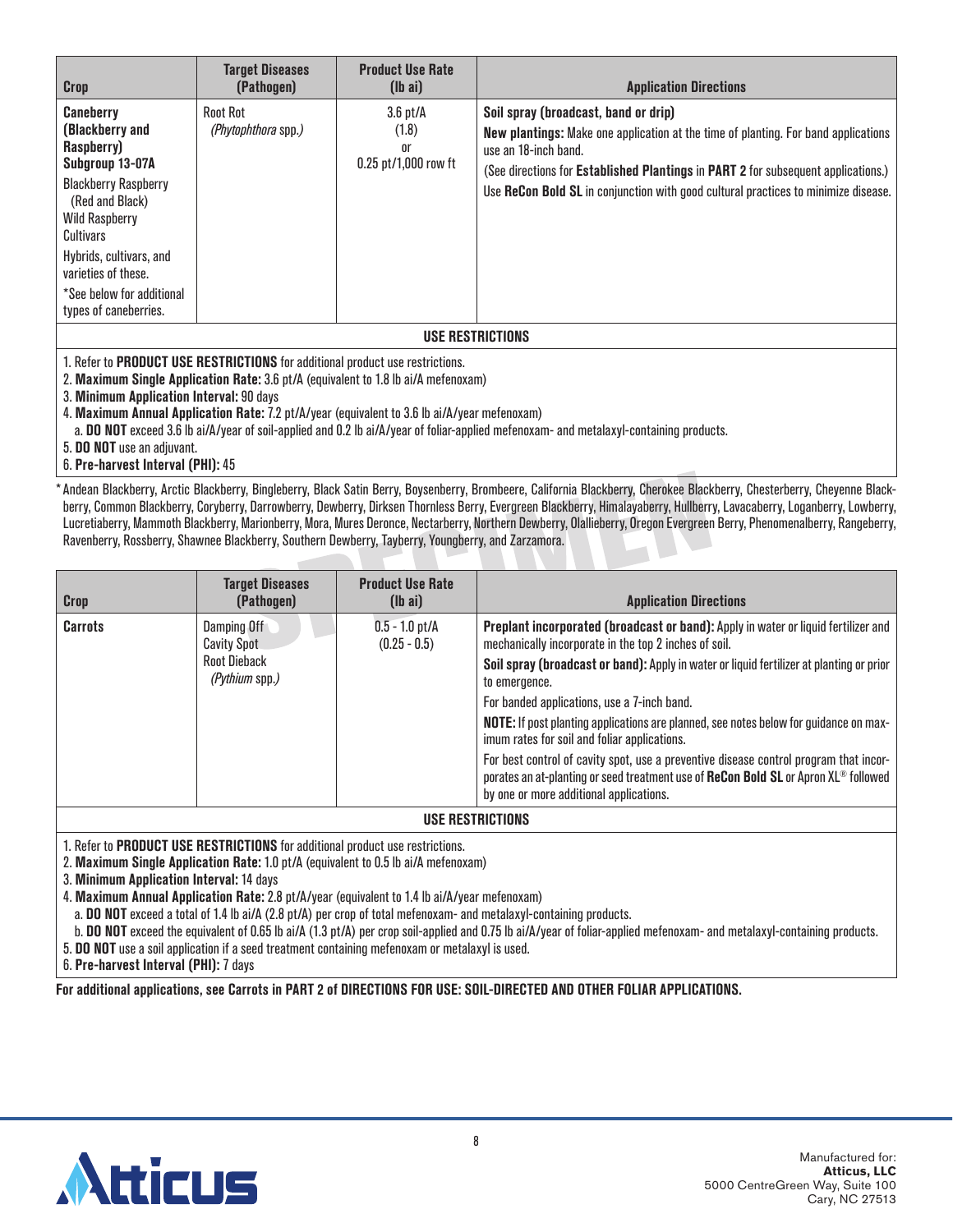| Crop                                                                                                                                                                                                                                                                                                                | <b>Target Diseases</b><br>(Pathogen)                             | <b>Product Use Rate</b><br>$(lb\text{ ai})$ | <b>Application Directions</b>                                                                                                                                                                        |  |  |  |
|---------------------------------------------------------------------------------------------------------------------------------------------------------------------------------------------------------------------------------------------------------------------------------------------------------------------|------------------------------------------------------------------|---------------------------------------------|------------------------------------------------------------------------------------------------------------------------------------------------------------------------------------------------------|--|--|--|
| Clover                                                                                                                                                                                                                                                                                                              | Damping Off<br>(Pythium spp.)<br>Root Rot<br>(Phytophthora spp.) | $0.25 - 0.50$ pt/A<br>$(0.125 - 0.25)$      | Soil spray (broadcast): Apply as a broadcast soil surface spray at planting. If the<br>clover seed was previously treated with mefenoxam or metalaxyl as a seed dressing,<br>use the 0.25 pt/A rate. |  |  |  |
|                                                                                                                                                                                                                                                                                                                     | USE RESTRICTIONS                                                 |                                             |                                                                                                                                                                                                      |  |  |  |
| 1. Refer to <b>PRODUCT USE RESTRICTIONS</b> for additional product use restrictions.<br>2. Maximum Single Application Rate: 0.5 pt/A (equivalent to 0.25 lb ai/A mefenoxam)<br>3. Minimum Application Interval: NA<br>4. Maximum Annual Application Rate: 0.5 pt/A/year (equivalent to 0.25 lb ai/A/year mefenoxam) |                                                                  |                                             |                                                                                                                                                                                                      |  |  |  |
| a. DO NOT exceed 0.25 lb ai/A/year of soil-applied mefenoxam- and metalaxyl-containing products.<br>5. DO NOT feed green forage or cut hay for 90 days following application.                                                                                                                                       |                                                                  |                                             |                                                                                                                                                                                                      |  |  |  |

6. **Pre-harvest Interval (PHI):** 90 days

| <b>Crop</b>                                                                                                                                                                | <b>Target Diseases</b><br>(Pathogen)         | <b>Product Use Rate</b><br>$(\mathsf{lb} \; \mathsf{ai})$ | <b>Application Directions</b>                                                                                                                                                                                                                                                                                                                                             |  |
|----------------------------------------------------------------------------------------------------------------------------------------------------------------------------|----------------------------------------------|-----------------------------------------------------------|---------------------------------------------------------------------------------------------------------------------------------------------------------------------------------------------------------------------------------------------------------------------------------------------------------------------------------------------------------------------------|--|
| <b>Brassica (Cole)</b><br>Leafy Vegetables,<br>Crop Group 5 and<br><b>Turnip Greens</b><br>Broccoli<br><b>Brussels Sprouts</b>                                             | <b>Basal Stem Rot</b><br>(Phytophthora spp.) | $1.0 - 2.0$ pt/A<br>$(0.50 - 1.0)$                        | Preplant incorporated (broadcast or band): Apply in water or liquid fertilizer and<br>incorporate in the top 2 inches of soil.<br>Soil spray (broadcast or band): Apply in water or liquid fertilizer at planting.<br>Injection (drip irrigation): Inject ReCon Bold SL into the irrigation water at the<br>labeled rates.<br>For banded applications, use a 7-inch band. |  |
| Cabbage<br>Cauliflower<br>Collards<br><b>Mustard Greens</b><br>Hybrids, cultivars, and<br>varieties of these.<br>*See additional cole crops<br>below.                      | Damping Off<br>(Pythium spp.)                | $0.25 - 0.50$ pt/A<br>$(0.125 - 0.250)$                   | Preplant incorporated (broadcast or band): Apply in water or liquid fertilizer and<br>incorporate in the top 2 inches of soil.<br>For banded applications, use a 7-inch band.                                                                                                                                                                                             |  |
| <b>USE RESTRICTIONS</b>                                                                                                                                                    |                                              |                                                           |                                                                                                                                                                                                                                                                                                                                                                           |  |
| 1. Refer to <b>PRODUCT USE RESTRICTIONS</b> for additional product use restrictions.<br>2. Maximum Single Application Rate: 2.0 pt/A (equivalent to 1.0 lb ai/A mefenoxam) |                                              |                                                           |                                                                                                                                                                                                                                                                                                                                                                           |  |

3. **Minimum Application Interval:** NA

4. **Maximum Annual Application Rate: Soil:** 2.0 pt/A/year (equivalent to 1.0 lb ai/A/year mefenoxam)

5. **Foliar:** 1.0 pt/A/year (equivalent to 0.5 lb ai/A/year mefenoxam)

a. **DO NOT** exceed 1.0 lb ai/A per crop of soil-applied and 0.50 lb ai/A per crop of foliar-applied mefenoxam- and metalaxyl-containing products.

6. **Pre-harvest Interval (PHI):** NA

\* Broccoli Raab (rapini), Cavalo Broccolo, Chinese Broccoli (gai Ion), Chinese Cabbage (bok choy and napa), Chinese Mustard Cabbage (gai choy), Kale, Kohlrabi, Mizuna, Mustard Spinach, and Rape Greens.

**For Downy Mildew control, see Cole Crops in PART 2 of DIRECTIONS FOR USE: SOIL-DIRECTED AND OTHER FOLIAR APPLICATIONS.**

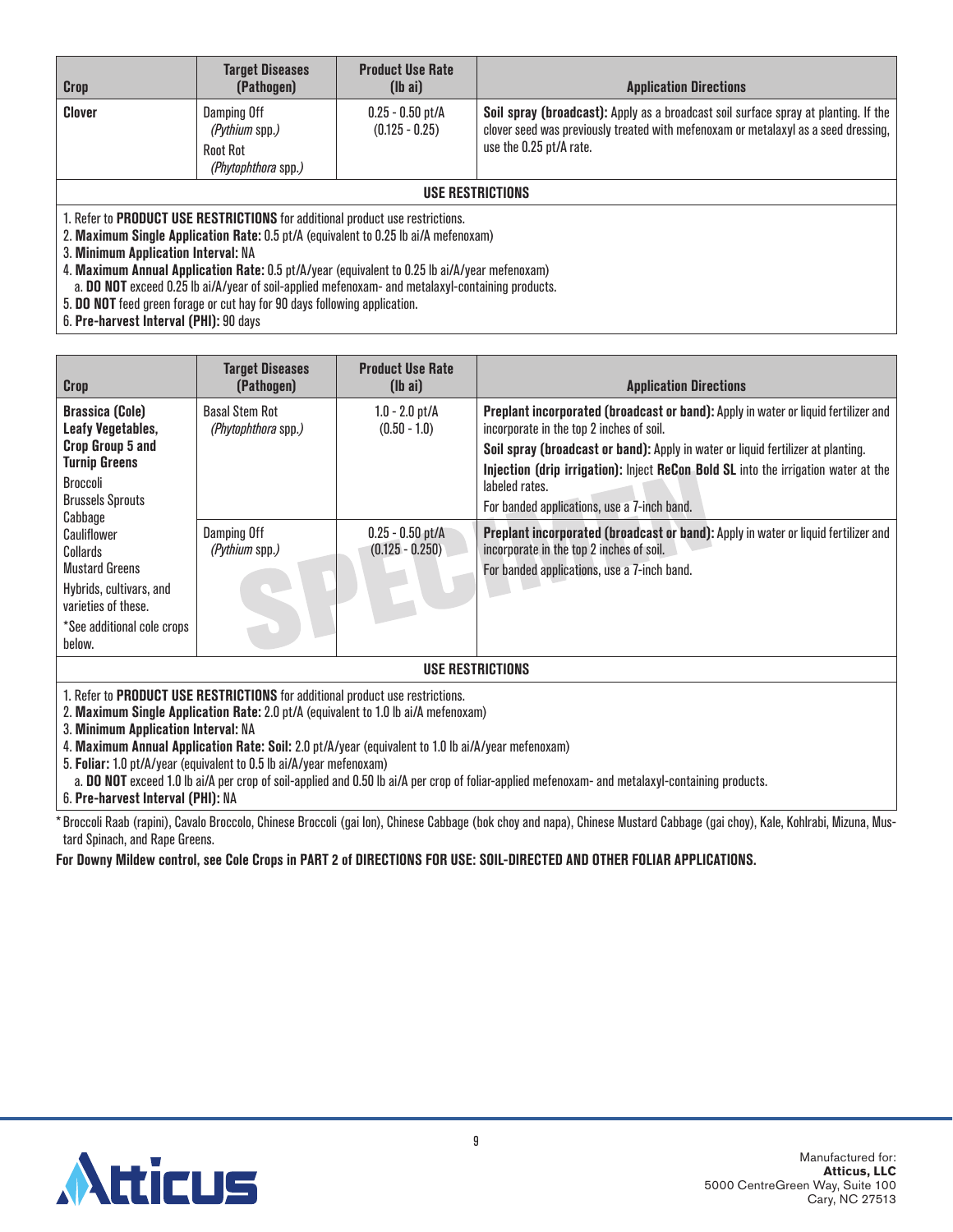| <b>Crop</b>                         | <b>Target Diseases</b><br>(Pathogen)                                                                                                                                                  | <b>Product Use Rate</b><br>$(lb\text{ ai})$                | <b>Application Directions</b>                                                                                                                          |  |  |
|-------------------------------------|---------------------------------------------------------------------------------------------------------------------------------------------------------------------------------------|------------------------------------------------------------|--------------------------------------------------------------------------------------------------------------------------------------------------------|--|--|
| <b>Cotton</b>                       | <b>Root Rot</b><br>Seed Rot<br>(Pythium ultimum)<br><b>Seedling Blight</b><br>(Pythium aphanidermatum)                                                                                | $0.075 - 0.15$ fl oz/<br>1.000 row ft<br>$(0.03 - 0.0625)$ | In-furrow spray: Apply in water or liquid fertilizer at planting. Direct the spray into<br>the furrow over the seed just before the seeds are covered. |  |  |
| USE RESTRICTIONS                    |                                                                                                                                                                                       |                                                            |                                                                                                                                                        |  |  |
| 3. Minimum Application Interval: NA | 1. Refer to PRODUCT USE RESTRICTIONS for additional product use restrictions.<br>2. Maximum Single Application Rate: 0.15 fl oz/1,000 row ft (equivalent to 0.0625 lb ai/A mefenoxam) |                                                            | Movimum Annual Annliaetian Peta: 0.15 fl.oz/1,000 row ft wear (equivalent to 0.0625 lb oilA wear metanevam)                                            |  |  |

4. **Maximum Annual Application Rate:** 0.15 fl oz/1,000 row ft/year (equivalent to 0.0625 lb ai/A/year mefenoxam)

a. **DO NOT** exceed 0.125 lb ai/A/year of soil-applied mefenoxam- and metalaxyl-containing products (assumes 30" row spacing).

5. **Pre-harvest Interval (PHI):** NA

| <b>Crop</b>                                                                                                                                                                                                                                                                                                                                                                                                                            | <b>Target Diseases</b><br>(Pathogen)                                                                  | <b>Product Use Rate</b><br>$(lb\ a)$ | <b>Application Directions</b>                                                                                                                                                                                                                                                                                                                                             |
|----------------------------------------------------------------------------------------------------------------------------------------------------------------------------------------------------------------------------------------------------------------------------------------------------------------------------------------------------------------------------------------------------------------------------------------|-------------------------------------------------------------------------------------------------------|--------------------------------------|---------------------------------------------------------------------------------------------------------------------------------------------------------------------------------------------------------------------------------------------------------------------------------------------------------------------------------------------------------------------------|
| <b>Cucurbit Vegetables,</b><br>Crop Group 9<br>Cantaloupe<br>Cucumber<br>Honevdew<br>Pumpkin<br>Squash, Summer<br>Crookneck squash<br>Scallop squash<br>Straightneck squash<br>Vegetable marrow<br>Zucchini<br>Squash, Winter<br>Acorn squash<br><b>Butternut squash</b><br>Calabaza<br>Hubbard squash<br>Spaghetti squash<br>Watermelon<br>Hybrids, cultivars, and<br>varieties of these.<br>*See additional cucurbit<br>crops below. | Damping Off<br>(Pythium spp.)<br><b>Suppression:</b><br>Phytophthora blight<br>(Phytophthora capsici) | $1.0 - 2.0$ pt/A<br>$(0.50 - 1.0)$   | Preplant incorporated (broadcast or band): Apply in water or liquid fertilizer and<br>incorporate in the top 2 inches of soil.<br>Soil spray (broadcast or band): Apply in water or liquid fertilizer at planting.<br>Injection (drip irrigation): Inject ReCon Bold SL into the irrigation water at the<br>labeled rates.<br>For banded applications, use a 7-inch band. |
| <b>USE RESTRICTIONS</b><br>1. Refer to PRODUCT USE RESTRICTIONS for additional product use restrictions.                                                                                                                                                                                                                                                                                                                               |                                                                                                       |                                      |                                                                                                                                                                                                                                                                                                                                                                           |

2. **Maximum Single Application Rate:** 2.0 pt/A (equivalent to 1.0 lb ai/A mefenoxam)

3. **Minimum Application Interval:** 14 days

4. **Maximum Annual Application Rate: Soil:** 2.0 pt/A/year (equivalent to 1.0 lb ai/A/year mefenoxam)

5. **Foliar:** 0.8 pt/A/year (equivalent to 0.4 lb ai/A/year mefenoxam)

a. **DO NOT** exceed the equivalent of 1.0 lb ai/A per crop of soil-applied and 0.5 lb ai/A per crop of foliar-applied mefenoxam- and metalaxyl-containing products.

6. **Pre-harvest Interval (PHI):** 5 days

\* Chayote, Chinese Waxgourd, Citron Melon, Gherkin, Gourd, edible (hyotan, cucuzza, hechima, Chinese okra), *Momordica* spp. (balsam apple, balsam pear, bitter melon, Chinese cucumber), and Muskmelons (casaba, crenshaw, golden pershaw, honey balls, mango, Persian, pineapple, Santa Claus, snake melons, true cantaloupe).

**For additional applications, see Cucurbits in PART 2 of DIRECTIONS FOR USE: SOIL-DIRECTED AND OTHER FOLIAR APPLICATIONS.**

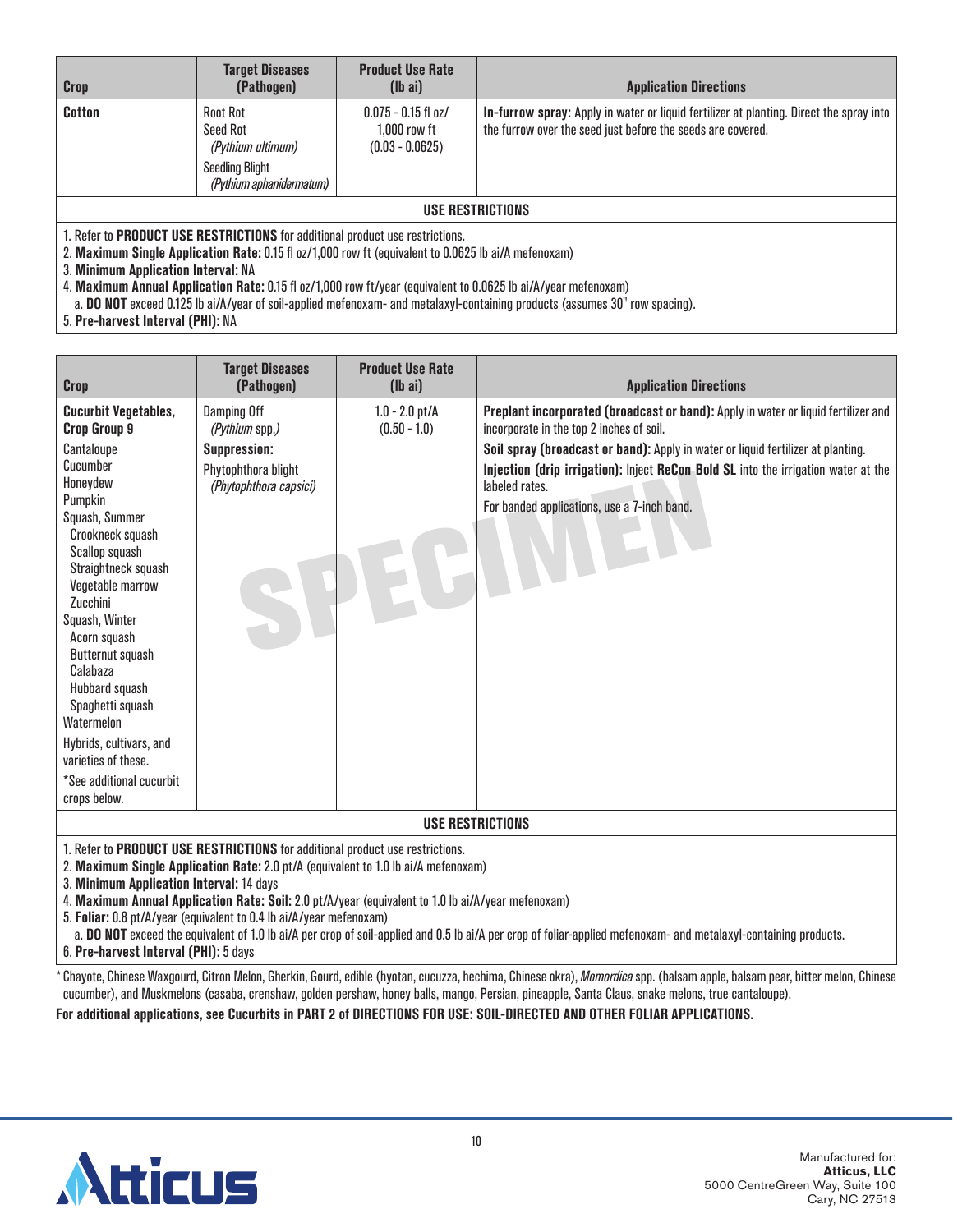| <b>Crop</b>                                                                                                                                                                          | <b>Target Diseases</b><br>(Pathogen)                                                 | <b>Product Use Rate</b><br>$(lb\text{ ai})$ | <b>Application Directions</b>                                                                                                                                                                                                                                                                                                                                                                                                                                                                                                                                                                                   |  |  |
|--------------------------------------------------------------------------------------------------------------------------------------------------------------------------------------|--------------------------------------------------------------------------------------|---------------------------------------------|-----------------------------------------------------------------------------------------------------------------------------------------------------------------------------------------------------------------------------------------------------------------------------------------------------------------------------------------------------------------------------------------------------------------------------------------------------------------------------------------------------------------------------------------------------------------------------------------------------------------|--|--|
| <b>Fruiting Vegetables</b><br>Crop Group 8,<br>except Tomato<br>Eggplant<br>Groundcherry<br>Pepino<br>Pepper<br>(bell, chili, cooking<br>pepper, pimento, sweet)<br><b>Tomatillo</b> | Damping Off<br>(Pythium spp.)<br>Suppression:<br>Crown Rot<br>(Phytophthora capsici) | $1.0$ pt/ $\AA$<br>(0.50)                   | To control Crown Rot, apply before the plants are infected to obtain satisfactory control.<br>Plants already infected with <i>Phytophthora capsici</i> cannot be cured with ReCon Bold SL.<br>Soil spray (broadcast or band): Apply in water or liquid fertilizer preplant or at<br>planting. For direct-seeded peppers, apply preplant or prior to emergence.<br>For banded applications, use a 12- to 16-inch band.<br>Injection (drip irrigation): Inject ReCon Bold SL into the irrigation water. Make up to<br>two additional applications on a 30-day schedule following initial application at planting. |  |  |
| USE RESTRICTIONS                                                                                                                                                                     |                                                                                      |                                             |                                                                                                                                                                                                                                                                                                                                                                                                                                                                                                                                                                                                                 |  |  |
| 1. Refer to <b>PRODUCT USE RESTRICTIONS</b> for additional product use restrictions.<br>2. Maximum Single Application Rate: 1.0 pt/A (equivalent to 0.5 lb/A mefenoxam)              |                                                                                      |                                             |                                                                                                                                                                                                                                                                                                                                                                                                                                                                                                                                                                                                                 |  |  |

3. **Minimum Application Interval:** 30 days

4. **Maximum Annual Application Rate:** 3.0 pt/A/year (equivalent to 1.5 lb ai/A/year mefenoxam)

a. **DO NOT** exceed the equivalent of 1.5 lb ai/A per crop of soil-applied mefenoxam-containing products and 0.5 lb ai/A per crop of foliar-applied mefenoxam-containing products.

 $\sim$ 

5. **Pre-harvest Interval (PHI):** 7 days

**For additional applications, see Fruiting Vegetables in PART 2 of DIRECTIONS FOR USE: SOIL-DIRECTED AND OTHER FOLIAR APPLICATIONS.**

| Crop                                                                                                                                                                                                                                                                                         | <b>Target Diseases</b><br>(Pathogen)                    | <b>Product Use Rate</b><br>$(lb\text{ ai})$ | <b>Application Directions</b>                                                                                                                                                                                                                                    |  |
|----------------------------------------------------------------------------------------------------------------------------------------------------------------------------------------------------------------------------------------------------------------------------------------------|---------------------------------------------------------|---------------------------------------------|------------------------------------------------------------------------------------------------------------------------------------------------------------------------------------------------------------------------------------------------------------------|--|
| Ginseng                                                                                                                                                                                                                                                                                      | <b>Phytophthora Root Rot</b><br>(Phytophthora cactorum) | $0.75$ pt/A<br>(0.375)                      | Soil drench: For stand establishment, apply uniformly to the soil surface in the spring<br>before the plants start growing. Apply in 100 - 400 gallons of water per acre. Follow<br>with additional applications of Ridomil Gold GR (See Ridomil Gold GR label). |  |
| USE RESTRICTIONS                                                                                                                                                                                                                                                                             |                                                         |                                             |                                                                                                                                                                                                                                                                  |  |
| 1. Refer to PRODUCT USE RESTRICTIONS for additional product use restrictions.<br>2. Maximum Single Application Rate: 0.75 pt/A (equivalent to 0.375 lb ai/A mefenoxam)<br>3. Minimum Application Interval: NA                                                                                |                                                         |                                             |                                                                                                                                                                                                                                                                  |  |
| 4. Maximum Annual Application Rate: 0.75 pt/A/year (equivalent to 0.375 lb ai/A/year mefenoxam)<br>a. DO NOT exceed 0.375 lb ai/A/year of soil-applied mefenoxam- and metalaxyl-containing products, and 1.125 lb ai/A/year foliar-applied mefenoxam- and metalaxyl-<br>containing products. |                                                         |                                             |                                                                                                                                                                                                                                                                  |  |
| 5. DO NOT make more than one application of ReCon Bold SL per year.<br>6. Pre-harvest Interval (PHI): NA                                                                                                                                                                                     |                                                         |                                             |                                                                                                                                                                                                                                                                  |  |

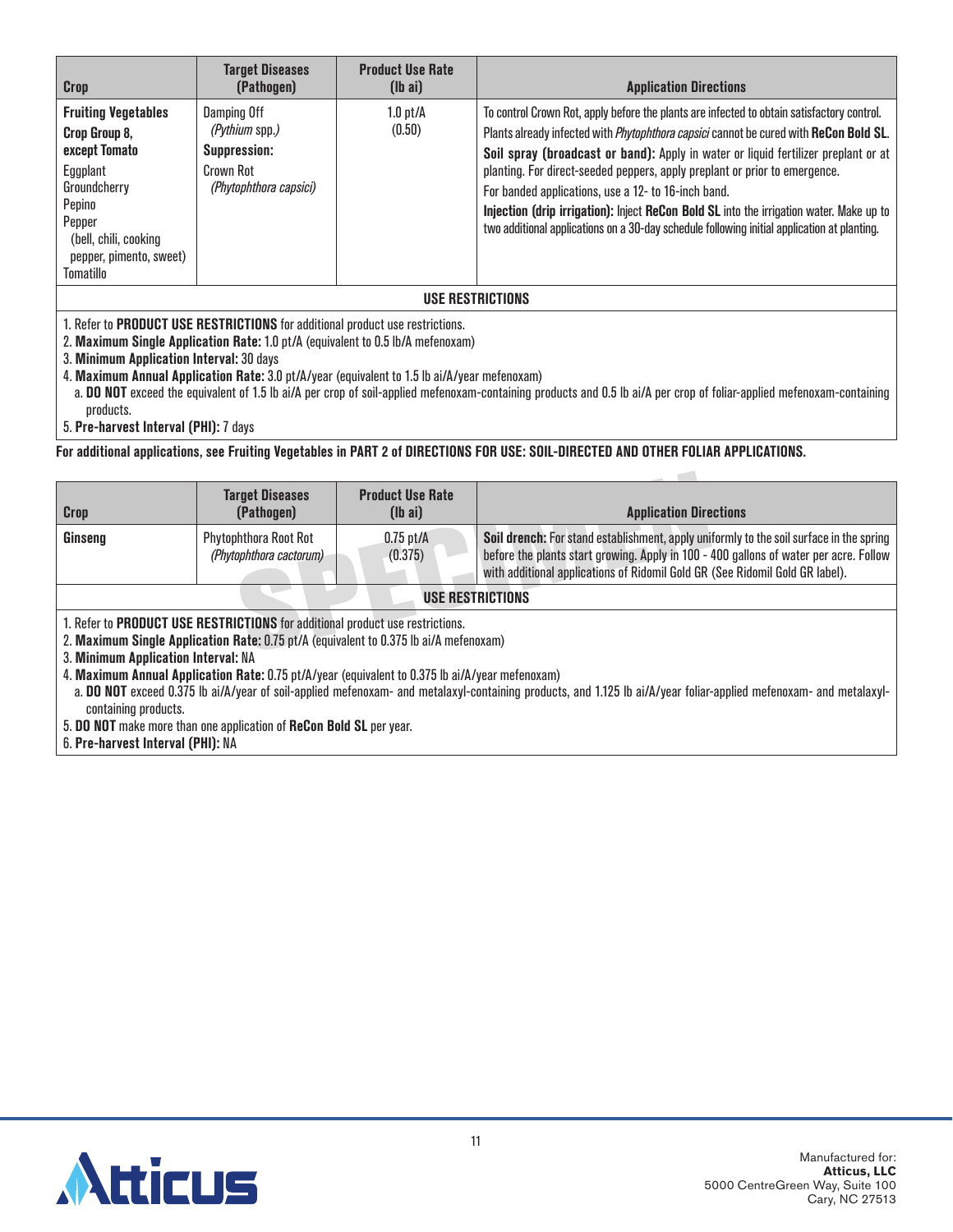| <b>Crop</b>             | <b>Target Diseases</b><br>(Pathogen)                       | <b>Product Use Rate</b><br>$(lb\ a\ i)$                                                                                                                                                       | <b>Application Directions</b>                                                                                                                                                                                                                                                                                                                                                                                                                                                                                                                                                                                                                                                                                                                                                                                                                                                 |  |
|-------------------------|------------------------------------------------------------|-----------------------------------------------------------------------------------------------------------------------------------------------------------------------------------------------|-------------------------------------------------------------------------------------------------------------------------------------------------------------------------------------------------------------------------------------------------------------------------------------------------------------------------------------------------------------------------------------------------------------------------------------------------------------------------------------------------------------------------------------------------------------------------------------------------------------------------------------------------------------------------------------------------------------------------------------------------------------------------------------------------------------------------------------------------------------------------------|--|
| Grapes                  | Crown Rot<br><b>Root Rot</b><br><i>(Phytophthora spp.)</i> | $3.6$ pt/ $\AA$<br>(1.8)<br>or<br>$0.25$ pt/1,000 row ft<br><b>Drip irrigation:</b><br>$0.5 - 1.0$ fl oz/<br>1,000 gal of water or<br>4 fl oz $(0.25 \text{ pt})/$<br>100 linear feet of row. | Soil spray (broadcast, band or drip): Apply in the spring before the plants start<br>growing in sufficient water to provide uniform coverage. Two additional applications<br>may be made to coincide with periods most favorable for root rot development.<br>Soil spray (broadcast or band): For banded applications, use a 3-ft band at the<br>base of the plants. Calculate the correct amount based on 3.6 pt/A using the instruc-<br>tions in the <b>APPLICATION PROCEDURES</b> section.<br>Drip irrigation: Apply 0.5 - 1.0 fl oz/1,000 gallons of water or 4 fl oz (0.25 pt)/100 linear<br>feet of row. Inject ReCon Bold SL into the irrigation water at the beginning of the grow-<br>ing season (bud break) or at transplanting. Two additional applications may be made at<br>3-month intervals.<br>Applications are not needed during the winter dormancy period. |  |
| <b>USE RESTRICTIONS</b> |                                                            |                                                                                                                                                                                               |                                                                                                                                                                                                                                                                                                                                                                                                                                                                                                                                                                                                                                                                                                                                                                                                                                                                               |  |

2. **Maximum Single Application Rate:** 3.6 pt/A (equivalent to 1.8 lb ai/A mefenoxam)

3. **Minimum Application Interval:** 90 days

4. **Maximum Annual Application Rate:** 10.8 pt/A/year (equivalent to 5.4 lb ai/A/year mefenoxam)

a. **DO NOT** exceed the equivalent of 5.4 lb ai/A per crop of soil-applied mefenoxam-containing products and 0.4 lb ai/A per crop of foliar-applied mefenoxam-containing products.

 $\sim$  10  $\,$ 

5. **Pre-harvest Interval (PHI):** 60 days

| <b>Crop</b>                                                                         | <b>Target Diseases</b><br>(Pathogen)                                                         | <b>Product Use Rate</b><br>$(lb\ a\ i)$ | <b>Application Directions</b>                                                       |  |
|-------------------------------------------------------------------------------------|----------------------------------------------------------------------------------------------|-----------------------------------------|-------------------------------------------------------------------------------------|--|
|                                                                                     |                                                                                              |                                         |                                                                                     |  |
| Grass, Forage, Fodder,                                                              | <b>Seedling Diseases</b>                                                                     | $0.25 - 1.0$ pt/A                       | Soil spray (broadcast): Apply as a broadcast soil surface spray at planting. If the |  |
| and Hay, Crop Group 17*                                                             | (Pythium spp.)                                                                               | $(0.125 - 0.50)$                        | grass seed was previously treated with mefenoxam or metalaxyl as a seed dressing,   |  |
|                                                                                     |                                                                                              |                                         | use the $0.25 - 0.50$ pt/A rate.                                                    |  |
| <b>USE RESTRICTIONS</b>                                                             |                                                                                              |                                         |                                                                                     |  |
| 1. Refer to PRODUCT USE RESTRICTIONS for additional product use restrictions.       |                                                                                              |                                         |                                                                                     |  |
|                                                                                     | 2. Maximum Single Application Rate: 1.0 pt/A (equivalent to 0.5 lb ai/A mefenoxam)           |                                         |                                                                                     |  |
| 3. Minimum Application Interval: NA                                                 |                                                                                              |                                         |                                                                                     |  |
|                                                                                     | 4. Maximum Annual Application Rate: 1.0 pt/A/year (equivalent to 0.5 lb ai/A/year mefenoxam) |                                         |                                                                                     |  |
| a. DO NOT exceed 0.50 lb ai/A/year of mefenoxam- and metalaxyl-containing products. |                                                                                              |                                         |                                                                                     |  |
| 5. DO NOT apply to range grasses.                                                   |                                                                                              |                                         |                                                                                     |  |
| 6. DO NOT graze, feed green forage, or cut hay for 60 days following application.   |                                                                                              |                                         |                                                                                     |  |
| 7. Pre-harvest Interval (PHI): 60 days                                              |                                                                                              |                                         |                                                                                     |  |

\*Enclosed pasture grasses or grasses grown for hay or silage such as Bermuda grass, bluegrass, brome grass, or fescue.

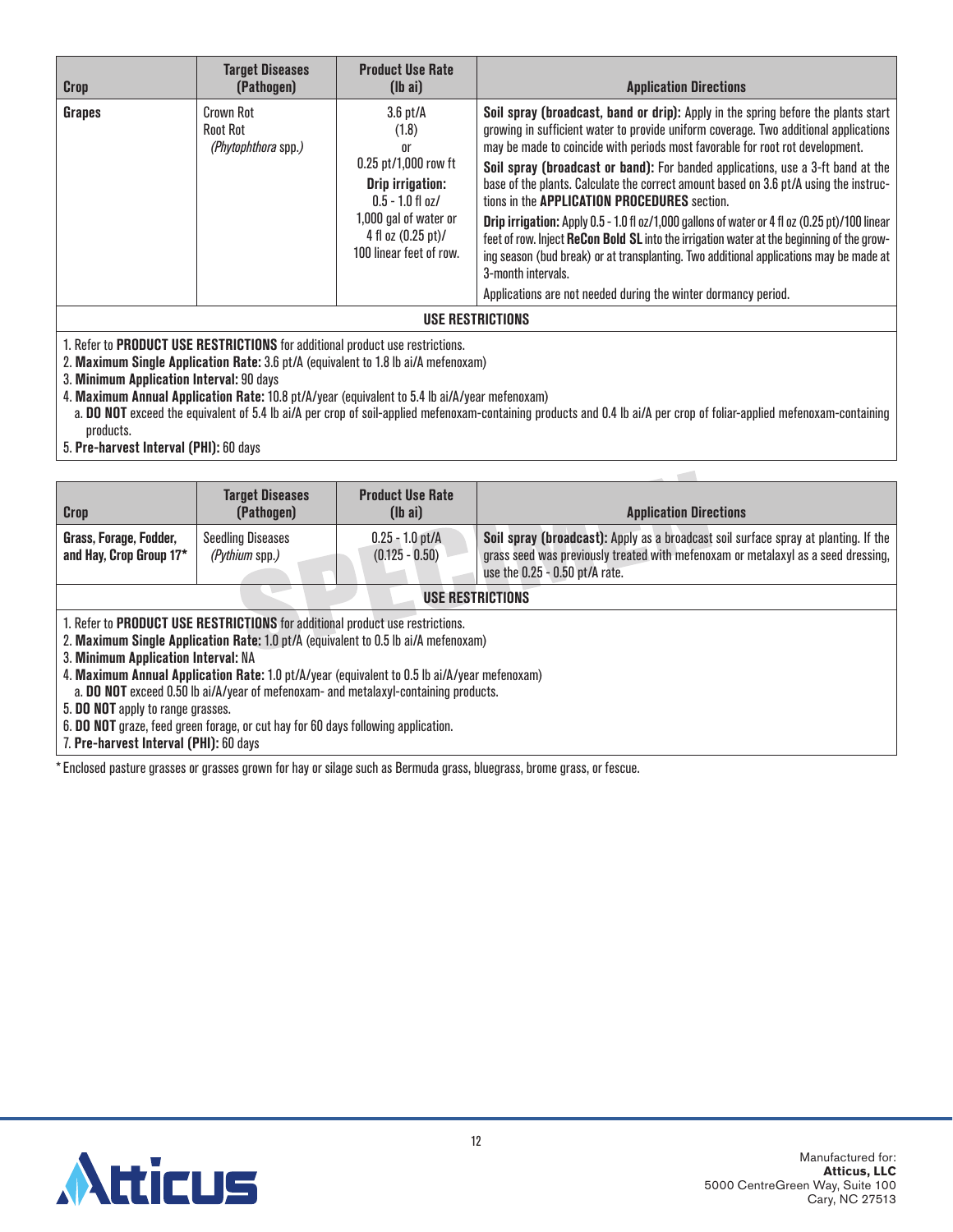| <b>Crop</b>                                                                                                                                                                                                                                                                                                                                                                                                                                     | <b>Target Diseases</b><br>(Pathogen) | <b>Product Use Rate</b><br>$(lb\text{ ai})$ | <b>Application Directions</b>                                                                                                                                                                                                                                                               |  |  |
|-------------------------------------------------------------------------------------------------------------------------------------------------------------------------------------------------------------------------------------------------------------------------------------------------------------------------------------------------------------------------------------------------------------------------------------------------|--------------------------------------|---------------------------------------------|---------------------------------------------------------------------------------------------------------------------------------------------------------------------------------------------------------------------------------------------------------------------------------------------|--|--|
| Herbs, Fresh and Dried,<br><b>Herbs Subgroup 19A</b><br>Basil<br>Chervil (dried)<br>Chive<br>Cilantro (leaf)<br>Coriander (leaf)<br>Dillweed<br>Lemongrass<br>Rosemary<br>Sage<br>Savory, Summer and Winter<br><b>Sweet Bay</b><br>Tarragon<br>Thyme<br>*See additional herbs below.                                                                                                                                                            | Damping Off<br><i>(Pythium spp.)</i> | $1.0 - 2.0$ pt/A<br>$(0.50 - 1.0)$          | <b>Preplant incorporated (broadcast or band):</b> Apply in water or liquid fertilizer and<br>mechanically incorporate in the top 2 inches of soil.<br>Soil spray (broadcast or band): Apply in sufficient water to provide uniform coverage.<br>For banded applications, use a 7-inch band. |  |  |
| <b>USE RESTRICTIONS</b>                                                                                                                                                                                                                                                                                                                                                                                                                         |                                      |                                             |                                                                                                                                                                                                                                                                                             |  |  |
| 1. Refer to PRODUCT USE RESTRICTIONS for additional product use restrictions.<br>2. Maximum Single Application Rate: 2.0 pt/A (equivalent to 1.0 lb ai/A mefenoxam)<br>3. Minimum Application Interval: 28 days<br>4. Maximum Annual Application Rate: 4.0 pt/A/year (equivalent to 2.0 lb ai/A/year mefenoxam)<br>a. <b>DO NOT</b> exceed the equivalent of 2.0 lb ai/A per crop of soil-applied mefenoxam- and metalaxyl-containing products. |                                      |                                             |                                                                                                                                                                                                                                                                                             |  |  |

5. **Pre-harvest Interval (PHI):** 21 days

\*Angelica, Balm, Borage, Burnet, Catnip, Chamomile, Chinese Chive, Clary, Costmary, Curry (leaf), Horehound, Hyssop, Lavender, Lovage (leaf), Marigold, Marjoram, Nasturtium, Parsley (dried), Pennyroyal, Rue, Tansy, Wintergreen, Woodruff, and Wormwood.

**For additional applications, see Herbs in PART 2 of DIRECTIONS FOR USE: SOIL-DIRECTED AND OTHER FOLIAR APPLICATIONS.**

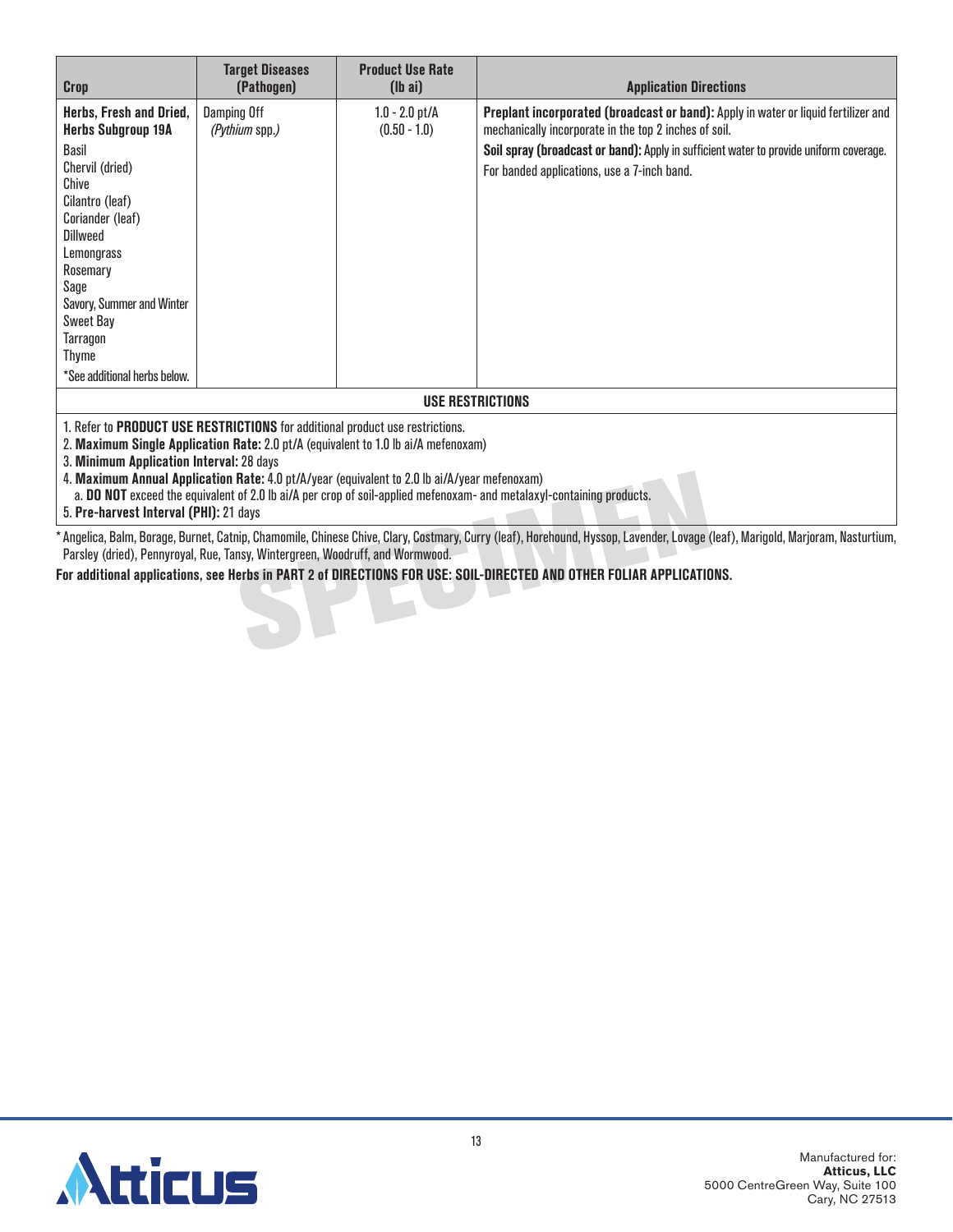| <b>Crop</b>                                                                                                                                                                                                                                                                                                                                                                                                                                                                                                                                                                                                                                                                                                                                                                                                                                                                                                                 | <b>Target Diseases</b><br>(Pathogen)        | <b>Product Use Rate</b><br>$(lb\text{ ai})$ | <b>Application Directions</b>                                                                                                                                           |  |
|-----------------------------------------------------------------------------------------------------------------------------------------------------------------------------------------------------------------------------------------------------------------------------------------------------------------------------------------------------------------------------------------------------------------------------------------------------------------------------------------------------------------------------------------------------------------------------------------------------------------------------------------------------------------------------------------------------------------------------------------------------------------------------------------------------------------------------------------------------------------------------------------------------------------------------|---------------------------------------------|---------------------------------------------|-------------------------------------------------------------------------------------------------------------------------------------------------------------------------|--|
| <b>Leafy Vegetables</b><br>(Except Brassica),                                                                                                                                                                                                                                                                                                                                                                                                                                                                                                                                                                                                                                                                                                                                                                                                                                                                               | <b>Damping Off</b><br><i>(Pythium spp.)</i> | $1.0 - 2.0$ pt/A<br>$(0.50 - 1.0)$          | Preplant incorporated (broadcast or band): Apply in water or liquid fertilizer and<br>mechanically incorporate in the top 2 inches of soil.                             |  |
| <b>Crop Group 4</b><br>Celery<br>Endive (Escarole)<br>Lettuce (Head and Leaf)<br>Parsley<br>Rhubarb<br>Spinach<br><b>Swiss Chard</b><br>*See additional leafy<br>vegetables below.                                                                                                                                                                                                                                                                                                                                                                                                                                                                                                                                                                                                                                                                                                                                          |                                             |                                             | Soil spray (broadcast or band): Apply in water or liquid fertilizer at planting.<br>For banded applications, use a 7-inch band. Make no more than one soil application. |  |
| <b>USE RESTRICTIONS</b>                                                                                                                                                                                                                                                                                                                                                                                                                                                                                                                                                                                                                                                                                                                                                                                                                                                                                                     |                                             |                                             |                                                                                                                                                                         |  |
| 1. Refer to PRODUCT USE RESTRICTIONS for additional product use restrictions.<br>2. Maximum Single Application Rate: 2.0 pt/A (equivalent to 1.0 lb ai/A mefenoxam)<br>3. Minimum Application Interval: 21 days - spinach only<br>4. Maximum Annual Application Rate: Soil: 2.0 pt/A/year (equivalent to 1.0 lb ai/A/year mefenoxam)<br>Foliar: 0.8 pt/A/year (equivalent to 0.4 lb ai/A/year mefenoxam)<br>a. For lettuce, DO NOT exceed the equivalent of 1.0 lb ai/A per crop of soil-applied and 0.4 lb ai/A per crop of foliar-applied mefenoxam-containing products.<br>5. For leafy vegetables make no more than one soil application per crop year.<br>6. For spinach a total of 2 shank applications may be made per crop year.<br>7. Pre-harvest Interval (PHI):<br>a. For leafy vegetables (except spinach): Do not apply within 7 days of harvest (7-day PHI). Make no more than one soil application per crop. |                                             |                                             |                                                                                                                                                                         |  |

mum (garland); Corn Salad; Cress (garden); Cress (Upland); Dandelion; Dock (Sorrel); Florence Fennel (finochio); Orach; Purslane (garden); Purslane (winter); Radicchio (red chicory); Spinach (New Zealand); and Spinach (vine).

### **For additional applications to Lettuce (Head and Leaf), see PART 2 of DIRECTIONS FOR USE: SOIL-DIRECTED AND OTHER FOLIAR APPLICATIONS.**

| Crop                | <b>Target Diseases</b><br>(Pathogen)                                                      | <b>Product Use Rate</b><br>$(\mathsf{I} \mathsf{b} \mathsf{a} \mathsf{i})$ | <b>Application Directions</b>                                                                                                                                                                                                                      |
|---------------------|-------------------------------------------------------------------------------------------|----------------------------------------------------------------------------|----------------------------------------------------------------------------------------------------------------------------------------------------------------------------------------------------------------------------------------------------|
| <b>Spinach Only</b> | <b>White Rust</b><br>(Albugo occidentalis)<br><b>Downy Mildew</b><br>(Peronospora effusa) | $0.25$ pt/A<br>(0.125)                                                     | <b>Shank application:</b> Shank in <b>ReCon Bold SL</b> 21 days after planting or after the first<br>cutting. Another application may be shanked in after the next cutting.<br>A total of 2 shanked applications may be made on a 21-day interval. |
| USE RESTRICTIONS    |                                                                                           |                                                                            |                                                                                                                                                                                                                                                    |

1. Refer to **PRODUCT USE RESTRICTIONS** for additional product use restrictions.

2. **Maximum Single Application Rate:** 2.0 pt/A (equivalent to 1.0 lb ai/A mefenoxam)

3. **Minimum Application Interval:** 21 days - spinach only

4. **Maximum Annual Application Rate: Soil:** 2.0 pt/A/year (equivalent to 1.0 lb ai/A/year mefenoxam)

**Foliar:** 0.8 pt/A/year (equivalent to 0.4 lb ai/A/year mefenoxam)

a. For spinach: **DO NOT** exceed the equivalent of 1.0 lb ai/A per crop of soil-applied mefenoxam-containing products at planting and 0.25 lb ai/A per crop of soil-applied post planting, shanked-in applications of mefenoxam-containing products **OR DO NOT** exceed the equivalent of 1.0 lb ai/A per crop of soil-applied mefenoxam-containing products at planting and 0.4 lb ai/A per crop of foliar-applied mefenoxam-containing products.

5. **Pre-harvest Interval (PHI):**

a. For spinach: Spinach can be harvested with a 3-day PHI only if soil application does not exceed 1.0 lb ai/A/season and foliar application of Ridomil Gold Copper (EPA registration #100-804) formulation does not exceed 0.25 lb ai mefenoxam/A/season. Otherwise, the PHI is 21 days for spinach.

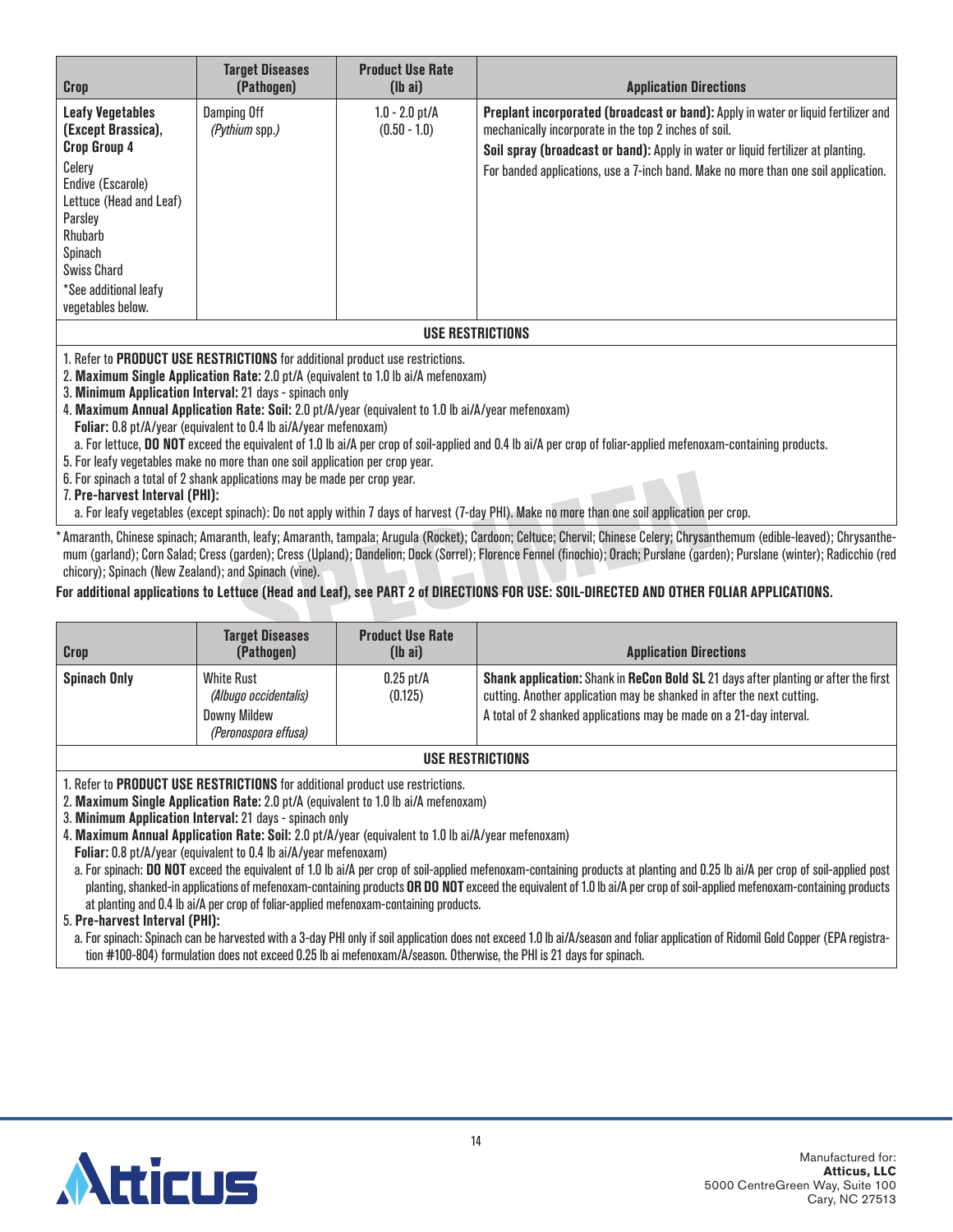| <b>Crop</b>                                                                                                                                                                                                                                                                                                                                                                                                                                                              | <b>Target Diseases</b><br>(Pathogen)                    | <b>Product Use Rate</b><br>$(lb\text{ ai})$ | <b>Application Directions</b>                                                                                                                                                                                                                                                  |  |  |
|--------------------------------------------------------------------------------------------------------------------------------------------------------------------------------------------------------------------------------------------------------------------------------------------------------------------------------------------------------------------------------------------------------------------------------------------------------------------------|---------------------------------------------------------|---------------------------------------------|--------------------------------------------------------------------------------------------------------------------------------------------------------------------------------------------------------------------------------------------------------------------------------|--|--|
| Legume Vegetables,<br><b>Succulent or Dried,</b><br>except Soybeans<br>Bean (Lupinus spp.)<br>Bean (Phaseolus spp.)<br>Bean (Vigna spp.)<br>Broad Bean (fava bean)<br>Chickpea (garbanzo bean)<br>Lentil<br>Pea (Pisum spp.)<br>Pigeon Pea<br>Soybean<br>(immature seed only)<br>Hybrids, cultivars, and<br>varieties of these.<br>*See below for additional<br>legume vegetables.                                                                                       | <b>Damping Off</b><br><b>Root Rot</b><br>(Pythium spp.) | $0.50 - 1.0$ pt/A<br>$(0.25 - 0.50)$        | Preplant incorporated (broadcast or band): Apply in water or liquid fertilizer and<br>mechanically incorporate in the top 2 inches of soil.<br>Soil spray (broadcast or band): Apply in water or liquid fertilizer at planting.<br>For banded applications, use a 7-inch band. |  |  |
| USE RESTRICTIONS                                                                                                                                                                                                                                                                                                                                                                                                                                                         |                                                         |                                             |                                                                                                                                                                                                                                                                                |  |  |
| 1. Refer to PRODUCT USE RESTRICTIONS for additional product use restrictions.<br>2. Maximum Single Application Rate: 1.0 pt/A (equivalent to 0.5 lb ai/A mefenoxam)<br>3. Minimum Application Interval: NA<br>4. Maximum Annual Application Rate: Soil: 1.0 pt/A/year (equivalent to 0.5 lb ai/A/year mefenoxam)<br>a. <b>DO NOT</b> exceed 0.5 lb ai/A/year of soil-applied mefenoxam- and metalaxyl-containing products.<br><b>E. Dea. howcook Intoniol (DUI)</b> , NA |                                                         |                                             |                                                                                                                                                                                                                                                                                |  |  |

5. **Pre-harvest Interval (PHI):** NA

\* Bean (Lupinus spp.) - grain lupin, sweet lupin, white lupin, white sweet lupin; Bean (Phaseolus spp.) - field, kidney, lima, navy, pinto, runner, snap, tepary, wax; Bean (Vigna spp.) adzuki, asparagus, blackeyed pea, catjang, Chinese longbean, cowpea, crowder pea, moth, mung, rice, southern pea, urd, yardlong; Guar; Jackbean; Lablab bean (hyacinth bean); Pea *(Pisum* spp.*)* - dwarf, edible-pod, English, field, garden, green, snow, sugar snap; and Sword bean.

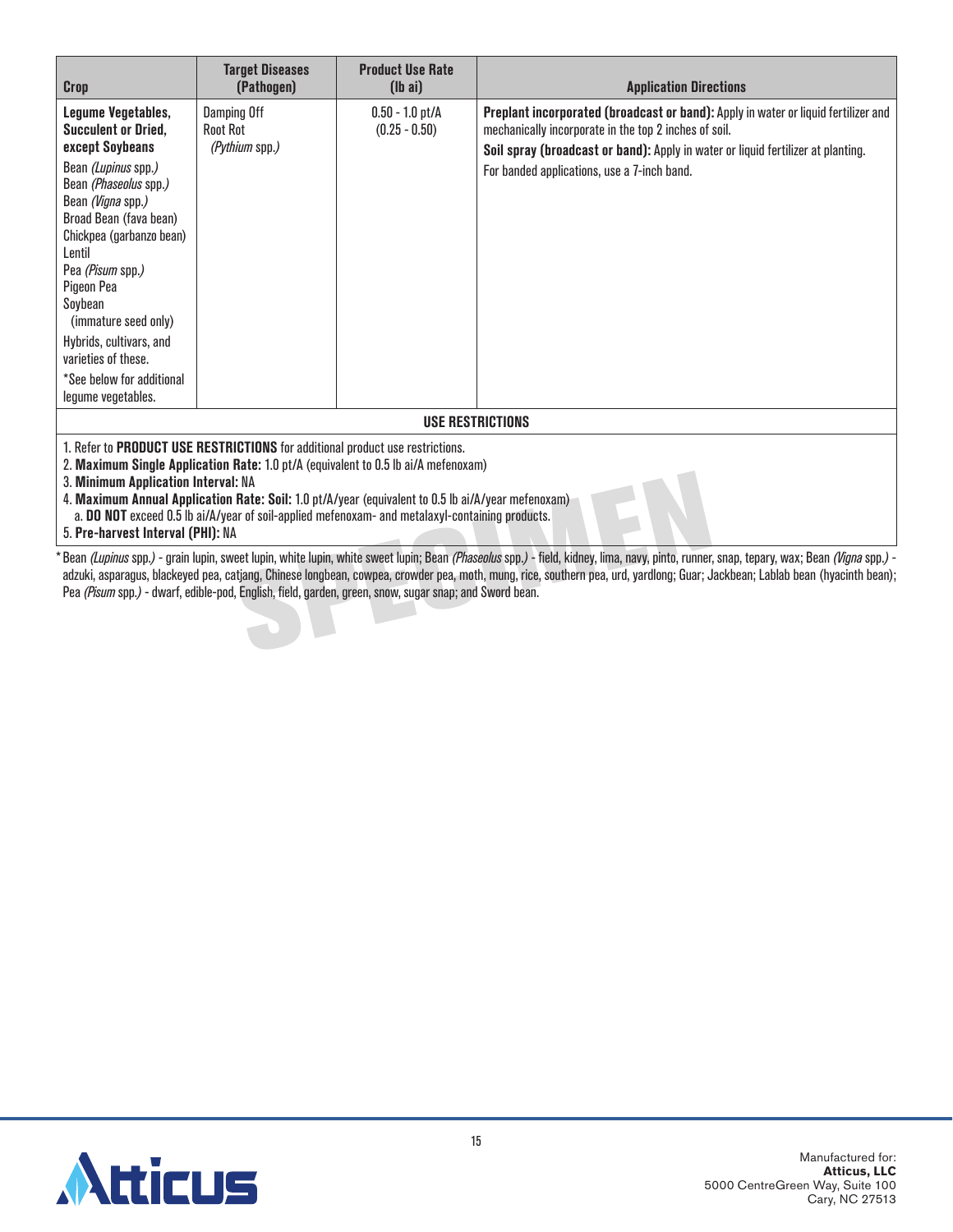| <b>Crop</b>                                                                   | <b>Target Diseases</b><br>(Pathogen) | <b>Product Use Rate</b><br>$(lb\ a\ i)$ | <b>Application Directions</b>                                                                                                                      |  |
|-------------------------------------------------------------------------------|--------------------------------------|-----------------------------------------|----------------------------------------------------------------------------------------------------------------------------------------------------|--|
| <b>Bulb Vegetables</b><br>Crop Group 3-07                                     | Damping Off<br><i>(Pythium spp.)</i> | $0.50 - 1.0$ pt/A<br>$(0.25 - 0.50)$    | <b>Preplant incorporated (broadcast or band):</b> Apply in water or liquid fertilizer and<br>mechanically incorporate in the top 2 inches of soil. |  |
| <b>Onion Dry, Bulb</b>                                                        |                                      |                                         | Soil spray (broadcast or band): Apply in water or liquid fertilizer at planting.                                                                   |  |
| Onions (dry bulb)<br>Shallots (dry bulb)                                      |                                      |                                         | For banded applications, use a 7-inch band.                                                                                                        |  |
| Onion, Green                                                                  |                                      |                                         |                                                                                                                                                    |  |
| <b>Green Eschalots</b><br>Green Onions                                        |                                      |                                         |                                                                                                                                                    |  |
| <b>Green Shallots</b>                                                         |                                      |                                         |                                                                                                                                                    |  |
| Japanese Bunching Onions                                                      |                                      |                                         |                                                                                                                                                    |  |
| Leeks                                                                         |                                      |                                         |                                                                                                                                                    |  |
| <b>Spring Onions</b><br>Scallions                                             |                                      |                                         |                                                                                                                                                    |  |
| Hybrids, cultivars, and                                                       |                                      |                                         |                                                                                                                                                    |  |
| varieties of these.                                                           |                                      |                                         |                                                                                                                                                    |  |
| *See below for additional                                                     |                                      |                                         |                                                                                                                                                    |  |
| bulb crops.                                                                   |                                      |                                         |                                                                                                                                                    |  |
| USE RESTRICTIONS                                                              |                                      |                                         |                                                                                                                                                    |  |
| 1. Refer to PRODUCT USE RESTRICTIONS for additional product use restrictions. |                                      |                                         |                                                                                                                                                    |  |

2. **Maximum Single Application Rate:** 1.0 pt/A (equivalent to 0.5 lb ai/A mefenoxam)

3. **Minimum Application Interval:** NA

4. **Maximum Annual Application Rate:** 1.0 pt/A/year (equivalent to 0.5 lb ai/A/year mefenoxam)

a. **For onions (dry bulb):** DO NOT exceed the equivalent of 1.0 lb ai/A per crop of soil-applied and 0.5 lb ai/A per crop of foliar-applied mefenoxam-containing products.

b. **For onions (green):** DO NOT exceed the equivalent of 1.0 lb ai/A per crop of soil-applied and 0.3 lb ai/A per crop of foliar-applied mefenoxam-containing products.

5. **Pre-harvest Interval (PHI):** NA

\* **Dry Bulb Crops:** Great-headed Garlic, Serpent Garlic, Lily Bulb, Chinese Onion Bulb, Pearl Onion, Potato Onion Bulb.

\* **Green Bulb Crops:** Chive (fresh leaves), Chinese Chive (fresh leaves), Hosta Elegans, Fritillaria (leaves), Kurrat, Lady's Leek, Beltsville Bunching Onions, Onion (fresh), Macrostem Onion, Tree Tops Onion, Welsh Onion (tops), and Shallot (fresh leaves).

| Crop             | Target Diseases<br>(Pathogen)      | <b>Product Use Rate</b><br>$(lb\text{ ai})$ | <b>Application Directions</b>                                                                                                                                                                                                                                                                |
|------------------|------------------------------------|---------------------------------------------|----------------------------------------------------------------------------------------------------------------------------------------------------------------------------------------------------------------------------------------------------------------------------------------------|
| <b>Peanuts</b>   | Pythium Root Rot<br>(Pythium spp.) | $0.25$ pt/A<br>(0.125)                      | <b>In-furrow spray:</b> For seedling disease control, position the spray so the fungicide is<br>mixed with the soil covering the seed. Avoid spraying the seed directly or crop injury<br>may occur.<br>Soil spray (banded): For banded applications, apply over the row. Use a 7-inch band. |
| USE RESTRICTIONS |                                    |                                             |                                                                                                                                                                                                                                                                                              |

1. Refer to **PRODUCT USE RESTRICTIONS** for additional product use restrictions.

2. **Maximum Single Application Rate:** 0.25 pt/A (equivalent to 0.125 lb ai/A mefenoxam)

3. **Minimum Application Interval:** NA

4. **Maximum Annual Application Rate:** 0.25 pt/A/year (equivalent to 0.125 lb ai/A/year mefenoxam)

a. **DO NOT** exceed 0.125 lb ai/A/year of soil-applied and 0.50 lb ai/A/year of foliar-applied mefenoxam- and metalaxyl-containing products.

5. **Pre-harvest Interval (PHI):** NA

**For additional applications, see Peanuts in PART 2 of DIRECTIONS FOR USE: SOIL-DIRECTED AND OTHER FOLIAR APPLICATIONS.**

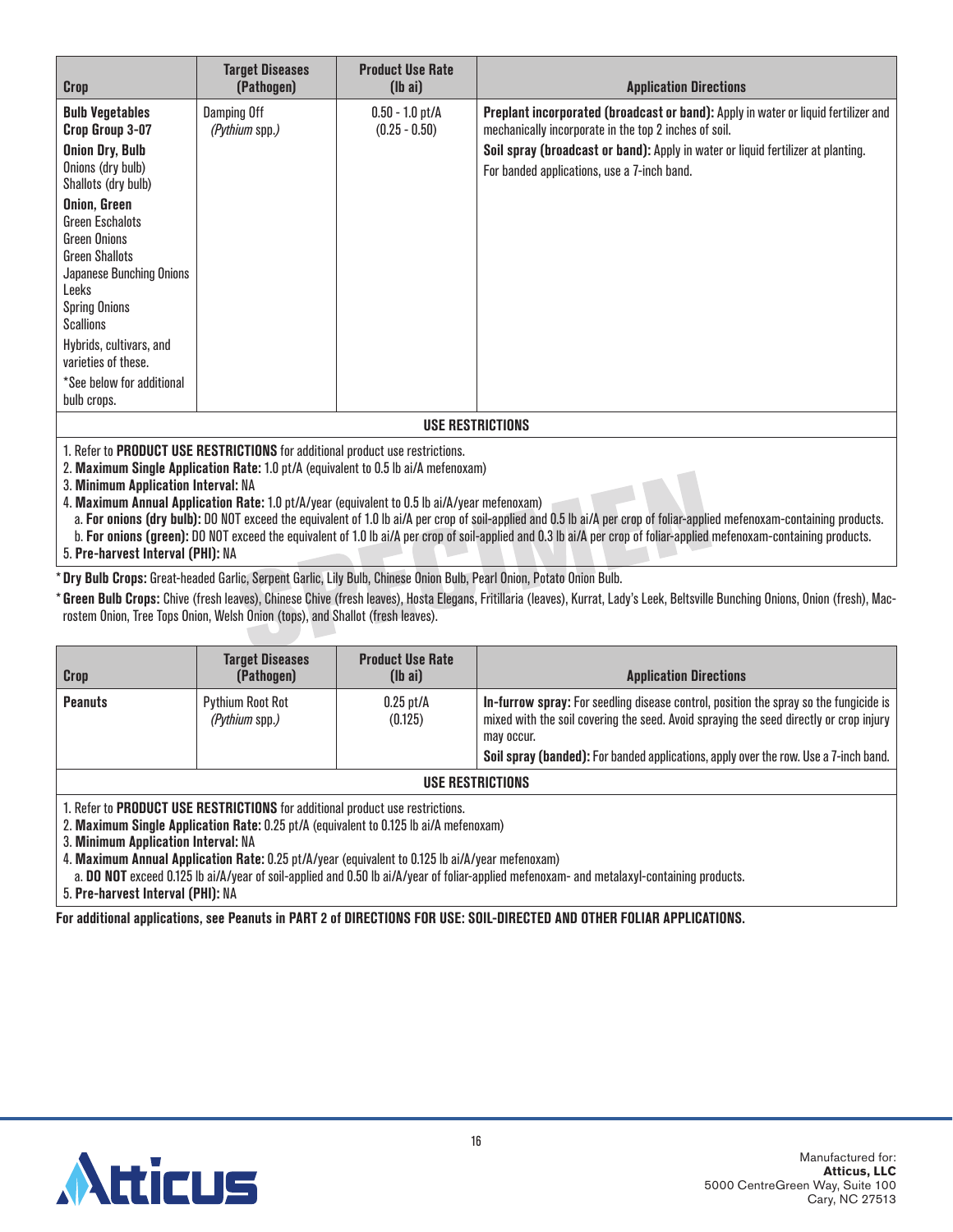| Crop             | <b>Target Diseases</b><br>(Pathogen)            | <b>Product Use Rate</b><br>$(lb\text{ ai})$            | <b>Application Directions</b>                                                                                                                                                                                             |  |
|------------------|-------------------------------------------------|--------------------------------------------------------|---------------------------------------------------------------------------------------------------------------------------------------------------------------------------------------------------------------------------|--|
| <b>Pineapple</b> | <b>Heart Rot Disease</b><br>(Phytophthora spp.) | $0.50 - 1.0$ pt in<br>100 gal water<br>$(0.25 - 0.50)$ | <b>Crown dip:</b> Apply as a crown dip before planting. Amount of dip solution per acre will<br>depend on crown size, plant density, and dipping techniques. Use 75 - 100 gallons of<br>the mixture per acre for dipping. |  |
| USE RESTRICTIONS |                                                 |                                                        |                                                                                                                                                                                                                           |  |

2. **Maximum Single Application Rate:** 1.0 pt/100 gallons water (equivalent to 0.5 lb ai/A mefenoxam)

3. **Minimum Application Interval:** NA

4. **Maximum Annual Application Rate:** 1.0 pt/100 gallons water/A/year (equivalent to 0.5 lb ai/A/year mefenoxam)

a. **DO NOT** exceed 0.5 lb ai/A/year of mefenoxam- and metalaxyl-containing products.

5. If there is a crop failure within one year of planting treated crowns, **DO NOT** harvest plant material for animal feed.

6. **Pre-harvest Interval (PHI):** NA

| <b>Crop</b>             | <b>Target Diseases</b><br>(Pathogen)                                                                                                       | <b>Product Use Rate</b><br>$(lb\text{ ai})$                                                            | <b>Application Directions</b>                                                                                                                                                                                                                                                                                                                                                                                                                                                                                                                                                                                                |  |
|-------------------------|--------------------------------------------------------------------------------------------------------------------------------------------|--------------------------------------------------------------------------------------------------------|------------------------------------------------------------------------------------------------------------------------------------------------------------------------------------------------------------------------------------------------------------------------------------------------------------------------------------------------------------------------------------------------------------------------------------------------------------------------------------------------------------------------------------------------------------------------------------------------------------------------------|--|
| <b>Potatoes</b>         | <b>Pythium Leak</b><br>(Pythium spp.)<br>Pink Rot<br>(Phytophthora<br>erythroseptica)<br><b>Pythium Seedling Disease</b><br>(Pythium spp.) | 0.42 fl oz/1,000 row ft<br>(0.019)<br>Equivalent to<br>6.1 fl oz/A on 36-inch row<br>spacing<br>(0.19) | In-furrow spray: Apply directly over the seed pieces in furrow as a 6- to 8-inch band<br>prior to row closure or use markout application method (incorporated).<br>You may need to follow this in-furrow application with a ReCon Bold SL prepack or<br>tank mix (PART 2) foliar application at tuber initiation:<br>. When conditions are conducive for disease development.<br>. When the variety is susceptible or moderately susceptible to Pink Rot/Pythium leak.<br>. In areas with a long growing season.<br>ReCon Bold SL may be impregnated on dry fertilizer or applied in combination with<br>liquid fertilizers. |  |
| <b>USE RESTRICTIONS</b> |                                                                                                                                            |                                                                                                        |                                                                                                                                                                                                                                                                                                                                                                                                                                                                                                                                                                                                                              |  |

1. Refer to **PRODUCT USE RESTRICTIONS** for additional product use restrictions.

2. **Maximum Single Application Rate:** 0.42 fl oz/1,000 row ft (equivalent to 0.19 lb ai/A mefenoxam)

3. **Minimum Application Interval:** NA

4. **Maximum Annual Application Rate:** 0.42 fl oz/1,000 row ft (equivalent to 0.19 lb ai/A/year mefenoxam)

a. **DO NOT** exceed the equivalent of 0.34 lb ai/A per crop of soil-applied and 0.40 lb ai/A per crop of foliar-applied mefenoxam-containing products.

5. **DO NOT** apply **ReCon Bold SL** beyond the at-planting stage.

6. **DO NOT** use the "dribble" application method.

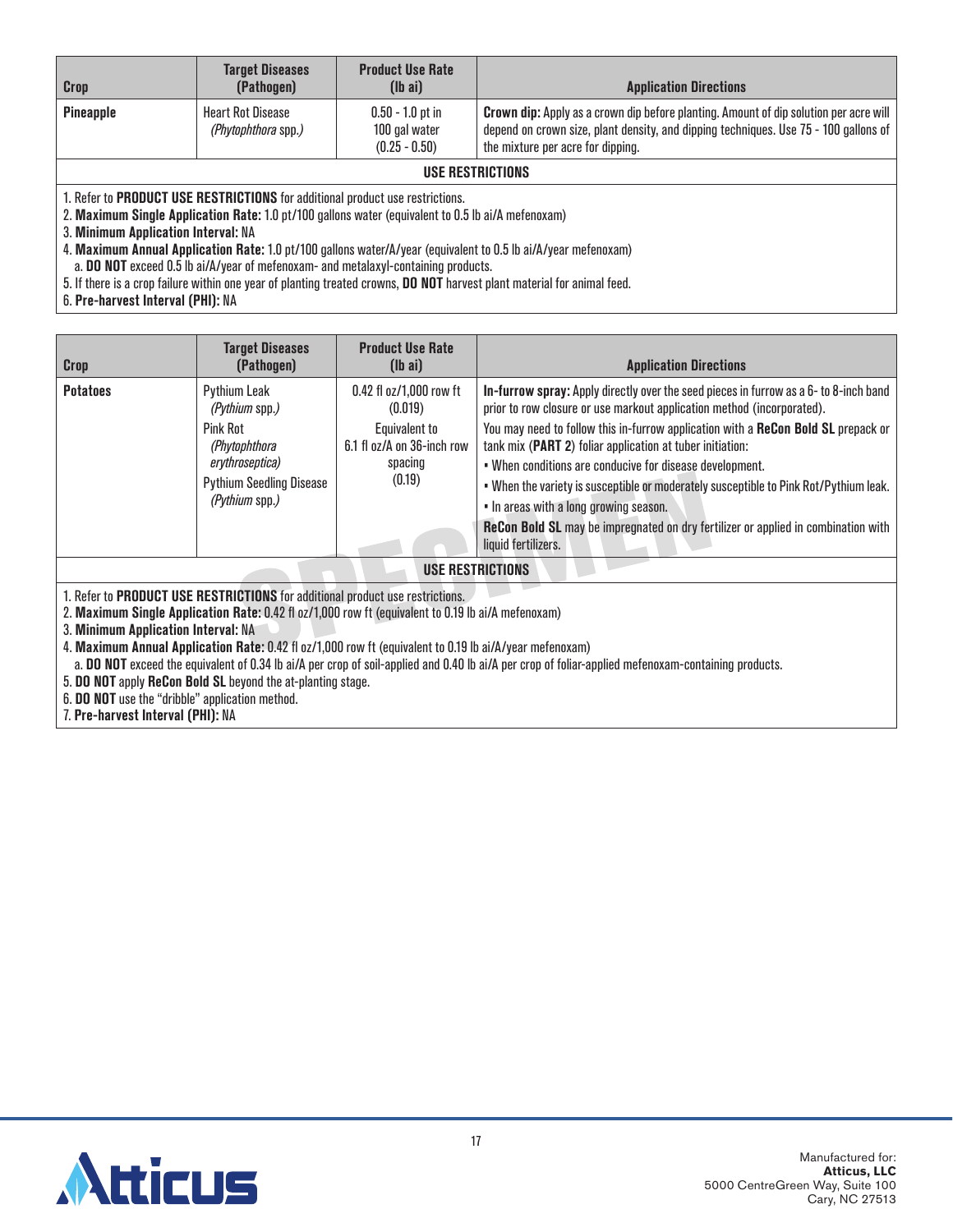| Crop                                                                                                                                                                                                                                                                                                                                                                                                                                  | <b>Target Diseases</b><br>(Pathogen)                                                             | <b>Product Use Rate</b><br>$(lb\text{ ai})$ | <b>Application Directions</b>                                                                                                                                                                                                                                                                                                               |
|---------------------------------------------------------------------------------------------------------------------------------------------------------------------------------------------------------------------------------------------------------------------------------------------------------------------------------------------------------------------------------------------------------------------------------------|--------------------------------------------------------------------------------------------------|---------------------------------------------|---------------------------------------------------------------------------------------------------------------------------------------------------------------------------------------------------------------------------------------------------------------------------------------------------------------------------------------------|
| Crop Group 1, except<br>Carrot, Ginseng,<br><b>Potato, and Sugar Beet</b><br>Artichoke<br>(Chinese and Jerusalem)<br>Beet, Garden<br>Horseradish<br>Parsley, Turnip-rooted<br>Parsnip<br>Radish<br>Radish, Oriental (daikon)<br>Rutabaga<br><b>Sweet Potato</b><br>Turnip<br>Yam Bean<br>(jicama, manoic pea)<br>Yam, True<br>*See additional root and<br>tuber vegetables below.                                                     | <b>Pythium Root Rot</b><br><i>(Pythium spp.)</i><br>Phytophthora Root Rot<br>(Phytophthora spp.) | $1.0 - 2.0$ pt/A<br>$(0.50 - 1.0)$          | Preplant incorporated (broadcast or band): Apply in water or liquid fertilizer and<br>mechanically incorporate in the top 2 inches of soil. Use sufficient water to provide<br>uniform coverage of soil.<br>Soil spray (broadcast or band): Apply in water or liquid fertilizer at planting.<br>For banded applications, use a 7-inch band. |
|                                                                                                                                                                                                                                                                                                                                                                                                                                       |                                                                                                  |                                             | <b>USE RESTRICTIONS</b>                                                                                                                                                                                                                                                                                                                     |
| 1. Refer to PRODUCT USE RESTRICTIONS for additional product use restrictions.<br>2. Maximum Single Application Rate: 2.0 pt/A (equivalent to 1.0 lb ai/A mefenoxam)<br>3. Minimum Application Interval: NA<br>4. Maximum Annual Application Rate: 2.0 pt/A/year (equivalent to 1.0 lb ai/A/year mefenoxam)<br>a. DO NOT exceed 1.0 lb ai/A/year of mefenoxam- and metalaxyl-containing products.<br>5. Pre-harvest Interval (PHI): NA |                                                                                                  |                                             |                                                                                                                                                                                                                                                                                                                                             |

\*Arracacha, Arrowroot, Burdock (edible), Canna (edible), Cassava (bitter and sweet), Celeriac (celery root), Chayote (root), Chervil (turnip-rooted), Chicory, Chufa, Dasheen (taro), Ginger, Leren, Salsify (oyster plant, black, Spanish), Skirret, Tanier (cocoyam), Turmeric.

| <b>Crop</b>      | <b>Target Diseases</b><br>(Pathogen)                                                                              | <b>Product Use Rate</b><br>$(lb\ a\ i)$                                 | <b>Application Directions</b>                                                                                                                                                                                                                                                                                                      |  |
|------------------|-------------------------------------------------------------------------------------------------------------------|-------------------------------------------------------------------------|------------------------------------------------------------------------------------------------------------------------------------------------------------------------------------------------------------------------------------------------------------------------------------------------------------------------------------|--|
| <b>Soybeans</b>  | Phytophthora Root and<br>Stem Rot<br>(Phytophthora<br>megasperma)<br><b>Pythium Damping Off</b><br>(Pythium spp.) | $0.08 - 0.28$ fl oz/<br>$1.000$ row ft<br>$(0.0025 \text{ to } 0.0087)$ | In-furrow spray: Apply in-furrow with water or liquid fertilizer. Position the spray so<br>the fungicide is mixed with the soil covering the seed. Avoid spraying the seed directly<br>or crop injury may occur. Use the higher specified rate for full-season control. Use<br>0.08 - 0.15 fl oz for early- to mid-season control. |  |
|                  |                                                                                                                   | $0.37 - 1.25$ pt/A<br>$(0.18 - 0.625)$                                  | Soil spray (broadcast or band): Apply in water or liquid fertilizer. Use the higher<br>specified rate for full-season control. Use 0.37 - 0.75 pt for early- to mid-season con-<br>trol. For banded applications, use a 7-inch band.                                                                                               |  |
|                  |                                                                                                                   |                                                                         | For best results, use soybean varieties that have some degree of resistance to the<br>races of <i>Phytophthora</i> present in the field.                                                                                                                                                                                           |  |
|                  |                                                                                                                   |                                                                         | Use the higher specified rate in areas with a history of heavy <i>Phytophthora</i> damage.                                                                                                                                                                                                                                         |  |
|                  |                                                                                                                   |                                                                         | Under heavy late-season <i>Phytophthora</i> pressure, ReCon Bold SL may not provide<br>complete control.                                                                                                                                                                                                                           |  |
| USE RESTRICTIONS |                                                                                                                   |                                                                         |                                                                                                                                                                                                                                                                                                                                    |  |

1. Refer to **PRODUCT USE RESTRICTIONS** for additional product use restrictions.

 $\overline{\phantom{a}}$ 

2. **Maximum Single Application Rate:** 1.25 pt/A (equivalent to 0.625 lb ai/A mefenoxam)

3. **Minimum Application Interval:** NA

4. **Maximum Annual Application Rate:** 1.25 pt/A/year (equivalent to 0.625 lb ai/A/year mefenoxam)

a. **DO NOT** exceed 0.625 lb ai/A/year of mefenoxam- and metalaxyl-containing products.

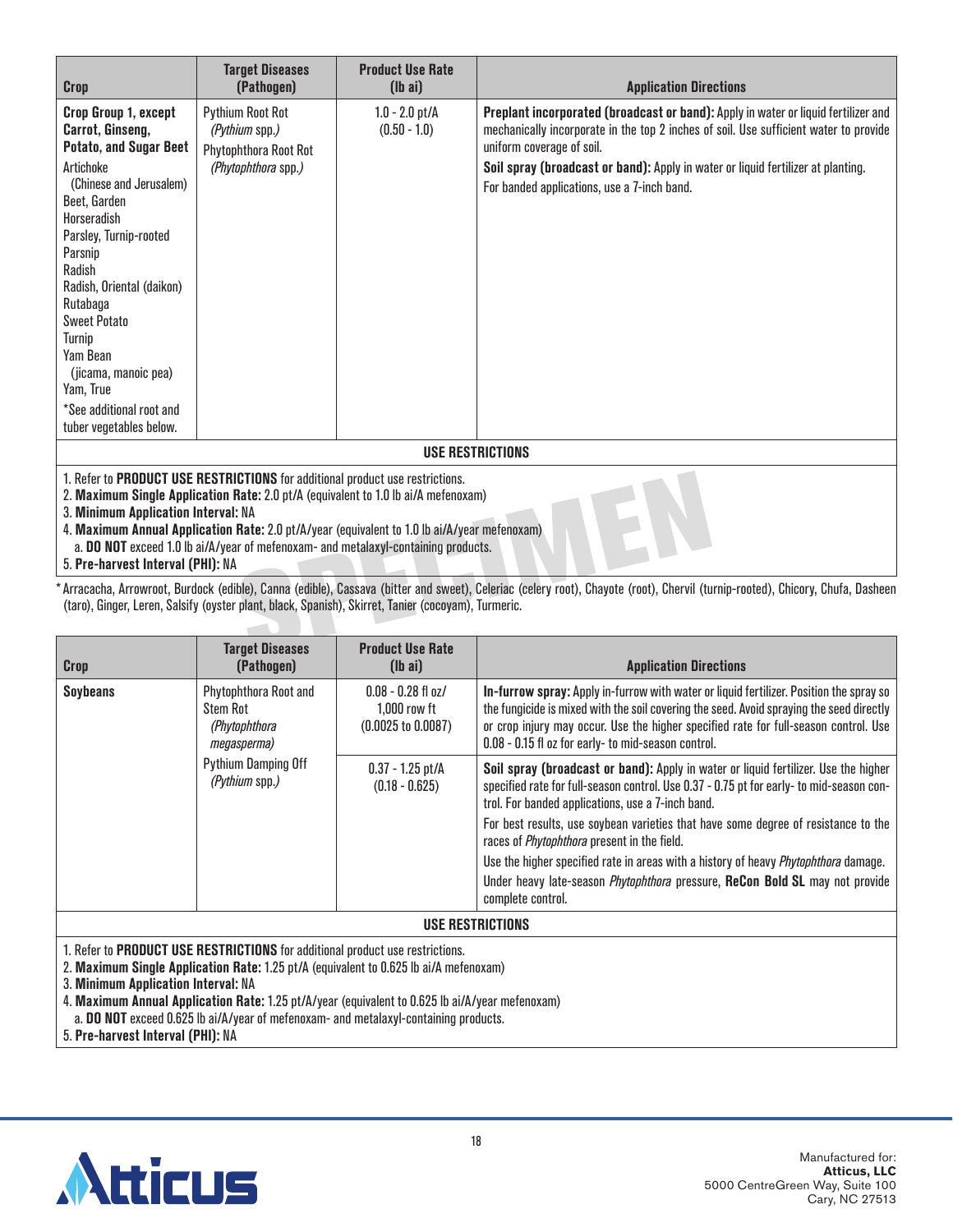| <b>Crop</b>         | <b>Target Diseases</b><br>(Pathogen)                                                                                      | <b>Product Use Rate</b><br>$(lb\ a\ i)$ | <b>Application Directions</b>                                                                                                                                                                                                                                                                                                                                                                                                                                                                                                                                                                                                                                                                                                                                                                                                                                                                                                                                              |
|---------------------|---------------------------------------------------------------------------------------------------------------------------|-----------------------------------------|----------------------------------------------------------------------------------------------------------------------------------------------------------------------------------------------------------------------------------------------------------------------------------------------------------------------------------------------------------------------------------------------------------------------------------------------------------------------------------------------------------------------------------------------------------------------------------------------------------------------------------------------------------------------------------------------------------------------------------------------------------------------------------------------------------------------------------------------------------------------------------------------------------------------------------------------------------------------------|
| <b>Strawberries</b> | <b>Red Stele</b><br>(Phytophthora fragariae)<br><b>Vascular Collapse</b><br>(P. cactorum)<br>Leather Rot<br>(P. cactorum) | $1.0$ pt/ $\AA$<br>(0.50)               | <b>Drip irrigation application only (see PART 2 for other application methods).</b><br>Annual plantings: Apply up to 3 times per crop. Make the first application after trans-<br>planting. Make the second application 30 days before the beginning of harvest or at<br>fruit set. Apply the third application during harvest, depending on disease pressure<br>and environmental conditions.<br><b>Established plantings:</b> Apply up to 3 times per crop. Make the first application in<br>the spring after the ground thaws and before first bloom. Make a second application<br>after harvest in the fall. For control of leather rot, make an additional application during<br>the growing season at fruit set.<br>When applying through drip irrigation, calculate the rate as a band application with a<br>band width equal to the root zone width.<br>Inject ReCon Bold SL into the irrigation water.<br><b>ReCon Bold SL</b> may be applied the day of harvest. |
|                     |                                                                                                                           |                                         | HOE DECTRICTIONS                                                                                                                                                                                                                                                                                                                                                                                                                                                                                                                                                                                                                                                                                                                                                                                                                                                                                                                                                           |

## **USE RESTRICTIONS**

1. Refer to **PRODUCT USE RESTRICTIONS** for additional product use restrictions.

2. **Maximum Single Application Rate:** 1.0 pt/A (equivalent to 0.5 lb ai/A mefenoxam)

3. **Minimum Application Interval:** 30 days

4. **Maximum Annual Application Rate:** 3.0 pt/A/year (equivalent to 1.5 lb ai/A/year mefenoxam) a. **DO NOT** exceed 1.5 lb ai/A/year of soil-applied mefenoxam- and metalaxyl-containing products.

5. **DO NOT make more than** 3 applications per crop.

6. **Pre-harvest Interval (PHI):** 0 days.

| <b>Crop</b>                                                                                                                                                                                                       | <b>Target Diseases</b><br>(Pathogen)                                                                                                                                                                       | <b>Product Use Rate</b><br>$(\mathsf{lb} \; \mathsf{ai})$ | <b>Application Directions</b>                                                                                                               |  |  |
|-------------------------------------------------------------------------------------------------------------------------------------------------------------------------------------------------------------------|------------------------------------------------------------------------------------------------------------------------------------------------------------------------------------------------------------|-----------------------------------------------------------|---------------------------------------------------------------------------------------------------------------------------------------------|--|--|
| <b>Sugar Beets</b>                                                                                                                                                                                                | <b>Pythium Root Rot</b><br>(Pythium spp.)                                                                                                                                                                  | $1.0 - 2.0$ pt/A<br>$(0.50 - 1.0)$                        | Preplant incorporated (broadcast or band): Apply in water or liquid fertilizer and<br>mechanically incorporate in the top 2 inches of soil. |  |  |
|                                                                                                                                                                                                                   |                                                                                                                                                                                                            |                                                           | Soil spray (broadcast or band): Apply in water or liquid fertilizer at planting.                                                            |  |  |
|                                                                                                                                                                                                                   |                                                                                                                                                                                                            |                                                           | For banded applications, use a 7-inch band.                                                                                                 |  |  |
| USE RESTRICTIONS                                                                                                                                                                                                  |                                                                                                                                                                                                            |                                                           |                                                                                                                                             |  |  |
| 1. Refer to <b>PRODUCT USE RESTRICTIONS</b> for additional product use restrictions.<br>2. Maximum Single Application Rate: 2.0 pt/A (equivalent to 1.0 lb ai/A mefenoxam)<br>3. Minimum Application Interval: NA |                                                                                                                                                                                                            |                                                           |                                                                                                                                             |  |  |
|                                                                                                                                                                                                                   | 4. Maximum Annual Application Rate: 2.0 pt/A/year (equivalent to 1.0 lb ai/A/year mefenoxam)<br><b>DO NOT</b> considered to the stability of state and continuous components and considered and considered |                                                           |                                                                                                                                             |  |  |

a. **DO NOT** exceed 1.0 lb ai/A/year of soil-applied mefenoxam- and metalaxyl-containing products.

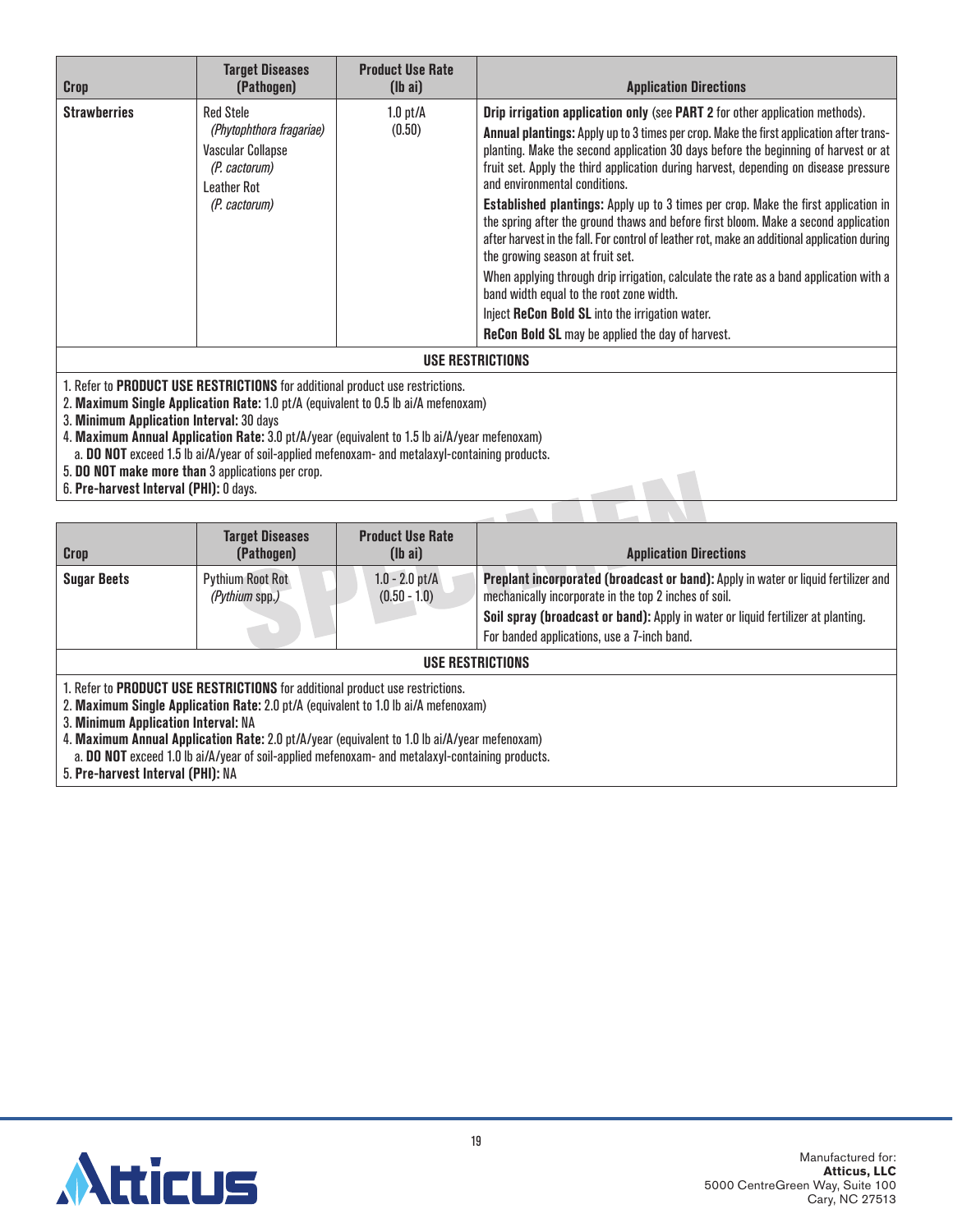| <b>Crop</b>                                                                                                          | <b>Target Diseases</b><br>(Pathogen) | <b>Product Use Rate</b><br>$(lb\text{ ai})$                                                                            | <b>Application Directions</b>                                                                                                                                                                                                                                                                                                                                                                                                                                                                                                                                                                                                                                                                          |
|----------------------------------------------------------------------------------------------------------------------|--------------------------------------|------------------------------------------------------------------------------------------------------------------------|--------------------------------------------------------------------------------------------------------------------------------------------------------------------------------------------------------------------------------------------------------------------------------------------------------------------------------------------------------------------------------------------------------------------------------------------------------------------------------------------------------------------------------------------------------------------------------------------------------------------------------------------------------------------------------------------------------|
| <b>Tobacco</b><br><b>Damping Off</b><br>(Pythium spp.)<br><b>Blue Mold</b><br><b>Black Shank</b><br>var. nicotianae) |                                      | $0.50 - 1.0$ pt/A<br>$(0.25 - 0.50)$<br><b>or</b><br>$0.25 - 0.50$ fl oz/<br>150 sq yd                                 | Soil spray (broadcast): Apply as a preplant soil application before or at time of<br>planting. Use higher specified application rate on broadleaf tobacco. Use 50 gallons/A<br>of water (2 gallons water/150 sq yd).                                                                                                                                                                                                                                                                                                                                                                                                                                                                                   |
|                                                                                                                      | (Peronospora tabacina)               | $0.50 - 1.0$ pt/A<br>$(0.25 - 0.50)$<br>For no-till tobacco:<br>$0.50 - 1.0$ pt/A<br>$(0.25 - 0.50)$                   | Soil spray (broadcast): Apply as a broadcast soil application prior to transplanting<br>and incorporate in the top 2 - 4 inches of soil before forming beds. Use the low spec-<br>ified rate for low disease pressure or early-season control. Use the higher specified<br>rate for high disease pressure, extended control, and burley and other tobacco types<br>other than flue-cured.                                                                                                                                                                                                                                                                                                              |
|                                                                                                                      | (Phytophthora parasitica             | <b>Broadcast</b><br>$1.0 - 3.0$ pt/A<br>$(0.50 - 1.5)$<br>For no-till tobacco:<br>$0.50 - 1.0$ pt/A<br>$(0.25 - 0.50)$ | Soil spray (broadcast): Apply to the soil within one week of planting. Incorporate<br>in the top 2 - 4 inches of soil. Use the higher specified rate if the disease epidemic is<br>expected to be severe. In FL and GA, use 3 pt/A where black shank is severe.<br>Apply preventively for effective black shank control. If black shank is expected early in the<br>season, apply as near as possible to transplanting followed by sequential applications.                                                                                                                                                                                                                                            |
|                                                                                                                      |                                      | <b>Transplant Water</b><br>4 - 8 fl oz/200 gal water                                                                   | Transplant Water (PRODUCT USE RESTRICTIONS): Apply in transplant furrow while<br>planting tobacco seedlings for control of black shank. Apply 4 - 8 oz/A (0.25 - 0.5 pt/A)<br>in at least 200 gallons of transplant water per acre. Use the highest specified rate if<br>the disease epidemic is expected to be severe. Make at least one subsequent applica-<br>tion of ReCon Bold SL at first cultivation and/or layby if necessary. Precautions:<br>There is a risk of plant injury with transplant water application, especially when ap-<br>plied in less than 200 gallons of carrier volume per acre.<br>Crop injury is more likely when applied in less than 100 gallons/acre. Injury is tempo- |
|                                                                                                                      |                                      |                                                                                                                        | rary and should disappear within three weeks.<br>Pre-mixing ReCon Bold SL in a tank separate from the transplant water source tank<br>will help to prevent incompatibility with fertilizers or other pesticides in the transplant<br>water solution.                                                                                                                                                                                                                                                                                                                                                                                                                                                   |
|                                                                                                                      |                                      |                                                                                                                        | Consult local extension bulletins for additional use directions.                                                                                                                                                                                                                                                                                                                                                                                                                                                                                                                                                                                                                                       |
|                                                                                                                      |                                      |                                                                                                                        | For best results against black shank, use tobacco varieties that have high resistance<br>to black shank and use crop rotation.                                                                                                                                                                                                                                                                                                                                                                                                                                                                                                                                                                         |
|                                                                                                                      |                                      |                                                                                                                        | In fields with a history of severe black shank, use the highest specified rate and plant<br>a variety resistant to the race of Phytophthora present (Burley L8 hybrids are resistant<br>to only Phytophthora Race 0).                                                                                                                                                                                                                                                                                                                                                                                                                                                                                  |
|                                                                                                                      |                                      |                                                                                                                        | Failure to adequately control nematodes in fields treated with ReCon Bold SL may<br>result in poor control of black shank.                                                                                                                                                                                                                                                                                                                                                                                                                                                                                                                                                                             |
|                                                                                                                      |                                      |                                                                                                                        | <b>USE RESTRICTIONS</b>                                                                                                                                                                                                                                                                                                                                                                                                                                                                                                                                                                                                                                                                                |

- 1. Refer to **PRODUCT USE RESTRICTIONS** for additional product use restrictions.
- 2. **Maximum Single Application Rate:** 3.0 pt/A (equivalent to 1.5 lb ai/A mefenoxam)
- 3. **Minimum Application Interval:** 14 days
- 4. **Maximum Annual Application Rate:** 3.0 pt/A/year (equivalent to 1.5 lb ai/A/year mefenoxam)
- a. **DO NOT** exceed the equivalent of 1.5 lb ai/A per crop of mefenoxam- and metalaxyl-containing products.
- b. **DO NOT** apply to stressed seedlings or during hot and dry conditions due to injury potential.
- 5. **DO NOT** use in high black shank areas on highly susceptible flue-cured varieties.
- 6. **DO NOT** use **ReCon Bold SL** for black shank control in PA.
- 7. **Pre-harvest Interval (PHI):** NA

**For additional applications, see Tobacco in PART 2 of DIRECTIONS FOR USE: SOIL-DIRECTED AND OTHER FOLIAR APPLICATIONS.**

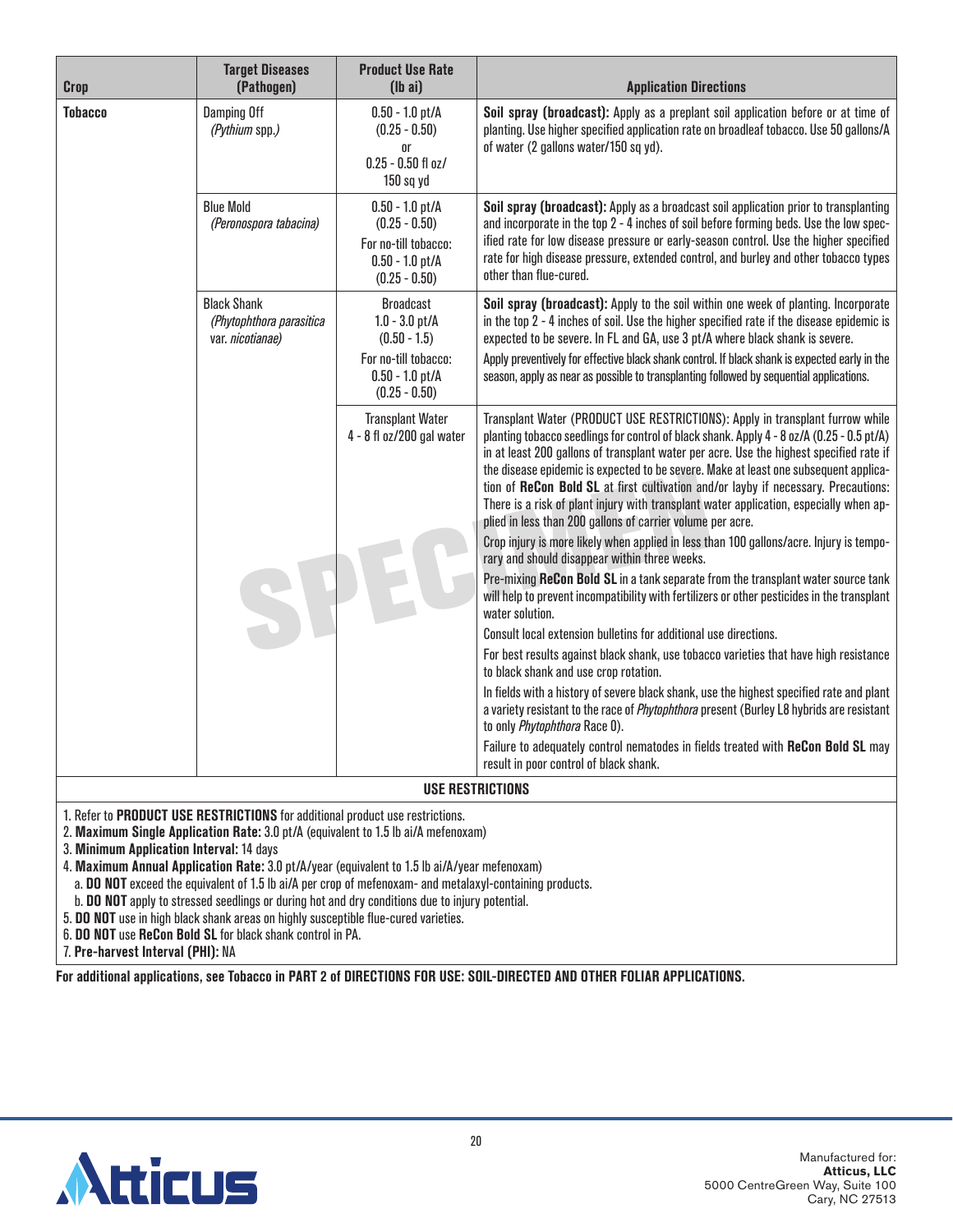| Crop                                                                                    | <b>Target Diseases</b><br>(Pathogen)                                                                                                                                       | <b>Product Use Rate</b><br>$(lb\text{ ai})$                     | <b>Application Directions</b>                                                                                                                                                                                                                                                                                                                          |  |  |
|-----------------------------------------------------------------------------------------|----------------------------------------------------------------------------------------------------------------------------------------------------------------------------|-----------------------------------------------------------------|--------------------------------------------------------------------------------------------------------------------------------------------------------------------------------------------------------------------------------------------------------------------------------------------------------------------------------------------------------|--|--|
| <b>Tomato</b>                                                                           | Damping Off<br>(Pythium spp.)                                                                                                                                              | $1.0 - 2.0$ pt/A<br>$(0.50 - 1.0)$<br>$1.0$ pt/ $\AA$<br>(0.50) | Soil spray (broadcast or band): Apply at planting in water or liquid fertilizer.<br>For banded applications, use a 7-inch band.                                                                                                                                                                                                                        |  |  |
|                                                                                         | <b>Root and Fruit Rot</b><br>(Phytophthora spp.)<br>(Pythium spp.)                                                                                                         |                                                                 | Injection (drip irrigation): Initiate control of Root and Fruit Rot with a soil applica-<br>tion as described above. Make subsequent applications through drip irrigation. Make<br>the first drip application 4 - 6 weeks after planting. Apply the second drip application<br>as needed up to 4 weeks before harvest, but before the last irrigation. |  |  |
| For injected applications, base rate calculations on a 7-inch band.<br>USE RESTRICTIONS |                                                                                                                                                                            |                                                                 |                                                                                                                                                                                                                                                                                                                                                        |  |  |
|                                                                                         | 1. Refer to <b>PRODUCT USE RESTRICTIONS</b> for additional product use restrictions.<br>2. Maximum Single Application Rate: 1.0 pt/A (equivalent to 0.5 lb ai/A mefenoxam) |                                                                 |                                                                                                                                                                                                                                                                                                                                                        |  |  |

3. **Minimum Application Interval:** 28 days

4. **Maximum Annual Application Rate:** 3.0 pt/A/year (equivalent to 1.5 lb ai/A/year mefenoxam)

a. **DO NOT** exceed the equivalent of 1.5 lb ai/A per crop of soil-applied mefenoxam-containing products and 0.5 lb ai/A per crop of foliar-applied mefenoxam- and metalaxylcontaining products.

5. **Pre-harvest Interval (PHI):** 7 days

**For additional applications, see Tomato in PART 2 of DIRECTIONS FOR USE: SOIL-DIRECTED AND OTHER FOLIAR APPLICATIONS.**

## DIRECTIONS FOR USE - PART 2

## **SOIL-DIRECTED AND OTHER FOLIAR APPLICATIONS**

**The restricted-entry interval (REI) for soil-directed or foliar applications is 48 hours.**

| <b>Crop</b>                                                                                                                                                                                                                                                                                                                                                                                                                                                                                | <b>Target Diseases</b><br>(Pathogen)          | <b>Product Use Rate</b><br>$(lb\ a\ i)$ | <b>Application Directions</b>                                                                                                          |  |  |  |
|--------------------------------------------------------------------------------------------------------------------------------------------------------------------------------------------------------------------------------------------------------------------------------------------------------------------------------------------------------------------------------------------------------------------------------------------------------------------------------------------|-----------------------------------------------|-----------------------------------------|----------------------------------------------------------------------------------------------------------------------------------------|--|--|--|
| <b>Alfalfa</b><br>(birdsfoot trefoil)                                                                                                                                                                                                                                                                                                                                                                                                                                                      | Damping Off<br>(Pythium spp.)                 | $0.25$ pt/A<br>(0.125)                  | Soil spray (broadcast): Apply as a broadcast soil surface spray at planting when<br>inter-seeding into existing stands for renovation. |  |  |  |
|                                                                                                                                                                                                                                                                                                                                                                                                                                                                                            | <b>Root Rot</b><br><i>(Phytophthora spp.)</i> |                                         |                                                                                                                                        |  |  |  |
|                                                                                                                                                                                                                                                                                                                                                                                                                                                                                            | USE RESTRICTIONS                              |                                         |                                                                                                                                        |  |  |  |
| 1. Refer to <b>PRODUCT USE RESTRICTIONS</b> for additional product use restrictions.<br>2. Maximum Single Application Rate: 0.25 pt/A (equivalent to 0.125 lb ai/A mefenoxam)<br>3. Minimum Application Interval: NA<br>4. Maximum Annual Application Rate: 0.50 pt/A/year (equivalent to 0.25 lb ai/A/year mefenoxam)<br>a. DO NOT exceed 0.25 lb ai/A/year of mefenoxam- and metalaxyl-containing products.<br>5. DO NOT feed green forage or cut hay for 60 days following application. |                                               |                                         |                                                                                                                                        |  |  |  |

6. **Pre-harvest Interval (PHI):** 60 days

**For additional applications, see Alfalfa in PART 1 of DIRECTIONS FOR USE: SOIL-INJECTED OR SOIL-INCORPORATED APPLICATIONS.**

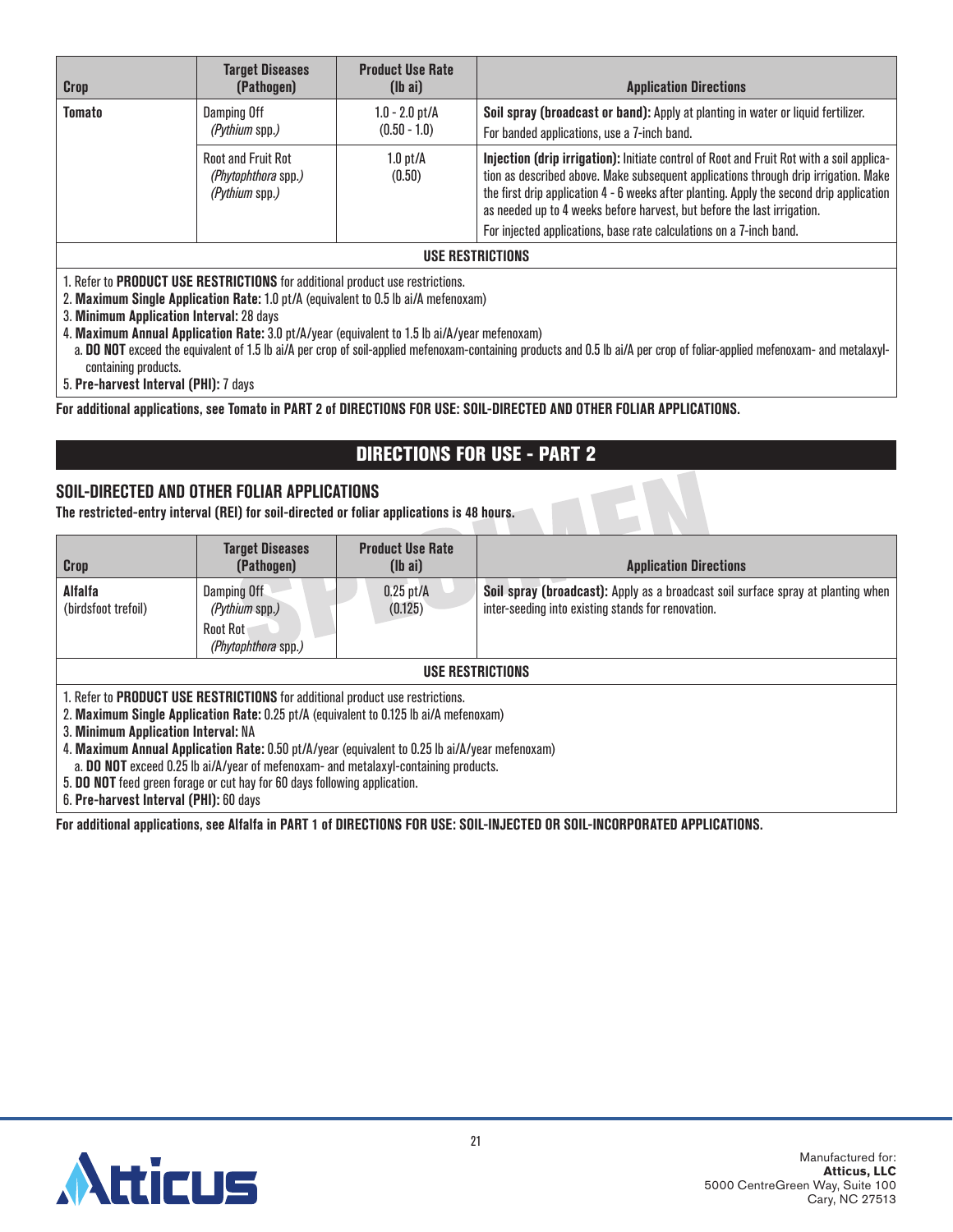| Crop                                                                                                                      | <b>Target Diseases</b><br>(Pathogen)                                                                                                          | <b>Product Use Rate</b><br>$(lb\ a)$                                                                                                                                                                                                                                                                                                                                                                                                                                                                               |                                                                                   | <b>Application Directions</b>                                                                                                                                                  |
|---------------------------------------------------------------------------------------------------------------------------|-----------------------------------------------------------------------------------------------------------------------------------------------|--------------------------------------------------------------------------------------------------------------------------------------------------------------------------------------------------------------------------------------------------------------------------------------------------------------------------------------------------------------------------------------------------------------------------------------------------------------------------------------------------------------------|-----------------------------------------------------------------------------------|--------------------------------------------------------------------------------------------------------------------------------------------------------------------------------|
| <b>Crown Rot</b><br><b>Apple</b><br><b>Collar Rot</b><br><b>Bearing and Nonbearing</b><br><b>Root Rot</b><br><b>Trees</b> | 4 pt/A<br>(2.0)<br>0r<br>1.5 fl oz/1,000 sq ft<br><i>(Phytophthora spp.)</i><br><b>Diluted Mixture:</b><br>0.50 pt in 100 gal water<br>(0.25) | Soil spray (broadcast, band or irrigation): Apply to soil beneath the tree canopy<br>or apply through irrigation water (micro-sprinkler or drip) in the spring before growth<br>begins (established plantings). Apply to the soil in the early spring before growth starts<br>and in the fall after harvest, but before the ground freezes. The treated area is based<br>on the area under the tree canopy or the area of the sprayed row. Use sufficient water<br>volume to obtain thorough coverage of the soil. |                                                                                   |                                                                                                                                                                                |
|                                                                                                                           |                                                                                                                                               |                                                                                                                                                                                                                                                                                                                                                                                                                                                                                                                    | On new plantings, delay the first application until 2 weeks after planting.       | Soil drench: Apply the diluted mixture around the trunk of each tree in the early<br>spring before growth starts and in the fall after harvest, but before the ground freezes. |
|                                                                                                                           |                                                                                                                                               |                                                                                                                                                                                                                                                                                                                                                                                                                                                                                                                    | <b>Trunk Diameter at 12 Inches Above</b><br>the Soil Line                         | <b>Quantity of Diluted Mixture</b>                                                                                                                                             |
|                                                                                                                           |                                                                                                                                               |                                                                                                                                                                                                                                                                                                                                                                                                                                                                                                                    | $<$ 1 inch                                                                        | 1 qt                                                                                                                                                                           |
|                                                                                                                           |                                                                                                                                               |                                                                                                                                                                                                                                                                                                                                                                                                                                                                                                                    | $1 - 3$ inches                                                                    | 3 qt                                                                                                                                                                           |
|                                                                                                                           |                                                                                                                                               |                                                                                                                                                                                                                                                                                                                                                                                                                                                                                                                    | >5 inches                                                                         | 4 qt                                                                                                                                                                           |
|                                                                                                                           |                                                                                                                                               | ing moderate to severe disease symptoms.                                                                                                                                                                                                                                                                                                                                                                                                                                                                           | NOTE: Apply before symptoms appear. ReCon Bold SL will not revitalize trees show- |                                                                                                                                                                                |
|                                                                                                                           |                                                                                                                                               |                                                                                                                                                                                                                                                                                                                                                                                                                                                                                                                    | are most tolerant to disease.                                                     | Use ReCon Bold SL in conjunction with good cultural practices and rootstocks that                                                                                              |
|                                                                                                                           |                                                                                                                                               |                                                                                                                                                                                                                                                                                                                                                                                                                                                                                                                    | USE RESTRICTIONS                                                                  |                                                                                                                                                                                |
|                                                                                                                           | 1. Refer to PRODUCT USE RESTRICTIONS for additional product use restrictions.                                                                 |                                                                                                                                                                                                                                                                                                                                                                                                                                                                                                                    |                                                                                   |                                                                                                                                                                                |

2. **Maximum Single Application Rate:** 4.0 pt/A (equivalent to 2.0 lb ai/A mefenoxam)

3. **Minimum Application Interval:** 90 days

4. **Maximum Annual Application Rate:** 8.0 pt/A/year (equivalent to 4.0 lb ai/A/year mefenoxam)

a. **DO NOT** exceed 4.0 lb ai/A/year of mefenoxam- and metalaxyl-containing products.

5. **DO NOT** graze or feed cover crops in treated orchards.

6. **Pre-harvest Interval (PHI):** NA

| <b>Crop</b>             | <b>Target Diseases</b><br>(Pathogen)          | <b>Product Use Rate</b><br>$(lb\text{ ai})$ | <b>Application Directions</b>                                                                                                                                                                                                                            |  |
|-------------------------|-----------------------------------------------|---------------------------------------------|----------------------------------------------------------------------------------------------------------------------------------------------------------------------------------------------------------------------------------------------------------|--|
| <b>Asparagus</b>        | Crown Rot<br>Spear Rot<br>(Phytophthora spp.) | 1.0 pt/A<br>(0.50)                          | Soil spray (broadcast or band)<br><b>Cutting beds:</b> Apply 30 to 60 days before the first cutting. Apply again just before<br>the beginning of harvest.<br><b>New plantings:</b> Apply after planting seedlings or after covering one-year old crowns. |  |
| <b>USE RESTRICTIONS</b> |                                               |                                             |                                                                                                                                                                                                                                                          |  |

1. Refer to **PRODUCT USE RESTRICTIONS** for additional product use restrictions.

2. **Maximum Single Application Rate:** 1.0 pt/A (equivalent to 0.5 lb ai/A mefenoxam)

3. **Minimum Application Interval:** 30 days

4. **Maximum Annual Application Rate:** 2.0 pt/A/year (equivalent to 1.0 lb ai/A/year mefenoxam)

a. **DO NOT** exceed 1.0 lb ai/A/year of soil-applied mefenoxam- and metalaxyl-containing products.

5. **Pre-harvest Interval (PHI):** 1 day

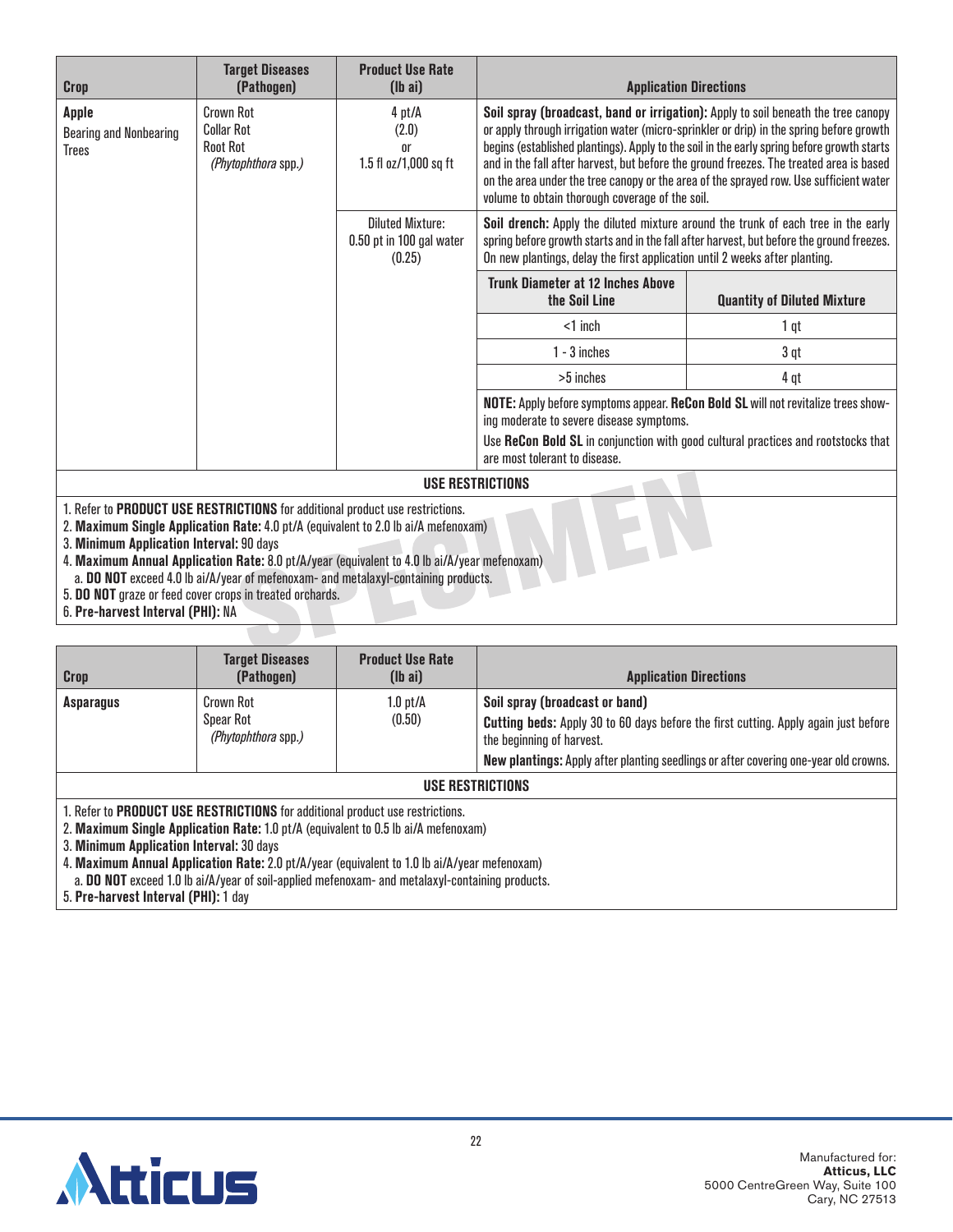| <b>Crop</b>     | <b>Target Diseases</b><br>(Pathogen)    | <b>Product Use Rate</b><br>$(lb\ a\ i)$ | <b>Application Directions</b>                                                                                                                                                                                                                                                                                                                                                                                                                                                                                                                                                                  |
|-----------------|-----------------------------------------|-----------------------------------------|------------------------------------------------------------------------------------------------------------------------------------------------------------------------------------------------------------------------------------------------------------------------------------------------------------------------------------------------------------------------------------------------------------------------------------------------------------------------------------------------------------------------------------------------------------------------------------------------|
| <b>Avocados</b> | Root Rot<br>(Phytophthora<br>cinnamomi) | $1.0 - 4.0$ pt/A<br>$(0.50 - 2.0)$      | Sprinkler irrigation: Apply as a soil surface spray to the soil surface under the tree<br>canopy or via the irrigation system (drip, microemitter, sprinkle). Begin applications<br>at the start of the growing season or at transplanting. Two additional applications may<br>be made at 3-month intervals. Applications are not needed during the winter months<br>of November through February.<br>Use 1.0 pt/A if the trees have a canopy diameter of 2 ft. Increase the rate as the can-<br>opy diameter increases. For canopy diameters of 15 ft or more, use the 4.0 pt/A rate.         |
|                 |                                         |                                         | Soil spray: Apply to the soil directly under the drip emitter. Use irrigation to incorpo-<br>rate the material into the soil. If there is more than one emitter, distribute the amount<br>of ReCon Bold SL among the emitters. Use the same rate and application regime<br>described above under sprinkler irrigation.<br>Begin applications as soon as soil tests indicate the presence of <i>Phytophthora</i> .<br>For new plantings, use <i>Phytophthora-resistant rootstocks</i> .<br>Mature trees in moderate to advanced stages of decline cannot be cured with<br><b>ReCon Bold SL.</b> |

**USE RESTRICTIONS**

1. Refer to **PRODUCT USE RESTRICTIONS** for additional product use restrictions.

2. **Maximum Single Application Rate:** 4.0 pt/A (equivalent to 2.0 lb ai/A mefenoxam)

3. **Minimum Application Interval:** 90 days

4. **Maximum Annual Rate:** 12.0 pt/A/year (equivalent to 6.0 lb ai/A/year mefenoxam)

a. **DO NOT** exceed the equivalent of 6.0 lb ai/A per crop of soil-applied mefenoxam- and metalaxyl-containing products.

5. **Pre-harvest Interval (PHI):** 28 days

**For additional applications, see Avocados in PART 1 of DIRECTIONS FOR USE: SOIL-INJECTED OR SOIL-INCORPORATED APPLICATIONS.**

| <b>Crop</b>                                                                                                                                                                                                                                                                   | <b>Target Diseases</b><br>(Pathogen)   | <b>Product Use Rate</b><br>$(lb\ a\ i)$ | <b>Application Directions</b>                                                                                                                                                                                                                                                                                                                                                                                                                                                                                                                                                                                                                                                                         |  |  |
|-------------------------------------------------------------------------------------------------------------------------------------------------------------------------------------------------------------------------------------------------------------------------------|----------------------------------------|-----------------------------------------|-------------------------------------------------------------------------------------------------------------------------------------------------------------------------------------------------------------------------------------------------------------------------------------------------------------------------------------------------------------------------------------------------------------------------------------------------------------------------------------------------------------------------------------------------------------------------------------------------------------------------------------------------------------------------------------------------------|--|--|
| Berry and Small Fruit,<br><b>Caneberry, Crop</b><br>Subgroup 13-07A<br>Blackberry<br>Loganberry<br>Raspberry<br>(Red and Black)<br><b>Wild Raspberry</b><br>Cultivars<br>Hybrids, cultivars, and<br>varieties of these.<br>*See below for additional<br>types of caneberries. | <b>Root Rot</b><br>(Phytophthora spp.) | $3.6$ pt/ $A$<br>(1.8)                  | Soil application (band or via drip/micro-sprinkler irrigation)<br>New plantings: After initial at-planting application (PART 1), reapply once during a<br>period favorable for root rot.<br><b>Established plantings:</b> Before the plants start to grow in the spring, make a soil-<br>directed application towards the base of the plant in a 3-ft band over the row or via<br>the drip irrigation. One additional application may be made to coincide with the period<br>most favorable for root rot development.<br>ReCon Bold SL will not revitalize plants showing moderate to severe root rot symptoms.<br>Use ReCon Bold SL in conjunction with good cultural practices to minimize disease. |  |  |
|                                                                                                                                                                                                                                                                               | USE RESTRICTIONS                       |                                         |                                                                                                                                                                                                                                                                                                                                                                                                                                                                                                                                                                                                                                                                                                       |  |  |

1. Refer to **PRODUCT USE RESTRICTIONS** for additional product use restrictions.

2. **Maximum Single Application Rate:** 3.6 pt/A (equivalent to 1.8 lb ai/A mefenoxam)

3. **Minimum Application Interval:** 90 days

4. **Maximum Annual Application Rate:** 7.2 pt/A/year (equivalent to 3.6 lb ai/A/year mefenoxam)

a. **DO NOT** exceed 3.6 lb ai/A/year of soil-applied and 0.2 lb ai/A/year of foliar-applied mefenoxam- and metalaxyl-containing products.

5. **DO NOT** use an adjuvant.

6. **Pre-harvest Interval (PHI):** 45 days

\*Andean Blackberry, Arctic Blackberry, Bingleberry, Black Satin Berry, Boysenberry, Brombeere, California Blackberry, Cherokee Blackberry, Chesterberry, Cheyenne Blackberry, Common Blackberry, Coryberry, Darrowberry, Dewberry, Dirksen Thornless Berry, Evergreen Blackberry, Himalayaberry, Hullberry, Lavacaberry, Loganberry, Lowberry, Lucretiaberry, Mammoth Blackberry, Marionberry, Mora, Mures Deronce, Nectarberry, Northern Dewberry, Olallieberry, Oregon Evergreen Berry, Phenomenalberry, Rangeberry, Ravenberry, Rossberry, Shawnee Blackberry, Southern Dewberry, Tayberry, Youngberry, and Zarzamora.

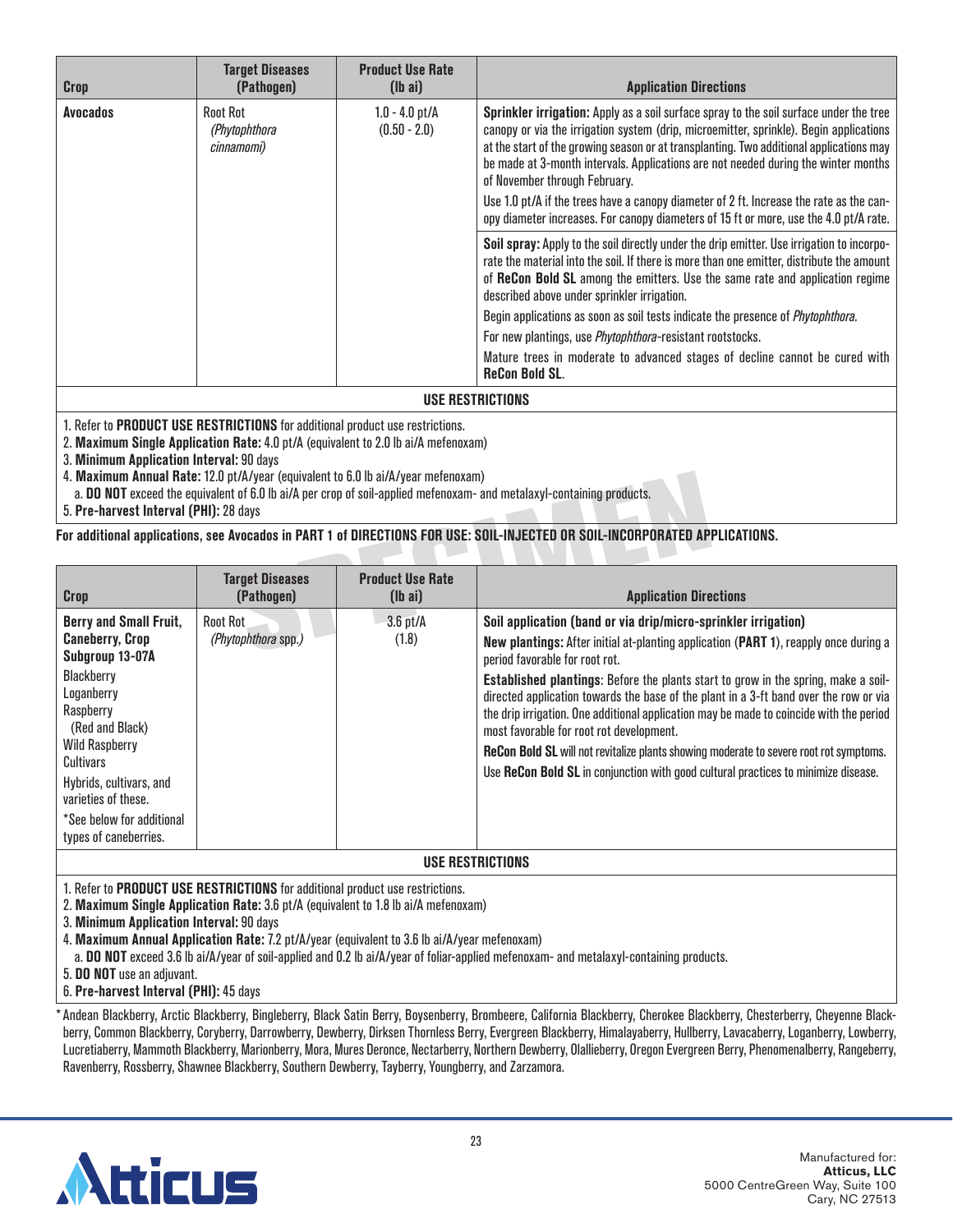| Crop                                                                                                                                                                                                                                                                                                            | <b>Target Diseases</b><br>(Pathogen)   | <b>Product Use Rate</b><br>$(lb\text{ ai})$ | <b>Application Directions</b>                                                                                                                                                                                                                                                                                                                                                                                                                                                                                                                                                                                                                                                                                |  |
|-----------------------------------------------------------------------------------------------------------------------------------------------------------------------------------------------------------------------------------------------------------------------------------------------------------------|----------------------------------------|---------------------------------------------|--------------------------------------------------------------------------------------------------------------------------------------------------------------------------------------------------------------------------------------------------------------------------------------------------------------------------------------------------------------------------------------------------------------------------------------------------------------------------------------------------------------------------------------------------------------------------------------------------------------------------------------------------------------------------------------------------------------|--|
| <b>Berry and Small Fruit,</b><br>Crop Subgroup 13-07B<br><b>Bushberry:</b><br><b>Blueberries</b><br>(High and Low Bush)<br>Currants<br>Elderberry<br>Gooseberry<br><b>Highbush Cranberry</b><br>Lingonberry<br>Hybrids, cultivars, and<br>varieties of these.<br>*See below for additional<br>berries subgroup. | Root Rot<br><i>(Phytophthora spp.)</i> | $3.6$ pt/ $\AA$<br>(1.8)                    | Soil application (band or via drip/micro-sprinkler irrigation)<br>New plantings: After initial at-planting application (PART 1), reapply once during a<br>period favorable for root rot.<br><b>Established plantings:</b> Before the plants start to grow in the spring, make a soil-<br>directed application towards the base of the plant in a 3-ft band over the row or via<br>the drip irrigation. One additional application may be made to coincide with the period<br>most favorable for root rot development.<br><b>ReCon Bold SL</b> will not revitalize plants showing moderate to severe root rot symptoms.<br>Use ReCon Bold SL in conjunction with good cultural practices to minimize disease. |  |
| USE RESTRICTIONS                                                                                                                                                                                                                                                                                                |                                        |                                             |                                                                                                                                                                                                                                                                                                                                                                                                                                                                                                                                                                                                                                                                                                              |  |

2. **Maximum Single Application Rate:** 3.6 pt/A (equivalent to 1.8 lb ai/A mefenoxam)

3. **Minimum Application Interval:** 90 days

4. **Maximum Annual Application Rate:** 7.2 pt/A/year (equivalent to 3.6 lb ai/A/year mefenoxam)

a. **DO NOT** exceed the equivalent of 3.6 lb ai/A per crop of soil applied mefenoxam- and metalaxyl-containing products.

5. **Pre-harvest Interval (PHI):** 0

\*Aronia Berry, Highbush Blueberry, Lowbush Blueberry, Buffalo Currant, Chilean Guava, Black Currant, Red Currant, Elderberry, European Barberry, Gooseberry, Highbush Cranberry, Honeysuckle (Edible), Huckleberry, Jostaberry, Juneberry, Lingonberry, Native Currant, Salal, Sea Buckthorn.

| <b>Crop</b>                                                                                                                                       | <b>Target Diseases</b><br>(Pathogen)                            | <b>Product Use Rate</b><br>$(lb\text{ ai})$                | <b>Application Directions</b>                                                                                                                                                                                                                                                                                                                                                                                                                                       |  |
|---------------------------------------------------------------------------------------------------------------------------------------------------|-----------------------------------------------------------------|------------------------------------------------------------|---------------------------------------------------------------------------------------------------------------------------------------------------------------------------------------------------------------------------------------------------------------------------------------------------------------------------------------------------------------------------------------------------------------------------------------------------------------------|--|
| <b>Berry and Small Fruit,</b><br><b>Subgroup 13-07E -</b><br><b>Small fruit vine</b><br>climbing, except grape*<br>Amur River Grape<br>Gooseberry | <b>Root and Crown Rot</b><br>(Pythium and<br>Phytophthora spp.) | $5.6 - 11.2$ fl oz/<br>40 gal of water<br>$(0.175 - 0.35)$ | Soil drench: Apply 1.0 gt of ReCon Bold SL solution as a soil drench in a one square<br>foot area around the base of each vine. At the labeled rate of 5.6 - 11.2 fl oz, this will<br>apply 0.175 - 0.350 lb ai/A if the planting density is 160 vines per acre.<br>Make the first application in the fall after harvest or in February or early March. Make<br>a second application in spring or approximately 60 days after the February or March<br>application. |  |
| Kiwifruit<br>(Fuzzy and Hardy)<br>Maypop<br>Schisandra Berry<br>Including cultivars,<br>varieties, and/or hybrids<br>of these.                    |                                                                 | 11.2 fl $\alpha$ z<br>(0.35)                               | <b>Banded soil application:</b> Make up to five applications as a spray toward the soil in<br>a 2- to 3-ft hand on each side of the row.<br>Begin applications in April and follow with two additional applications on a 30-day in-<br>terval. Make the fourth application in September and the final application approxi-<br>mately 30 days later, which must be at least 7 days before harvest.                                                                   |  |
| USE RESTRICTIONS                                                                                                                                  |                                                                 |                                                            |                                                                                                                                                                                                                                                                                                                                                                                                                                                                     |  |

1. Refer to **PRODUCT USE RESTRICTIONS** for additional product use restrictions.

2. **Maximum Single Application Rate:** 11.2 fl oz/A (equivalent to 0.35 lb ai/A mefenoxam)

3. **Minimum Application Interval:** 30 days

4. **Maximum Annual Application Rate:** 3.5 pt/A/year (equivalent to 1.75 lb ai/A/year mefenoxam)

a. **DO NOT** exceed 1.75 lb ai/A/year of soil-applied mefenoxam- and metalaxyl-containing products.

5. **Pre-harvest Interval (PHI):** 7 days

**\* Not for use in California EXCEPT on kiwifruit.**

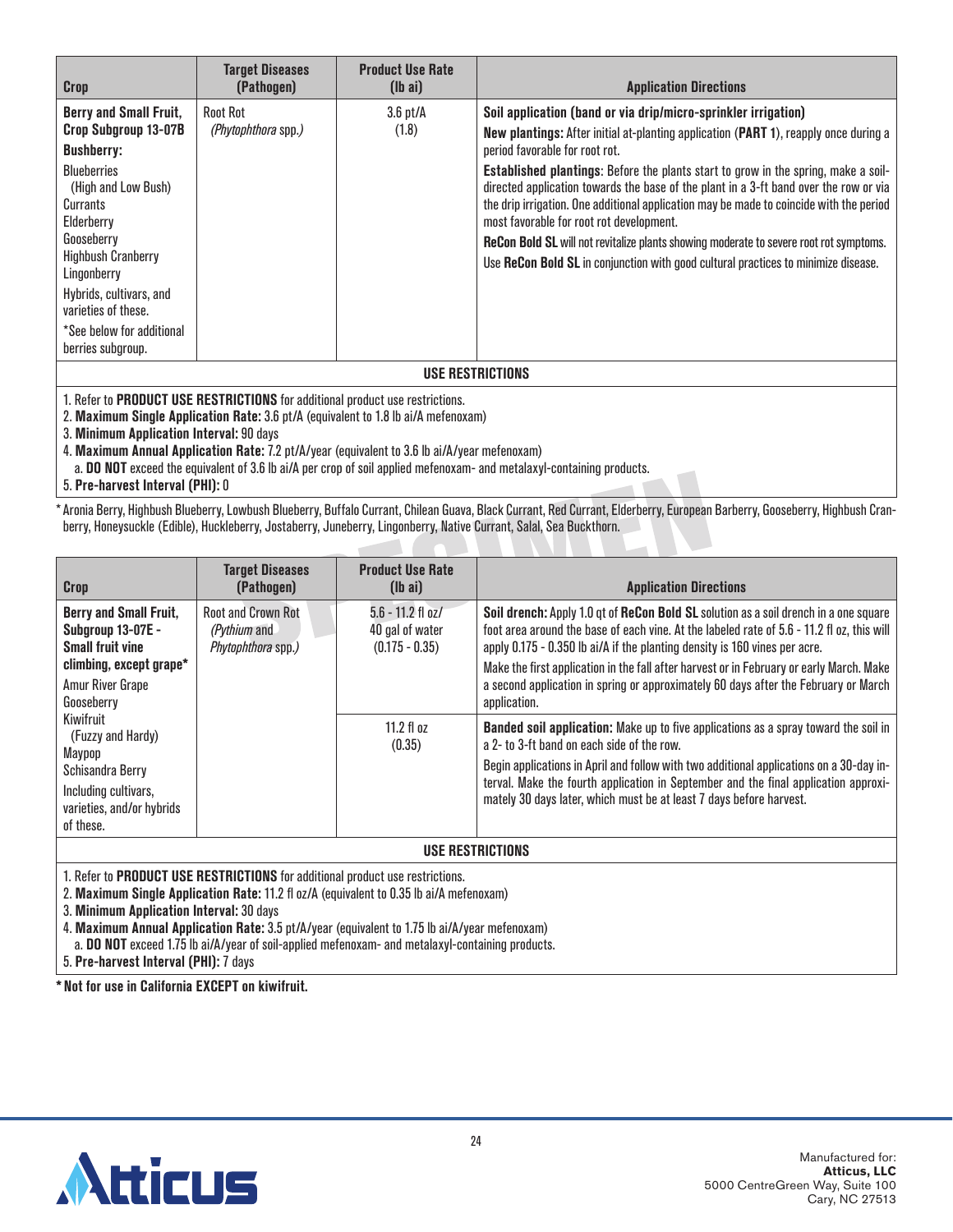| Crop              | <b>Target Diseases</b><br>(Pathogen)              | <b>Product Use Rate</b><br>$(lb\ a\ i)$ | <b>Application Directions</b>                                                                                                                                                                                                                                                                                                                                                                                                                                                                                                                                                                                                                                                                                                                                                                                                                                                                                                                                   |  |
|-------------------|---------------------------------------------------|-----------------------------------------|-----------------------------------------------------------------------------------------------------------------------------------------------------------------------------------------------------------------------------------------------------------------------------------------------------------------------------------------------------------------------------------------------------------------------------------------------------------------------------------------------------------------------------------------------------------------------------------------------------------------------------------------------------------------------------------------------------------------------------------------------------------------------------------------------------------------------------------------------------------------------------------------------------------------------------------------------------------------|--|
| <b>Carrots</b>    | <b>Cavity Spot Root Dieback</b><br>(Pythium spp.) | $0.25 - 1.0$ pt/A<br>$(0.125 - 0.5)$    | For post planting applications: Begin 28 - 50 days after planting. Apply on a 14- to<br>21-day interval by chemigation, by ground equipment with a spray directed to the base<br>of the plant, or shanked in with liquid fertilizer. All ground applications must be followed<br>by irrigation by one inch of water to promote movement of material into the root zone.<br>Directed spray (broadcast or band): Make up to 4 applications beginning 40 - 60 days<br>after planting on a 14- to 21-day interval. Apply as a spray directed to base of plant. Use<br>sufficient water to provide uniform coverage of soil.<br>For banded applications, use a 7-inch band.<br>Irrigation: Inject ReCon Bold SL into the irrigation water.<br>For best control of cavity spot, use a preventive disease control program that incor-<br>porates an at-planting or seed treatment use of ReCon Bold SL or Apron XL followed<br>by one or more additional applications. |  |
| IIAF REATRIATIANA |                                                   |                                         |                                                                                                                                                                                                                                                                                                                                                                                                                                                                                                                                                                                                                                                                                                                                                                                                                                                                                                                                                                 |  |

#### **USE RESTRICTIONS**

1. Refer to **PRODUCT USE RESTRICTIONS** for additional product use restrictions.

2. **Maximum Single Application Rate:** 1.0 pt/A (equivalent to 0.5 lb ai/A mefenoxam)

3. **Minimum Application Interval:** 14 days

4. **Maximum Annual Application Rate:** 2.8 pt/A/year (equivalent to 1.4 lb ai/A/year mefenoxam)

a. **DO NOT** exceed a total of 1.4 lb ai/A (2.8 pt/A) of mefenoxam- and metalaxyl-containing products.

b. **DO NOT** exceed the 0.65 lb ai/A (1.3 pt/A) of soil-applied and 0.75 lb ai/A (1.5 pt/A) per crop of foliar-applied mefenoxam- and metalaxyl-containing products.

5. **DO NOT** use a soil application if a seed treatment containing mefenoxam or metalaxyl is used.

6. **Pre-harvest Interval (PHI):** 7 days

**For additional applications, see Carrots in PART 1 of DIRECTIONS FOR USE: SOIL-INJECTED OR SOIL-INCORPORATED APPLICATIONS.**

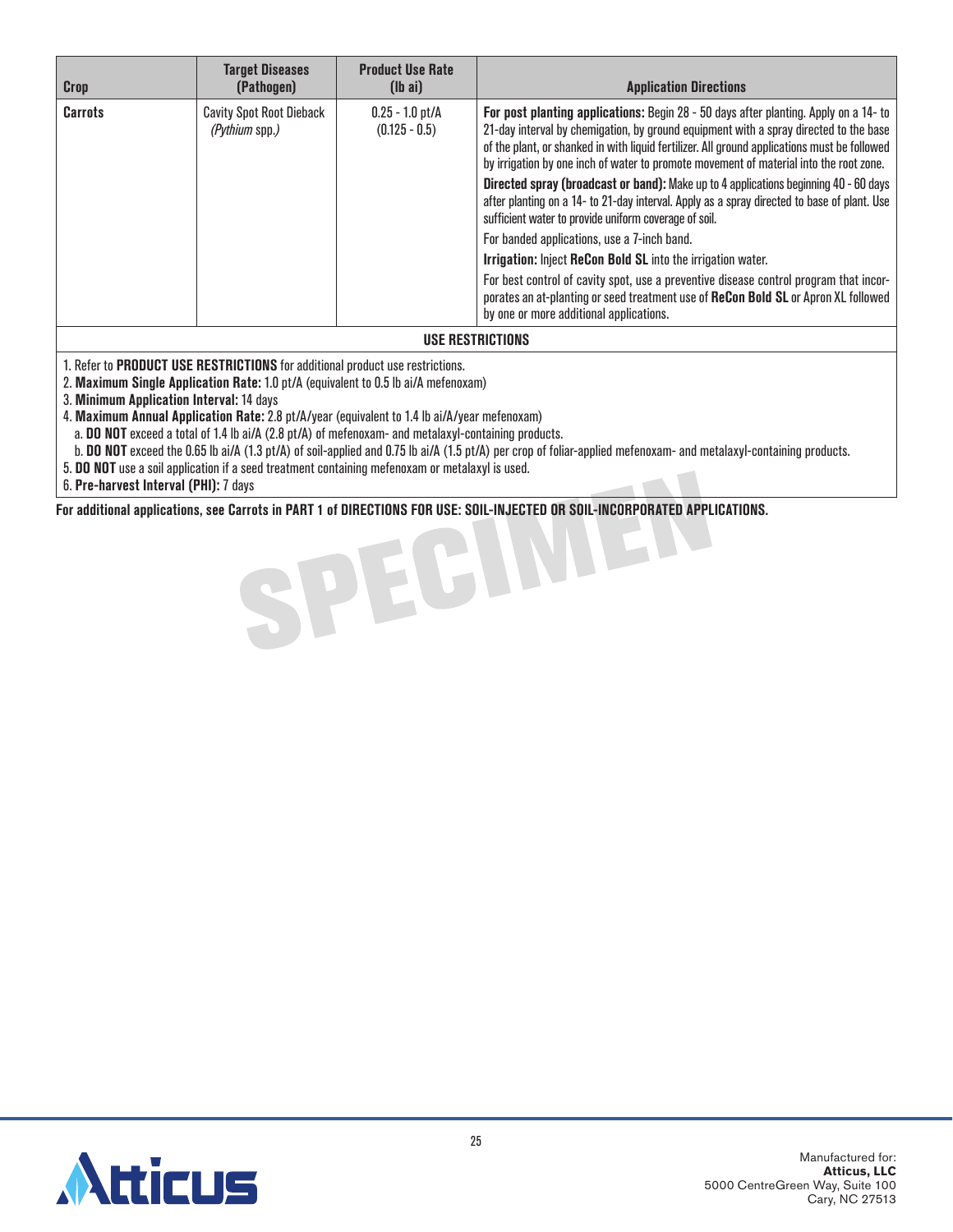| <b>Crop</b>                                                                                                                                                                                                                                                                                                                                                                                                                                      | <b>Target Diseases</b><br>(Pathogen)                                                                                                                                                                           | <b>Product Use Rate</b><br>$(lb\ a)$                                                                                                                                                                                                                                                                                                                                                                                                                                                                                                        | <b>Application Directions</b>                                                                                                                                                                                                                                                                                                                                                                                                                                                                                                                                                                                                                                                            |  |
|--------------------------------------------------------------------------------------------------------------------------------------------------------------------------------------------------------------------------------------------------------------------------------------------------------------------------------------------------------------------------------------------------------------------------------------------------|----------------------------------------------------------------------------------------------------------------------------------------------------------------------------------------------------------------|---------------------------------------------------------------------------------------------------------------------------------------------------------------------------------------------------------------------------------------------------------------------------------------------------------------------------------------------------------------------------------------------------------------------------------------------------------------------------------------------------------------------------------------------|------------------------------------------------------------------------------------------------------------------------------------------------------------------------------------------------------------------------------------------------------------------------------------------------------------------------------------------------------------------------------------------------------------------------------------------------------------------------------------------------------------------------------------------------------------------------------------------------------------------------------------------------------------------------------------------|--|
| <b>Citrus Fruit, Crop</b><br><b>Citrus Foot Rot</b><br>Group 10<br><b>Root Rot</b><br><b>Trunk Canker</b><br><b>Calamondin Citrus</b><br><b>Brown Rot Gummosis</b><br><b>Citron Citrus Hybrids</b><br>(Phytophthora spp.)<br>(chironja, tangelo,<br><b>NOTE: For best</b><br>tangor)<br>Grapefruit<br>Phytophthora control, a<br>combination of cultural<br>Kumquat<br>practices, fungicides with<br>Lemon<br>differing modes or action,<br>Lime | Broadcast 2 pt/A<br>$(1$ lb ai)<br><b>Irrigation</b><br>0.5 pt/grove Acre<br><b>California only Broadcast</b><br>$2 - 4$ pt/A<br>$(1.0 - 2.0)$<br><b>Irrigation</b><br>0.5 - 1 pt/grove Acre<br>$(0.25 - 0.5)$ | Citrus resets or new plantings: Timing: Make the first application at the time of<br>planting. Make two or three applications per year (spring $+$ summer, summer $+$ fall,<br>or spring $+$ summer $+$ fall).<br>Application method: Spray boom: Apply to soil beneath the tree canopy. If rain is<br>not expected within 24 hours after application, sprinkler irrigate with 1/2 to 1 inch of<br>water to move product into root zone.<br>Irrigation: ReCon Bold SL can be applied through irrigation water (micro-sprinkler<br>or drip). |                                                                                                                                                                                                                                                                                                                                                                                                                                                                                                                                                                                                                                                                                          |  |
| Mandarin (tangerine)<br>Orange<br>(sour and sweet)                                                                                                                                                                                                                                                                                                                                                                                               | and resistant varieties are<br>recommended.                                                                                                                                                                    | $1.0 - 1.5$ fl oz/<br>100 gal water                                                                                                                                                                                                                                                                                                                                                                                                                                                                                                         | Water ring drench: Apply 5 gallons of the mix around the base of each tree within<br>the watering ring of resets or new plantings.                                                                                                                                                                                                                                                                                                                                                                                                                                                                                                                                                       |  |
| Pummelo<br>Satsuma Mandarin                                                                                                                                                                                                                                                                                                                                                                                                                      | Newly planted to<br>6 months<br>0.5 fl oz/20 trees<br>Trees > 6 months<br>1.0 - 1.5 fl oz/20 trees                                                                                                             | Individual tree treatment for resets/new plantings: Mix desired amount of<br>ReCon Bold SL in a water solution. Apply as a directed spray to individual trees (gen-<br>erally 8 - 12 fl oz solution/tree) around the base of the tree and outwards to cover the<br>fibrous root system. Follow with sprinkler irrigation to move product into the root zone.<br>May be tank mixed with other approved pesticides.                                                                                                                           |                                                                                                                                                                                                                                                                                                                                                                                                                                                                                                                                                                                                                                                                                          |  |
|                                                                                                                                                                                                                                                                                                                                                                                                                                                  |                                                                                                                                                                                                                | <b>Broadcast</b><br>1 pt/A - 2.0 pt/A<br>$(0.5 - 1.0)$<br>Irrigation 0.5 - 1.0 pt/<br>grove acre<br>California only Broadcast<br>$1.0$ pt - $6.0$ pt/A<br>$(0.5 - 3.0)$                                                                                                                                                                                                                                                                                                                                                                     | <b>Established plantings: Timing: Begin ReCon Bold SL applications during the spring</b><br>root flush period. One or two additional applications may be made to coincide with<br>flushes of root growth. Time applications as in the Citrus resets or new plantings<br>sections above.<br>Application method: Spray Boom: Apply to soil beneath the tree canopy. If rain is<br>not expected within 24 hours after application, sprinkler irrigate with 1/2 to 1 inch of<br>water to move product into root zone.<br>Irrigation: ReCon Bold SL can be applied through irrigation water (micro-sprinkler<br>or drip).<br>Consult local extension bulletins for additional use directions. |  |
|                                                                                                                                                                                                                                                                                                                                                                                                                                                  | 2 pt in 3 gal water<br>(1.0)                                                                                                                                                                                   | Trunk spray for gummosis: Spray the trunks to thoroughly wet the cankers. Apply<br>up to 3 times per year.<br>In FL, add 2.0 pt to 10 gallons of water.                                                                                                                                                                                                                                                                                                                                                                                     |                                                                                                                                                                                                                                                                                                                                                                                                                                                                                                                                                                                                                                                                                          |  |
| <b>USE RESTRICTIONS</b>                                                                                                                                                                                                                                                                                                                                                                                                                          |                                                                                                                                                                                                                |                                                                                                                                                                                                                                                                                                                                                                                                                                                                                                                                             |                                                                                                                                                                                                                                                                                                                                                                                                                                                                                                                                                                                                                                                                                          |  |
| 1. Refer to PRODUCT USE RESTRICTIONS for additional product use restrictions.<br>2. Maximum Single Application Rate: 6 pt/A (equivalent to 3.0 lb ai/A mefenoxam)<br>3. Minimum Application Interval: 90 days<br>4. Maximum Annual Application Rate: 12 pt/A/year (equivalent to 6.0 lb ai/A/year mefenoxam)                                                                                                                                     |                                                                                                                                                                                                                |                                                                                                                                                                                                                                                                                                                                                                                                                                                                                                                                             |                                                                                                                                                                                                                                                                                                                                                                                                                                                                                                                                                                                                                                                                                          |  |

a. **DO NOT** exceed the equivalent of 6.0 lb ai/A per crop of mefenoxam- and metalaxyl-containing products.

5. **DO NOT** apply to bare roots.

6. For resistance management, **DO NOT** apply to citrus in field or greenhouse nurseries.

7. **DO NOT** make trunk gummosis sprays and soil applications to the same tree in the same cropping season.

8. **DO NOT** apply rates higher than 2 pt/A to citrus resets or new plantings (less than 5 years old) in FL, PR or TX to prevent potential phytotoxicity.

9. **DO NOT** use on the highly *Phytophthora* susceptible sweet orange rootstock in FL.

10. **DO NOT** apply tank mixes of **ReCon Bold SL** and residual herbicides to trees less than 3 years old. Apply the herbicide first; then wait 3 - 4 weeks to apply **ReCon Bold SL**.

11. **Pre-harvest Interval (PHI):** 0 days

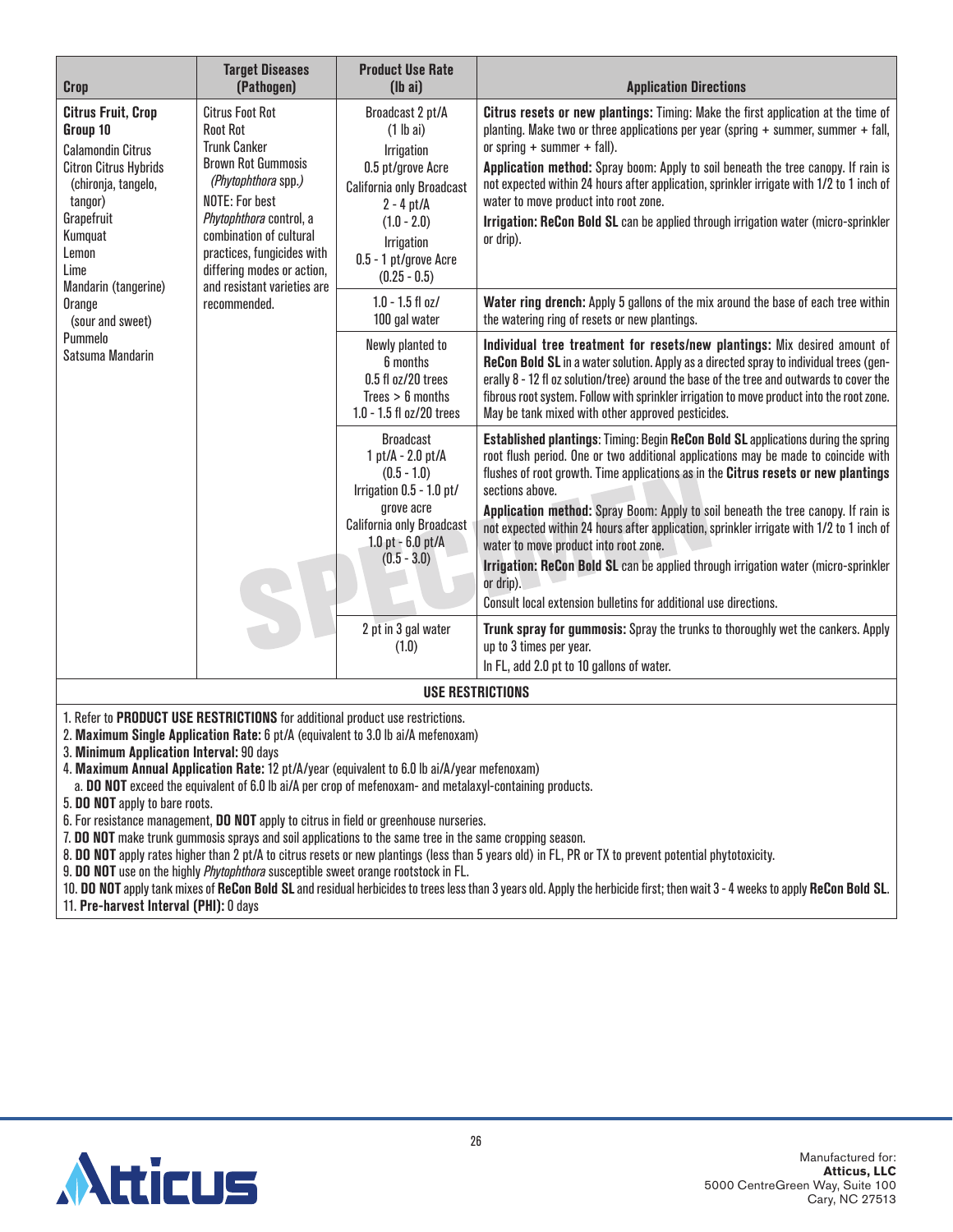| <b>Crop</b>                                                                                                                                                                                                                                                                                                              | <b>Target Diseases</b><br>(Pathogen)            | <b>Product Use Rate</b><br>$(\mathsf{lb} \; \mathsf{ai})$ | <b>Application Directions</b>                                                                                                                                                                                                                                                                                                                                                                                                                                     |  |  |
|--------------------------------------------------------------------------------------------------------------------------------------------------------------------------------------------------------------------------------------------------------------------------------------------------------------------------|-------------------------------------------------|-----------------------------------------------------------|-------------------------------------------------------------------------------------------------------------------------------------------------------------------------------------------------------------------------------------------------------------------------------------------------------------------------------------------------------------------------------------------------------------------------------------------------------------------|--|--|
| <b>Brassica (Cole)</b><br>Leafy Vegetables,<br>Crop Group 5 and<br><b>Turnip Greens</b><br>Broccoli<br><b>Brussels Sprouts</b><br>Cabbage<br>Cauliflower<br>Collards<br><b>Mustard Greens</b><br>Turnip Greens (greens only)<br>Hybrids, cultivars, and<br>varieties of these.<br>*See additional cole crops<br>below.   | <b>Downy Mildew</b><br>(Peronospora parasitica) | $0.125 - 0.25$ pt/A<br>$(0.0625 - 0.125)$                 | Foliar spray (ground or air): ReCon Bold SL must be used in a tank mix with other<br>fungicides registered for control of downy mildew. Apply with the full label rate of the<br>tank mix partner fungicide.<br>Apply when conditions are favorable for disease, but before infection on a 14-day<br>schedule.<br>NOTE: Foliar applications to turnip plants may not be made to dual purpose turnip cul-<br>tivars or varieties which produce a harvestable root. |  |  |
| <b>USE RESTRICTIONS</b>                                                                                                                                                                                                                                                                                                  |                                                 |                                                           |                                                                                                                                                                                                                                                                                                                                                                                                                                                                   |  |  |
| 1. Refer to PRODUCT USE RESTRICTIONS for additional product use restrictions.<br>2. Maximum Single Application Rate: 0.25 pt/A (equivalent to 0.125 lb ai/A mefenoxam)<br>3. Minimum Application Interval: 14 days<br>4. Maximum Annual Application Rate: Soil: 2.0 pt/A/year (equivalent to 1.0 lb ai/A/year mefenoxam) |                                                 |                                                           |                                                                                                                                                                                                                                                                                                                                                                                                                                                                   |  |  |

- **Foliar:** 1.0/pt/A/year (equivalent to 0.5 lb ai/A/year mefenoxam)
- a. **DO NOT** exceed the equivalent of 1.0 lb ai/A per crop of soil-applied and 0.50 lb ai/A per crop of foliar-applied mefenoxam- and metalaxyl-containing products.
- 5. **DO NOT** apply foliar sprays of **ReCon Bold SL** without a labeled tank-mix partner.
- 6. **DO NOT** apply the **ReCon Bold SL** mixture in fields where downy mildew is already established.
- 7. **DO NOT** apply to dual purpose turnip cultivars or varieties which produce a harvestable root.
- 8. **Pre-harvest Interval (PHI):** 7 days

\* Broccoli Raab (rapini), Cavalo Broccolo, Chinese Broccoli (gai lon), Chinese Cabbage, (bok choy and napa), Chinese Mustard Cabbage (gai choy), Kale, Kohlrabi, Mizuna, Mustard Spinach, and Rape Greens.

#### **For additional applications, see Cole Crops in PART 1 of DIRECTIONS FOR USE: SOIL-INJECTED OR SOIL-INCORPORATED APPLICATIONS.**

| <b>Crop</b>        | <b>Target Diseases</b><br>(Pathogen)                | <b>Product Use Rate</b><br>$(\mathsf{I} \mathsf{b} \mathsf{a} \mathsf{i})$ | <b>Application Directions</b>                                                                                                                                                                                                                                |
|--------------------|-----------------------------------------------------|----------------------------------------------------------------------------|--------------------------------------------------------------------------------------------------------------------------------------------------------------------------------------------------------------------------------------------------------------|
| <b>Cranberries</b> | <b>Phytophthora Root Rot</b><br>(Phytophthora spp.) | $1.0 - 1.75$ pt/A<br>$(0.50 - 0.875)$                                      | Soil spray (broadcast): Apply 3 times by ground or chemigation equipment. Make<br>the first application in the fall after harvest. Make the second application in the spring,<br>and the final application up to, but no later than, 45 days before harvest. |
| USE RESTRICTIONS   |                                                     |                                                                            |                                                                                                                                                                                                                                                              |

1. Refer to **PRODUCT USE RESTRICTIONS** for additional product use restrictions.

2. **Maximum Single Application Rate:** 1.75 pt/A (equivalent to 0.875 lb ai/A mefenoxam)

3. **Minimum Application Interval:** 90 days

4. **Maximum Annual Application Rate:** 5.25 pt/A/year (equivalent to 2.625 lb ai/A/year mefenoxam)

a. **DO NOT** exceed the equivalent of 2.65 lb ai/A per crop of soil-applied mefenoxam- and metalaxyl-containing products.

5. **DO NOT** apply by air.

6. **Pre-harvest Interval (PHI):** 45 days

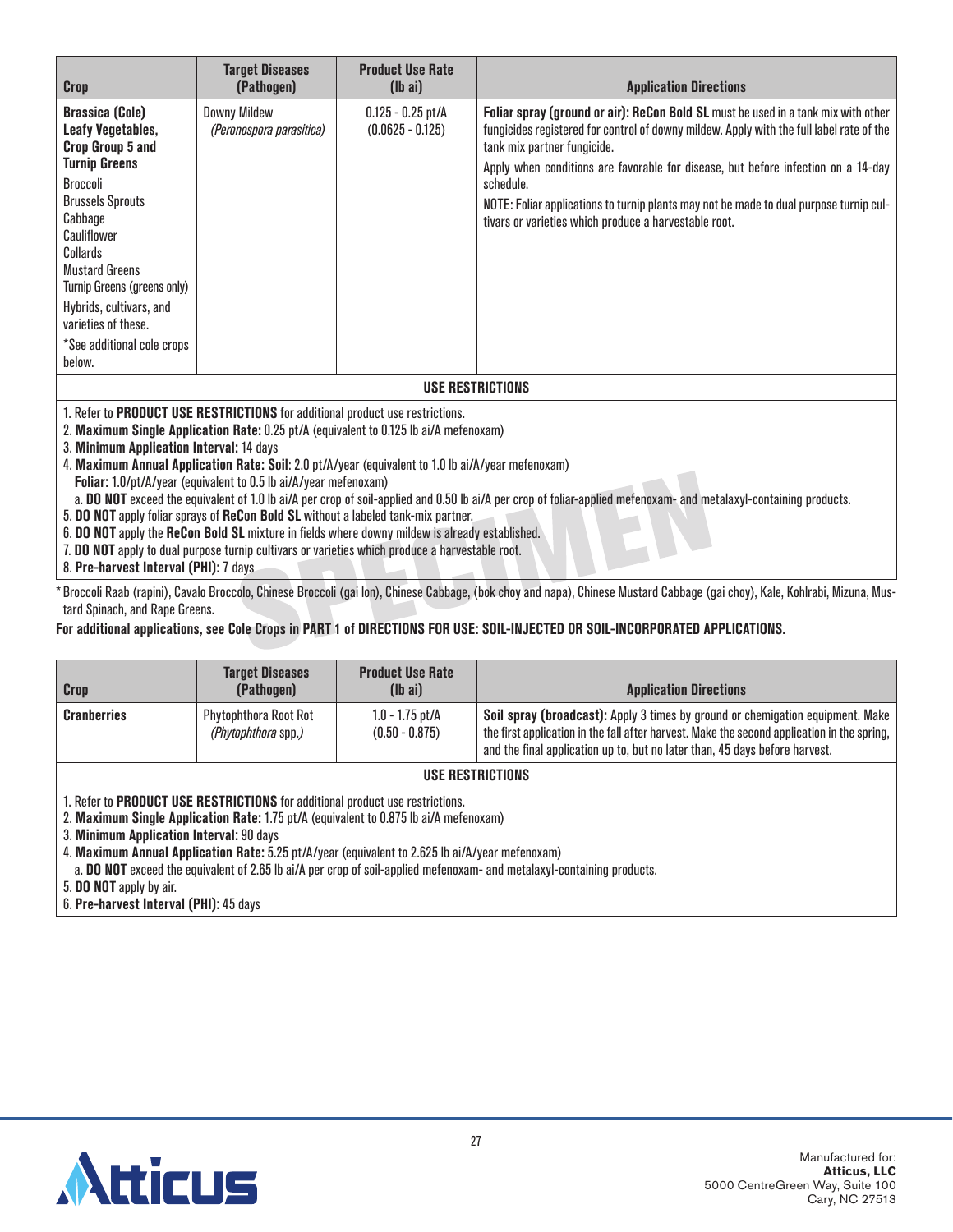| <b>Crop</b>                                                                                                                                                                                                                                                                                                                                                                                                                                                                                                                                                                                                                                                                                                                                                                           | <b>Target Diseases</b><br>(Pathogen)                                                                      | <b>Product Use Rate</b><br>$(lb\ ai)$ | <b>Application Directions</b>                                                                                                                                                                                                                                                                                                                                                                                                                                                                                 |  |
|---------------------------------------------------------------------------------------------------------------------------------------------------------------------------------------------------------------------------------------------------------------------------------------------------------------------------------------------------------------------------------------------------------------------------------------------------------------------------------------------------------------------------------------------------------------------------------------------------------------------------------------------------------------------------------------------------------------------------------------------------------------------------------------|-----------------------------------------------------------------------------------------------------------|---------------------------------------|---------------------------------------------------------------------------------------------------------------------------------------------------------------------------------------------------------------------------------------------------------------------------------------------------------------------------------------------------------------------------------------------------------------------------------------------------------------------------------------------------------------|--|
| <b>Cucurbit Vegetables,</b><br><b>Crop Group 9</b><br>Cantaloupe<br>Cucumber<br>Honeydew<br>Pumpkin<br>Squash, Summer<br>Crookneck squash<br>Scallop squash<br>Straightneck squash<br>Vegetable marrow<br>Zucchini<br>Squash, Winter<br>Acorn squash<br>Butternut squash<br>Calabaza<br>Hubbard squash<br>Spaghetti squash<br>Watermelon<br>Hybrids, cultivars, and<br>varieties of these.<br>*See additional cucurbit<br>crops below.                                                                                                                                                                                                                                                                                                                                                | <b>Root Rot</b><br>(Pythium spp.)<br><b>Suppression:</b><br>Phytophthora Blight<br>(Phytophthora capsici) | $0.25 - 0.4$ pt/A<br>$(0.125 - 0.20)$ | Soil spray (directed): If soil applications of ReCon Bold SL were made at planting,<br>two additional applications at 20- to 30-day intervals may be made during the season.<br>Direct the spray to the base of the plants and cover 6 - 8 inches of the soil on either<br>side of the plants. Incorporate mechanically or sprinkler-irrigate to move the<br><b>ReCon Bold SL</b> into the root zone.<br>Injection (drip irrigation): Inject ReCon Bold SL into the irrigation water at the<br>labeled rates. |  |
| <b>USE RESTRICTIONS</b>                                                                                                                                                                                                                                                                                                                                                                                                                                                                                                                                                                                                                                                                                                                                                               |                                                                                                           |                                       |                                                                                                                                                                                                                                                                                                                                                                                                                                                                                                               |  |
| 1. Refer to PRODUCT USE RESTRICTIONS for additional product use restrictions.<br>2. Maximum Single Application Rate: 0.4 pt/A (equivalent to 0.2 lb ai/A mefenoxam)<br>3. Minimum Application Interval: 20 days<br>4. Maximum Annual Application Rate: Soil: 2.0 pt/A/year (equivalent to 1.0 lb ai/A/year mefenoxam)<br>Foliar: 0.8 pt/A/year (equivalent to 0.4 lb ai/A/year mefenoxam)<br>a. DO NOT exceed the equivalent of 1.0 lb ai/A per crop of soil-applied and 0.5 lb ai/A per crop of foliar-applied mefenoxam- and metalaxyl-containing products.<br>5. Pre-harvest Interval (PHI): 5 days<br>* Chougte, Chinese Wayseurd, Cityen Malan, Choukin, Cound, adible (bugtan, queurre, beghinne Chinese alwa), Mamaydise.com, (beleam annle, beleam neay bittoy malan, Chinese |                                                                                                           |                                       |                                                                                                                                                                                                                                                                                                                                                                                                                                                                                                               |  |

\* Chayote, Chinese Waxgourd, Citron Melon, Gherkin, Gourd, edible (hyotan, cucuzza, hechima, Chinese okra), *Momordica* spp. (balsam apple, balsam pear, bitter melon, Chinese cucumber), and Muskmelons (casaba, crenshaw, golden pershaw, honey balls, mango, Persian, pineapple, Santa Claus, snake melons, true cantaloupe).

**For additional applications, see Cucurbits in PART 1 of DIRECTIONS FOR USE: SOIL-INJECTED OR SOIL-INCORPORATED APPLICATIONS.**

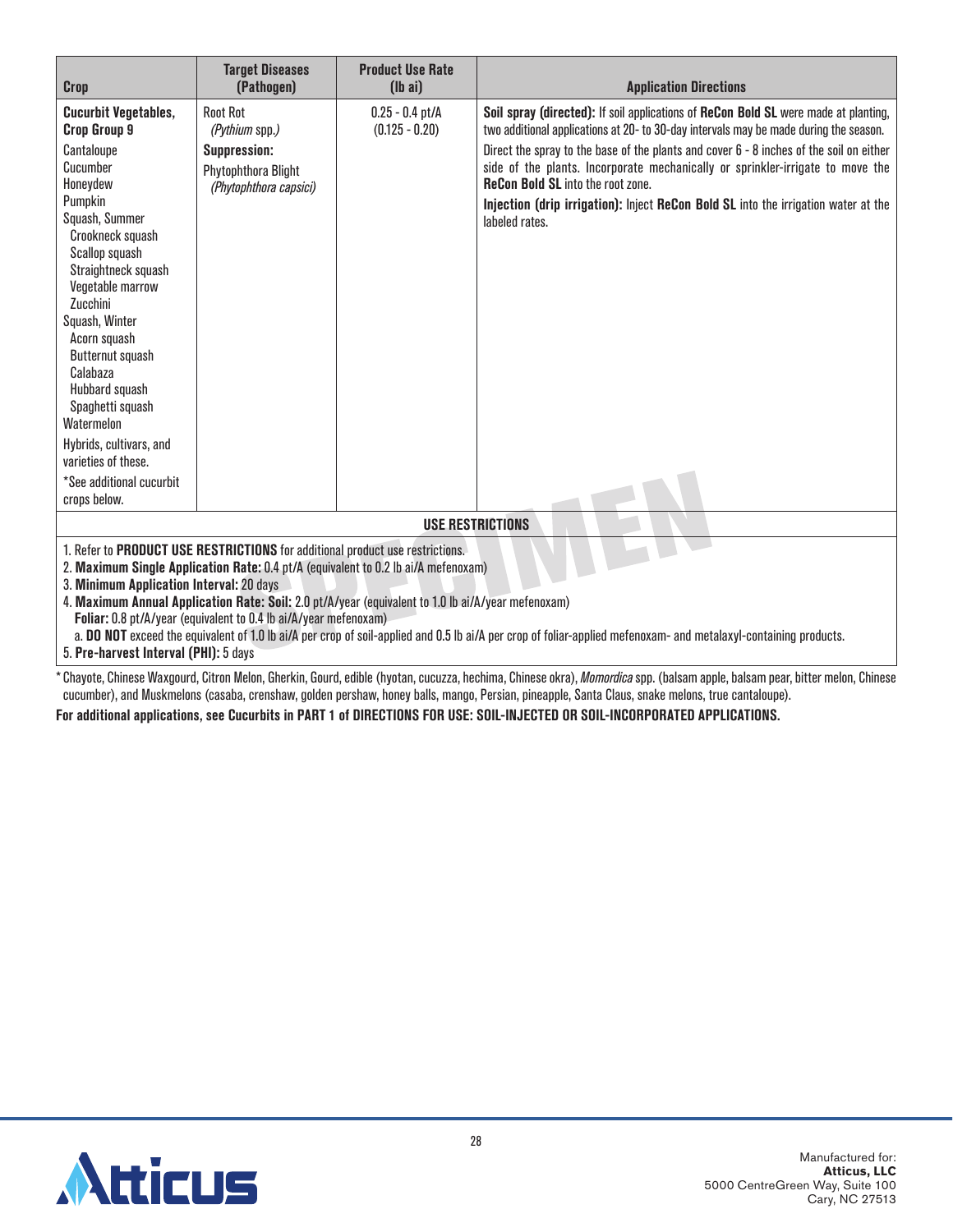| Crop                                                                                                                                                                          | <b>Target Diseases</b><br>(Pathogen) | <b>Product Use Rate</b><br>$(lb\text{ ai})$ | <b>Application Directions</b>                                                                                                                                                                                                                                                                                                                                                                                                                                                                                                                                                                                                                                                                                                                                                                                                                                                                  |  |
|-------------------------------------------------------------------------------------------------------------------------------------------------------------------------------|--------------------------------------|---------------------------------------------|------------------------------------------------------------------------------------------------------------------------------------------------------------------------------------------------------------------------------------------------------------------------------------------------------------------------------------------------------------------------------------------------------------------------------------------------------------------------------------------------------------------------------------------------------------------------------------------------------------------------------------------------------------------------------------------------------------------------------------------------------------------------------------------------------------------------------------------------------------------------------------------------|--|
| <b>Fruiting Vegetables</b><br>Crop Group 8, except<br>Tomato<br>Eggplant<br>Groundcherry<br>Pepino<br>Pepper<br>(bell, chili, cooking<br>pepper, pimento, sweet)<br>Tomatillo | Crown Rot<br>(Phytophthora capsici)  | $1.0$ pt/ $\AA$<br>(0.50)                   | Banded spray: Make 2 post-directed applications at 30-day intervals following trans-<br>planting. Direct the spray to the base of the plants and cover 6 - 8 inches of the soil<br>on either side of the plants. Incorporate mechanically or sprinkler-irrigate to move the<br><b>ReCon Bold SL</b> into the root zone.<br>Shank application: Apply in liquid fertilizer, shanked in as a banded treatment to<br>either side of the plant.<br>Injection (drip irrigation): Inject ReCon Bold SL into the irrigation water at the<br>labeled rates.<br>May cause some yellowing of pepper leaves.<br>Apply before the plants are infected to obtain satisfactory control. Plants already in-<br>fected with <i>Phytophthora</i> cannot be cured with ReCon Bold SL.<br>The foliar blight phase of <i>Phytophthora</i> cannot be controlled with foliar applications of<br><b>ReCon Bold SL.</b> |  |
| USE RESTRICTIONS                                                                                                                                                              |                                      |                                             |                                                                                                                                                                                                                                                                                                                                                                                                                                                                                                                                                                                                                                                                                                                                                                                                                                                                                                |  |

2. **Maximum Single Application Rate:** 1.0 pt/A (equivalent to 0.5 lb ai/A mefenoxam)

3. **Minimum Application Interval:** 30 days

4. **Maximum Annual Application Rate:** 2.0 pt/A/year (equivalent to 1.0 lb ai/A/year mefenoxam)

a. **DO NOT** exceed the equivalent of 1.5 lb ai/A per crop of soil-applied mefenoxam-containing products and 0.5 lb ai/A per crop of foliar-applied mefenoxam- and metalaxylcontaining products.

5. **Pre-harvest Interval (PHI):** 7 days

#### **For additional applications, see Fruiting Vegetables in PART 1 of DIRECTIONS FOR USE: SOIL-INJECTED OR SOIL-INCORPORATED APPLICATIONS.**

| <b>Crop</b>                                                                                                                                                                                                                                                                                                         | <b>Target Diseases</b><br>(Pathogen) | <b>Product Use Rate</b><br>$(lb\ a\ i)$ | <b>Application Directions</b>                                                                                                                                                                                                                        |
|---------------------------------------------------------------------------------------------------------------------------------------------------------------------------------------------------------------------------------------------------------------------------------------------------------------------|--------------------------------------|-----------------------------------------|------------------------------------------------------------------------------------------------------------------------------------------------------------------------------------------------------------------------------------------------------|
| Herbs, Fresh and Dried,<br><b>Herbs Subgroup 19A</b><br><b>Basil</b><br>Chervil (dried)<br>Chive<br>Cilantro (leaf)<br>Coriander (leaf)<br><b>Dillweed</b><br>Lemongrass<br>Rosemary<br>Sage<br>Savory, Summer and Winter<br><b>Sweet Bay</b><br><b>Tarragon</b><br><b>Thyme</b><br>*See additional herbs<br>below. | Damping Off<br>(Pythium spp.)        | $1.0 - 2.0$ pt/A<br>$(0.50 - 1.0)$      | <b>Banded spray:</b> Apply as a basally directed spray at 28 days after planting or after<br>the first cutting. Direct the spray toward the base of the plants and cover 6 - 8 inches<br>on each side of the plants (12- to 16-inch band width/row). |
| <b>USE RESTRICTIONS</b>                                                                                                                                                                                                                                                                                             |                                      |                                         |                                                                                                                                                                                                                                                      |

1. Refer to **PRODUCT USE RESTRICTIONS** for additional product use restrictions.

2. **Maximum Single Application Rate:** 2.0 pt/A (equivalent to 1.0 lb ai/A mefenoxam)

3. **Minimum Application Interval:** 28 days

4. **Maximum Annual Application Rate:** 4.0 pt/A/year (equivalent to 2.0 lb ai/A/year mefenoxam)

a. **DO NOT** exceed the equivalent of 2.0 lb ai/A per crop of soil-applied mefenoxam- and metalaxyl-containing products.

5. **Pre-harvest Interval (PHI):** 21 days

\*Angelica, Balm, Borage, Burnet, Catnip, Chamomile, Chinese Chive, Clary, Costmary, Curry (leaf), Horehound, Hyssop, Lavender, Lovage (leaf), Marigold, Marjoram, Nasturtium, Parsley (dried), Pennyroyal, Rue, Tansy, Wintergreen, Woodruff, and Wormwood.

**For additional applications, see Herbs in PART 1 of DIRECTIONS FOR USE: SOIL-INJECTED OR SOIL-INCORPORATED APPLICATIONS.**

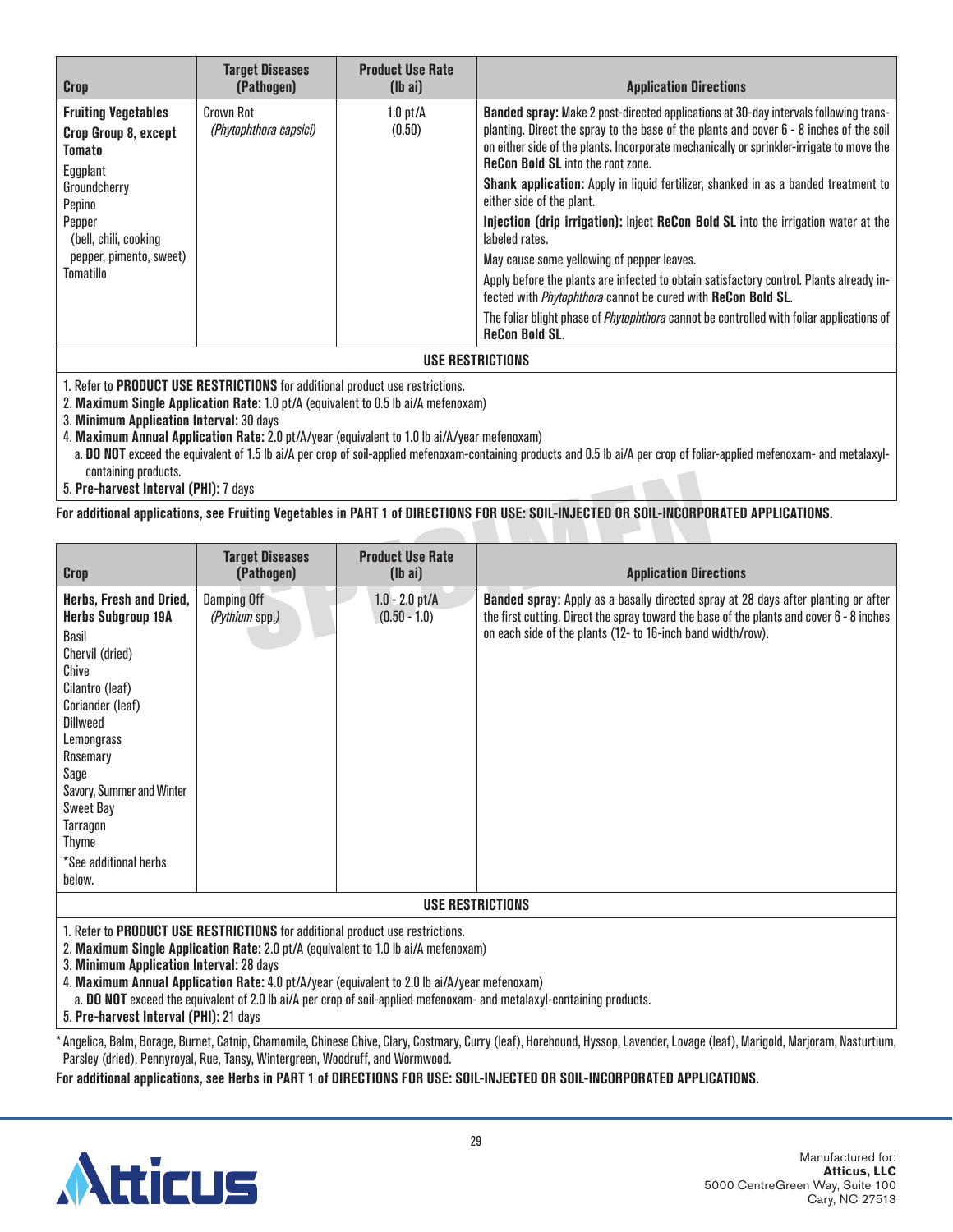| <b>Crop</b>      | <b>Target Diseases</b><br>(Pathogen)                 | <b>Product Use Rate</b><br>$(lb\ a\ i)$ | <b>Application Directions</b>                                                                                                                                                                                                                                                                                                                                                                                                                                                                                                                                          |  |
|------------------|------------------------------------------------------|-----------------------------------------|------------------------------------------------------------------------------------------------------------------------------------------------------------------------------------------------------------------------------------------------------------------------------------------------------------------------------------------------------------------------------------------------------------------------------------------------------------------------------------------------------------------------------------------------------------------------|--|
| <b>Hops</b>      | <b>Downy Mildew</b><br>(Pseudoperonospora<br>humuli) | $0.50$ pt/A<br>(0.25)                   | Soil application (drench or via drip/micro-sprinkler irrigation): Apply as a<br>drench in water or liquid fertilizer to the soil over the crowns after pruning but before<br>training when shoots are 6 inches or less. May also be applied via drip/micro-sprinkler<br>irrigation.<br>Foliar spray: At the first sign of a secondary infection (primary infection persists<br>after the soil drench and/or there is evidence of foliar infection), apply in combination<br>with copper fungicides. Apply by ground with a minimum of 50 gallons of water per<br>acre. |  |
| USE RESTRICTIONS |                                                      |                                         |                                                                                                                                                                                                                                                                                                                                                                                                                                                                                                                                                                        |  |

2. **Maximum Single Application Rate:** 0.5 pt/A (equivalent to 0.25 lb ai/A mefenoxam)

3. **Minimum Application Interval:** 14 days

4. **Maximum Annual Application Rate: Soil:** 0.5 pt/A/year (equivalent to 0.25 lb ai/A/year mefenoxam)

**Foliar:** 1.0 pt/A/year foliar-applied (equivalent to 0.5 lb ai/A/year mefenoxam)

a. **DO NOT** exceed the equivalent of 0.25 lb ai/A per crop of soil-applied and 0.5 lb ai/A per crop of foliar-applied mefenoxam- and metalaxyl-containing products.

5. **DO NOT** apply foliar sprays of **ReCon Bold SL** without a copper fungicide registered for hops.

6. **Pre-harvest Interval (PHI):** 45 days

| Crop                                                                                                                                                                                                                                                                                                      | <b>Target Diseases</b><br>(Pathogen)             | <b>Product Use Rate</b><br>$(lb\ a)$   | <b>Application Directions</b>                                                                                                                                                                                                                                                                                  |  |
|-----------------------------------------------------------------------------------------------------------------------------------------------------------------------------------------------------------------------------------------------------------------------------------------------------------|--------------------------------------------------|----------------------------------------|----------------------------------------------------------------------------------------------------------------------------------------------------------------------------------------------------------------------------------------------------------------------------------------------------------------|--|
| Legume Vegetables,<br><b>Succulent Shelled Pea</b><br>and Bean<br>Bean, Broad<br>Bean, Lima<br>Cowpea<br>Pea, Blackeyed<br>Pea, English<br>Pea, Garden<br>Pea, Pigeon<br>Pea, Southern                                                                                                                    | <b>Downy Mildew</b><br>(Phytophthora parasitica) | $0.125 - 0.2$ pt/A<br>$(0.0625 - 0.1)$ | Foliar spray (ground or air): ReCon Bold SL must be used in a tank mix with other<br>fungicides registered for control of downy mildew. Apply with the full label rate of the<br>tank mix partner fungicide.<br>Apply on a 14-day schedule when conditions are favorable for disease, but before<br>infection. |  |
| USE RESTRICTIONS                                                                                                                                                                                                                                                                                          |                                                  |                                        |                                                                                                                                                                                                                                                                                                                |  |
| 1. Refer to PRODUCT USE RESTRICTIONS for additional product use restrictions.<br>2. Maximum Single Application Rate: 0.2 pt/A (equivalent to 0.1 lb ai/A mefenoxam)<br>3. Minimum Application Interval: 14 days<br>1. Maximum Annual Data: Cail: 1.0 nt/A wear (equivalent to 0.5 lb oil) wear metapoxem) |                                                  |                                        |                                                                                                                                                                                                                                                                                                                |  |

4. **Maximum Annual Rate: Soil:** 1.0 pt/A/year (equivalent to 0.5 lb ai/A/year mefenoxam)

**Foliar:** 0.8 pt/A/year (equivalent to 0.4 lb ai/A/year mefenoxam)

a. **DO NOT** exceed the equivalent of 0.5 lb ai/A per crop of soil-applied and 0.4 lb ai/A per crop of foliar-applied mefenoxam- and metalaxyl-containing products.

5. **For use only on succulent beans east of the Mississippi River.**

6. **Pre-harvest Interval (PHI):** 3 days

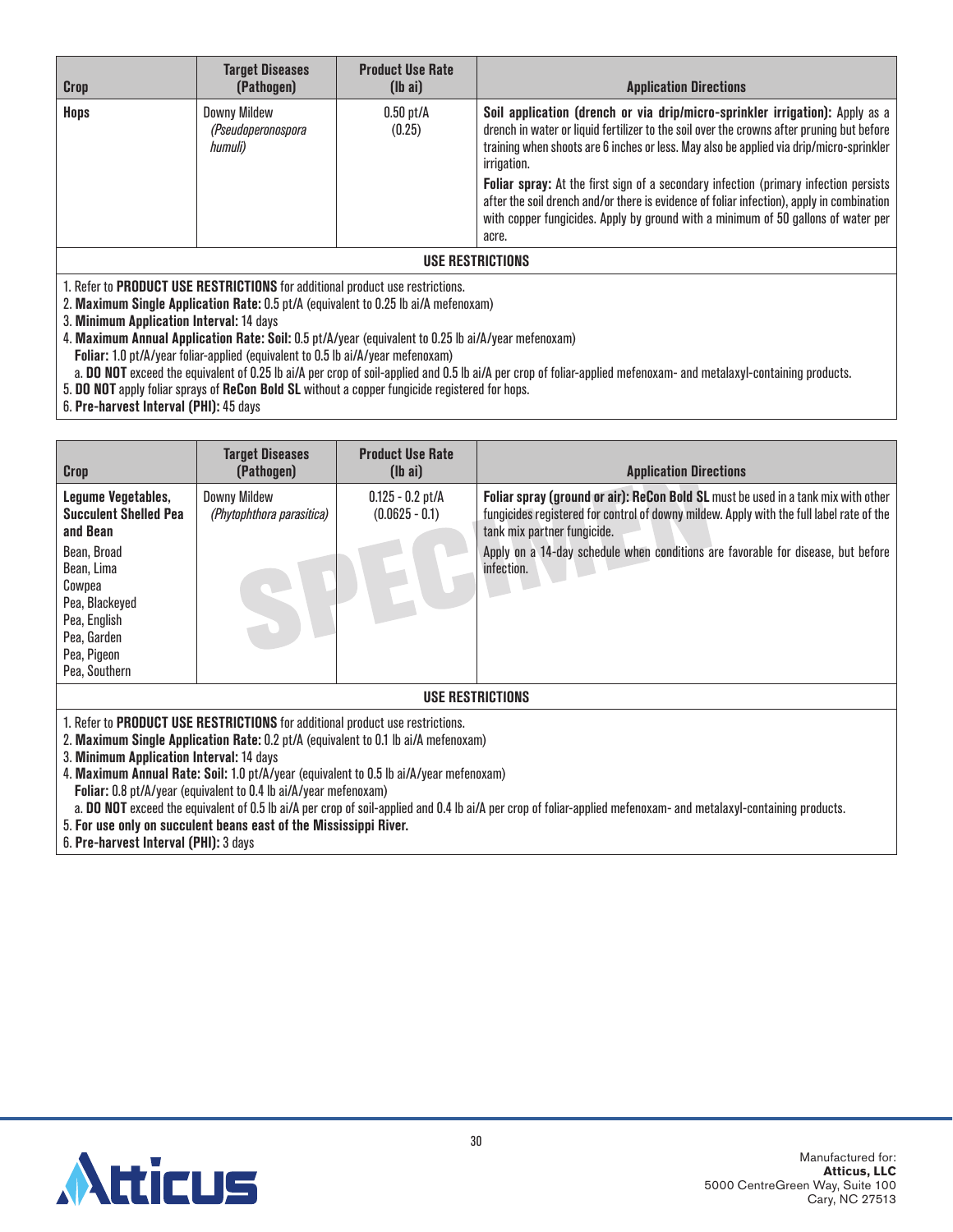| <b>Crop</b>                                                                                                                                                                                                                                                                                                                     | <b>Target Diseases</b><br>(Pathogen)                             | <b>Product Use Rate</b><br>$(lb\text{ ai})$ | <b>Application Directions</b>                                                                                           |  |
|---------------------------------------------------------------------------------------------------------------------------------------------------------------------------------------------------------------------------------------------------------------------------------------------------------------------------------|------------------------------------------------------------------|---------------------------------------------|-------------------------------------------------------------------------------------------------------------------------|--|
| <b>Lettuce</b>                                                                                                                                                                                                                                                                                                                  | <b>Downy Mildew</b>                                              | $0.125 - 0.25$ pt/A                         | Foliar spray (ground or air): ReCon Bold SL must be used in a tank mix with other                                       |  |
| Head and Leaf                                                                                                                                                                                                                                                                                                                   | (Bremia lactucae)                                                | $(0.0625 - 0.125)$                          | fungicides registered for control of downy mildew. Apply with the full label rate of the<br>tank mix partner fungicide. |  |
|                                                                                                                                                                                                                                                                                                                                 |                                                                  |                                             | Apply when conditions are favorable for disease, but before infection on a 14-day schedule.                             |  |
| <b>USE RESTRICTIONS</b>                                                                                                                                                                                                                                                                                                         |                                                                  |                                             |                                                                                                                         |  |
| 1. Refer to <b>PRODUCT USE RESTRICTIONS</b> for additional product use restrictions.<br>2. Maximum Single Application Rate: 0.25 pt/A (equivalent to 0.125 lb ai/A mefenoxam)<br>3. Minimum Application Interval: 14 days<br>4. Maximum Annual Application Rate: Soil: 2.0 pt/A/year (equivalent to 1.0 lb ai/A/year mefenoxam) |                                                                  |                                             |                                                                                                                         |  |
|                                                                                                                                                                                                                                                                                                                                 | Foliar: 0.8 pt/A/year (equivalent to 0.4 lb ai/A/year mefenoxam) |                                             |                                                                                                                         |  |
| a. DO NOT exceed the equivalent of 1.0 lb ai/A per crop of soil-applied (pre-plant or at-planting) and 0.4 lb ai/A per crop of foliar applied mefenoxam- and metalaxyl-<br>containing products.                                                                                                                                 |                                                                  |                                             |                                                                                                                         |  |
| 5. DO NOT apply foliar sprays of ReCon Bold SL without a labeled tank mix partner.                                                                                                                                                                                                                                              |                                                                  |                                             |                                                                                                                         |  |
| 6. DO NOT apply the ReCon Bold SL mixture in fields where downy mildew is already established.                                                                                                                                                                                                                                  |                                                                  |                                             |                                                                                                                         |  |
| 7. DO NOT apply more than 4 foliar applications per crop.<br>0. Maar kannaal halamad <b>(MII): 7</b> deeg Herrero oofsus skarbbal afska sadamkoonaan ood fallem skamen oo astastee MIII                                                                                                                                         |                                                                  |                                             |                                                                                                                         |  |

8. **Pre-harvest Interval (PHI):** 7 days. However, refer to the label of the tank mix partner and follow the more restrictive PHI.

### **For additional applications to Lettuce (Head and Leaf), see Leafy Vegetables (Except Brassica) in PART 1 of DIRECTIONS FOR USE: SOIL-INJECTED OR SOIL-INCORPORATED APPLICATIONS.**

| <b>Crop</b>                                                                                                                                                                                                                                                                                                                                                                                                                                                 | <b>Target Diseases</b><br>(Pathogen) | <b>Product Use Rate</b><br>$(lb\text{ ai})$ | <b>Application Directions</b>                                                                 |  |
|-------------------------------------------------------------------------------------------------------------------------------------------------------------------------------------------------------------------------------------------------------------------------------------------------------------------------------------------------------------------------------------------------------------------------------------------------------------|--------------------------------------|---------------------------------------------|-----------------------------------------------------------------------------------------------|--|
| <b>Peanuts</b>                                                                                                                                                                                                                                                                                                                                                                                                                                              | Pod Rot<br>(Pythium spp.)            | $0.5 - 1.0$ pt/A<br>$(0.25 - 0.50)$         | Apply at early pod set as a soil spray or at pegging as a foliar spray (overhead irrigation). |  |
| USE RESTRICTIONS                                                                                                                                                                                                                                                                                                                                                                                                                                            |                                      |                                             |                                                                                               |  |
| 1. Refer to PRODUCT USE RESTRICTIONS for additional product use restrictions.<br>2. Maximum Single Application Rate: 1.0 pt/A (equivalent to 0.5 lb ai/A mefenoxam)<br>3. Minimum Application Interval: NA<br>4. Maximum Annual Application Rate: Foliar: 1.0 pt/A/year (equivalent to 0.5 lb ai/A/year mefenoxam)<br>a. DO NOT exceed 0.125 lb ai/A/year soil-applied and 0.5 lb ai/A/year foliar-applied of mefenoxam- and metalaxyl-containing products. |                                      |                                             |                                                                                               |  |

5. **Pre-harvest Interval (PHI):** NA

**For additional applications, see Peanuts in PART 1 of DIRECTIONS FOR USE: SOIL-INJECTED OR SOIL-INCORPORATED APPLICATIONS.**

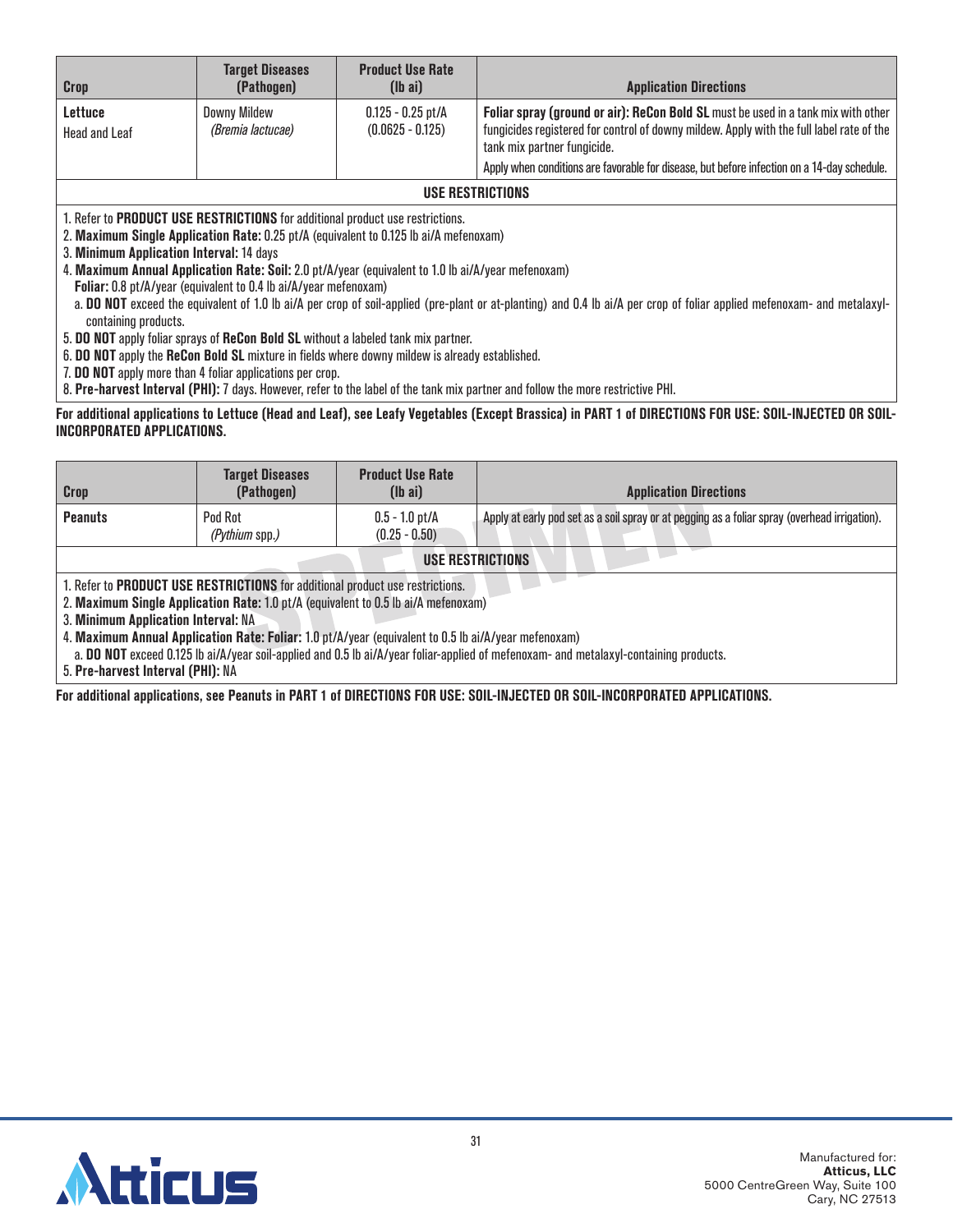| <b>Crop</b>      | <b>Target Diseases</b><br>(Pathogen)                                                                         | <b>Product Use Rate</b><br>$(lb\ a)$ | <b>Application Directions</b>                                                                                                                                                                                                                                                                                                                                                                                                                                                                                                                                                                        |  |
|------------------|--------------------------------------------------------------------------------------------------------------|--------------------------------------|------------------------------------------------------------------------------------------------------------------------------------------------------------------------------------------------------------------------------------------------------------------------------------------------------------------------------------------------------------------------------------------------------------------------------------------------------------------------------------------------------------------------------------------------------------------------------------------------------|--|
| <b>Potatoes</b>  | <b>Storage Rots</b><br>Pythium Leak<br>(Pythium spp.)<br><b>Pink Rot</b><br>(Phytophthora<br>erythroseptica) | $3.2 \text{ fl oz/A}$<br>(0.1)       | Make the first application after tuber initiation, when the largest tubers are the size in<br>diameter of a nickel. This period generally coincides with the initiation of flowering.<br>Make a second application 14 days later. If the field has a history of storage rot prob-<br>lems, make a third application 14 days after the second application. If foliar diseases<br>are expected, then a tank mix with a labeled rate of mancozeb or chlorothalonil prod-<br>ucts is required.<br>Use in conjunction with other management practices such as crop rotation and resis-<br>tant varieties. |  |
| USE RESTRICTIONS |                                                                                                              |                                      |                                                                                                                                                                                                                                                                                                                                                                                                                                                                                                                                                                                                      |  |

2. **Maximum Single Application Rate:** 3.2 fl oz/A (equivalent to 0.1 lb ai/A mefenoxam)

3. **Minimum Application Interval:** 14 days

4. **Maximum Annual Application Rate:** 9.6 fl oz/A/year (equivalent to 0.3 lb ai/A/year mefenoxam)

a. **DO NOT** exceed the equivalent of 0.34 lb ai/A per season of soil-applied and 0.4 lb ai/A per season of foliar-applied mefenoxam- and metalaxyl-containing products. 5. **Pre-harvest Interval (PHI):** 14 days

| <b>Crop</b>                                                                                                                                                                                                                 | <b>Target Diseases</b><br>(Pathogen)                                  | <b>Product Use Rate</b><br>$(lb\ a\ i)$            | <b>Application Directions</b>                                                                                                                                                                                                                                                                                                                                                                                                                                                                                                                                                                                                                                              |  |
|-----------------------------------------------------------------------------------------------------------------------------------------------------------------------------------------------------------------------------|-----------------------------------------------------------------------|----------------------------------------------------|----------------------------------------------------------------------------------------------------------------------------------------------------------------------------------------------------------------------------------------------------------------------------------------------------------------------------------------------------------------------------------------------------------------------------------------------------------------------------------------------------------------------------------------------------------------------------------------------------------------------------------------------------------------------------|--|
| <b>Stone Fruits, Crop</b><br>Group 12<br>Apricot<br>Cherry (sweet and tart)<br>Nectarine<br>Peach<br>Plum<br>(Chickasaw, Damson,<br>Japanese)<br>Plumcot<br>Prune (fresh)<br>Hybrids, cultivars, and<br>varieties of these. | <b>Crown Rot Collar</b><br><b>Rot Root Rot</b><br>(Phytophthora spp.) | $4.0$ pt/A<br>(2.0)<br>0r<br>1.5 fl oz/1,000 sq ft | Soil spray (broadcast, band or irrigation): Apply to soil beneath the tree canopy<br>or apply through irrigation water (micro-sprinkler or drip) to cover the root zone two<br>weeks after planting (new plantings) or in the spring before growth begins (estab-<br>lished plantings).<br>Additional applications may be made at 2- to 3-month intervals, depending on disease<br>pressure. Make up to 3 applications per year.<br>Apply before symptoms appear. ReCon Bold SL will not revitalize trees showing mod-<br>erate to severe disease symptoms.<br>For intense plantings (2 - 3 times the normal planting rate), apply on a per area basis<br>$(1,000$ sq ft). |  |
| USE RESTRICTIONS                                                                                                                                                                                                            |                                                                       |                                                    |                                                                                                                                                                                                                                                                                                                                                                                                                                                                                                                                                                                                                                                                            |  |

1. Refer to **PRODUCT USE RESTRICTIONS** for additional product use restrictions.

2. **Maximum Single Application Rate:** 4.0 pt/A (equivalent to 2.0 lb ai/A mefenoxam)

3. **Minimum Application Interval:** 60 days

4. **Maximum Annual Application Rate:** 12.0 pt/A/year (equivalent to 6 lb ai/A/year mefenoxam)

a. **DO NOT** exceed the equivalent of 6.0 lb ai/A per crop of soil-applied mefenoxam- and metalaxyl-containing products.

5. **DO NOT** apply more than 3 applications per year.

6. **DO NOT** concentrate spray around tree trunks.

7. **DO NOT** apply to trees under stress.

8. **In CA, DO NOT** apply to newly planted trees within 45 days of planting. On some varieties, chlorosis may occur on leaf margins.

9. **DO NOT** graze livestock in treated areas.

10. **DO NOT** graze or feed cover crops grown in treated orchards.

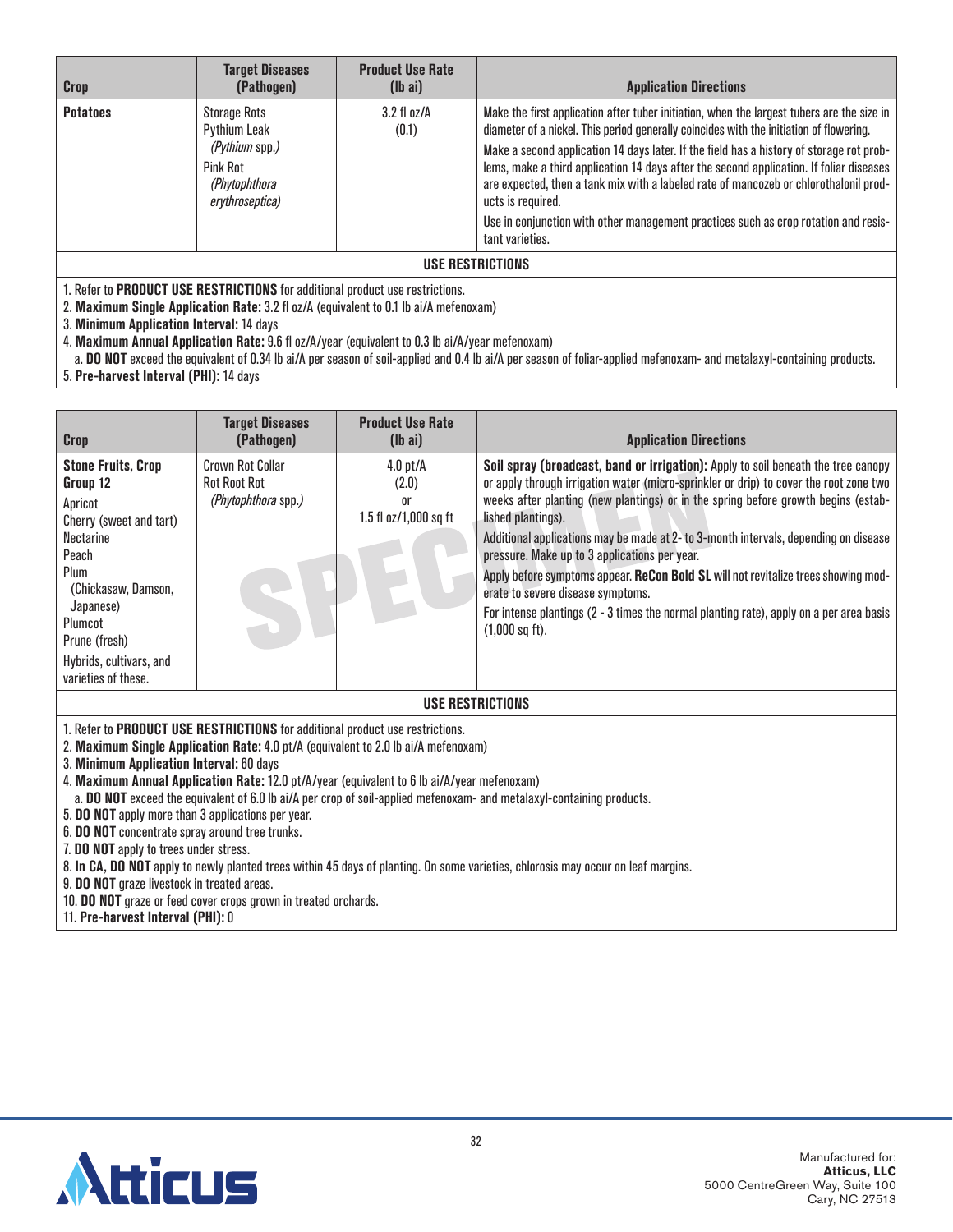| <b>Crop</b>         | <b>Target Diseases</b><br>(Pathogen)                                                                                             | <b>Product Use Rate</b><br>$(lb\ a\ i)$ | <b>Application Directions</b>                                                                                                                                                                                                                                                                                                                                                                                                                                                                                                                                                                                                                                                                                                                                                                                                                                                                                                                                         |  |
|---------------------|----------------------------------------------------------------------------------------------------------------------------------|-----------------------------------------|-----------------------------------------------------------------------------------------------------------------------------------------------------------------------------------------------------------------------------------------------------------------------------------------------------------------------------------------------------------------------------------------------------------------------------------------------------------------------------------------------------------------------------------------------------------------------------------------------------------------------------------------------------------------------------------------------------------------------------------------------------------------------------------------------------------------------------------------------------------------------------------------------------------------------------------------------------------------------|--|
| <b>Strawberries</b> | <b>Red Stele</b><br>(Phytophthora fragariae)<br><b>Vascular Collapse</b><br>(P. cactorum)<br><b>Leather Rot</b><br>(P. cactorum) | $1.0$ pt/ $\AA$<br>(0.50)               | Annual plantings: Apply up to 3 times per crop by ground (banded), drip, or over-<br>head chemigation. Make first application after transplanting. Make the second appli-<br>cation 30 days before the beginning of harvest or at fruit set. Apply the third application<br>during harvest, depending on disease pressure and environmental conditions.<br>Established plantings: Apply up to 3 times per crop by ground (banded), drip, or<br>overhead chemigation. Make first application in the spring after the ground thaws and<br>before first bloom. Make a second application after harvest in the fall. For control of<br>leather rot, make an additional application during the growing season at fruit set.<br>If applying through drip irrigation, calculate the rate as a band application with a band<br>width equal to the root zone width. Inject ReCon Bold SL into the irrigation water.<br><b>ReCon Bold SL</b> may be applied the day of harvest. |  |
| IIAF REATRIATIANA   |                                                                                                                                  |                                         |                                                                                                                                                                                                                                                                                                                                                                                                                                                                                                                                                                                                                                                                                                                                                                                                                                                                                                                                                                       |  |

**USE RESTRICTIONS**

1. Refer to **PRODUCT USE RESTRICTIONS** for additional product use restrictions.

2. **Maximum Single Application Rate:** 1.0 pt/A (equivalent to 0.5 lb ai/A mefenoxam)

3. **Minimum Application Interval:** 30 days

4. **Maximum Annual Application Rate:** 3.0 pt/A/year (equivalent to 1.5 lb ai/A/year mefenoxam)

a. **DO NOT** exceed the equivalent of 1.5 lb ai/A per crop of soil-applied mefenoxam- and metalaxyl-containing products.

5. **DO NOT** make more than 3 applications per crop.

6. **Pre-harvest Interval (PHI):** 0 days

| Crop                                                                                                                       | <b>Target Diseases</b><br>(Pathogen)                                          | <b>Product Use Rate</b><br>$(lb\ a\ i)$ | <b>Application Directions</b>                                                                                                                                                    |  |  |
|----------------------------------------------------------------------------------------------------------------------------|-------------------------------------------------------------------------------|-----------------------------------------|----------------------------------------------------------------------------------------------------------------------------------------------------------------------------------|--|--|
| <b>Strawberry plant</b><br>production in field                                                                             | <b>Red Stele</b><br>(Phytophthora fragariae)                                  | $1.0$ pt/A<br>(0.50)                    | Field nurseries: Apply to young plants in field nurseries by ground, drip, or<br>overhead chemigation.                                                                           |  |  |
| <b>nurseries</b>                                                                                                           | <b>Vascular Collapse</b><br>(P. cactorum)                                     |                                         | If applying through drip irrigation, calculate the rate as a band application with a band<br>width equal to the root zone width. Inject ReCon Bold SL into the irrigation water. |  |  |
|                                                                                                                            | Leather Rot<br>(P. cactorum)                                                  |                                         |                                                                                                                                                                                  |  |  |
| USE RESTRICTIONS                                                                                                           |                                                                               |                                         |                                                                                                                                                                                  |  |  |
|                                                                                                                            | 1. Refer to PRODUCT USE RESTRICTIONS for additional product use restrictions. |                                         |                                                                                                                                                                                  |  |  |
| 2. Maximum Single Application Rate: 1.0 pt/A (equivalent to 0.5 lb ai/A/mefenoxam)                                         |                                                                               |                                         |                                                                                                                                                                                  |  |  |
| 3. Minimum Application Interval: 30 days                                                                                   |                                                                               |                                         |                                                                                                                                                                                  |  |  |
| 4. Maximum Annual Application Rate: 2.0 pt/A/year (equivalent to 1.0 lb ai/A/year mefenoxam)                               |                                                                               |                                         |                                                                                                                                                                                  |  |  |
| a. DO NOT exceed the equivalent of 1.0 lb ai/A per plant production cycle of mefenoxam- and metalaxyl-containing products. |                                                                               |                                         |                                                                                                                                                                                  |  |  |
| 5. DO NOT use in strawberry field nurseries east of the Rocky Mountains.                                                   |                                                                               |                                         |                                                                                                                                                                                  |  |  |

 $\sim$ 

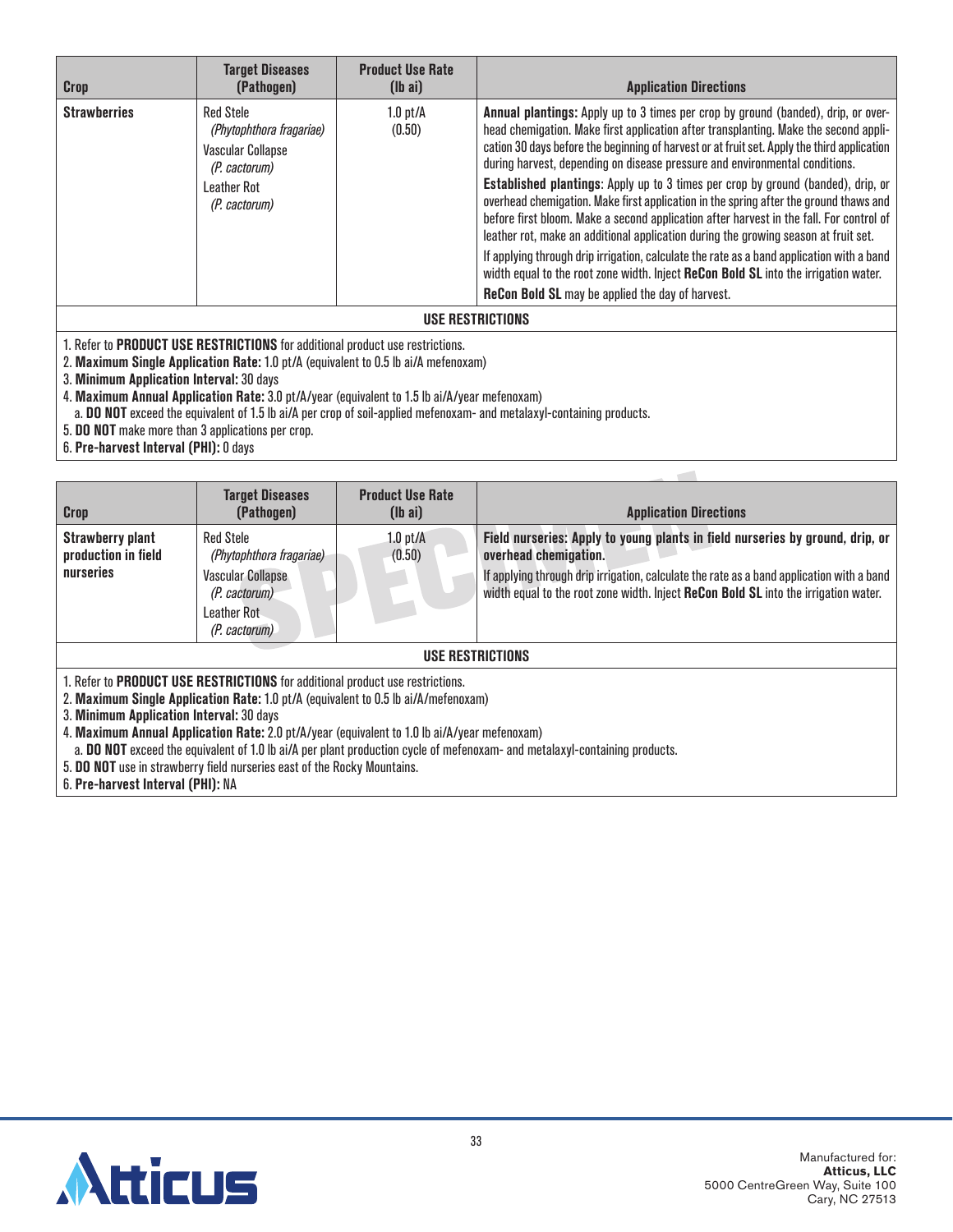| <b>Crop</b>    | <b>Target Diseases</b><br>(Pathogen)                               | <b>Product Use Rate</b><br>$(lb\ a)$                                                               | <b>Application Directions</b>                                                                                                                                                                                                                                                                                                                                                                                                                                                                                                                                                                                                                                                                                                                                                                                                                                                                                                                                                                                                                                                                                    |  |
|----------------|--------------------------------------------------------------------|----------------------------------------------------------------------------------------------------|------------------------------------------------------------------------------------------------------------------------------------------------------------------------------------------------------------------------------------------------------------------------------------------------------------------------------------------------------------------------------------------------------------------------------------------------------------------------------------------------------------------------------------------------------------------------------------------------------------------------------------------------------------------------------------------------------------------------------------------------------------------------------------------------------------------------------------------------------------------------------------------------------------------------------------------------------------------------------------------------------------------------------------------------------------------------------------------------------------------|--|
| <b>Tobacco</b> | <b>Blue Mold</b><br>(Peronospora tabacina)                         | $0.50$ pt/A<br>(0.25)<br>For no-till tobacco:<br>$0.50 - 1.0$ pt/A<br>$(0.25 - 0.50)$              | Soil spray (band): If ReCon Bold SL was applied prior to transplanting, make an<br>additional application at lay-by or the last cultivation. Position the nozzles so the spray<br>is deposited under the plants and is covered by the soil in cultivation.                                                                                                                                                                                                                                                                                                                                                                                                                                                                                                                                                                                                                                                                                                                                                                                                                                                       |  |
|                | <b>Black Shank</b><br>(Phytophthora parasitica<br>var. nicotianae) | $1.0 - 2.0$ pt/A<br>$(0.50 - 1.0)$<br>For no-till tobacco:<br>$0.50 - 1.0$ pt/A<br>$(0.25 - 0.50)$ | Soil spray (broadcast or band): Position the nozzles so the spray is deposited under<br>the plants and covered with soil by the cultivator. Use the higher specified rate if the<br>disease epidemic is expected to be severe. Make one application at lay-by or make<br>one application at the first cultivation and a second application at lay-by.<br>Apply preventively for effective black shank control. If black shank is expected early in the<br>season, apply as near as possible to transplanting followed by sequential applications.<br>Consult local extension bulletins for additional use recommendations.<br>For best results against black shank, use tobacco varieties that have high resistance<br>to black shank and use crop rotation.<br>In fields with a history of severe black shank, use the highest rate and plant a variety<br>resistant to the race of <i>Phytophthora</i> present (Burley L8 hybrids are resistant to only<br>Phytophthora Race 0).<br>Failure to adequately control nematodes in fields treated with ReCon Bold SL may<br>result in poor control of black shank. |  |
|                |                                                                    |                                                                                                    | USE RESTRICTIONS                                                                                                                                                                                                                                                                                                                                                                                                                                                                                                                                                                                                                                                                                                                                                                                                                                                                                                                                                                                                                                                                                                 |  |
|                |                                                                    |                                                                                                    |                                                                                                                                                                                                                                                                                                                                                                                                                                                                                                                                                                                                                                                                                                                                                                                                                                                                                                                                                                                                                                                                                                                  |  |

2. **Maximum Single Application Rate:** 2.0 pt/A (equivalent to 1.0 lb ai/A mefenoxam)

3. **Minimum Application Interval:** 14 days

4. **Maximum Annual Application Rate:** 3.0 pt/A/year (equivalent to 1.5 lb ai/A/year mefenoxam)

a. **DO NOT** exceed the equivalent of 1.5 lb ai/A per crop of mefenoxam- and metalaxyl-containing products.

5. **DO NOT** use in high black shank areas on highly susceptible flue-cured varieties.

6. **DO NOT** use **ReCon Bold SL** for black shank control in PA.

7. **Pre-harvest Interval (PHI):** NA

**For additional applications, see Tobacco in PART 1 of DIRECTIONS FOR USE: SOIL-INJECTED OR SOIL-INCORPORATED APPLICATIONS.**

| Crop             | <b>Target Diseases</b><br>(Pathogen)                                         | <b>Product Use Rate</b><br>$(lb\ a\ i)$ | <b>Application Directions</b>                                                                                                                                                                                                                                                               |
|------------------|------------------------------------------------------------------------------|-----------------------------------------|---------------------------------------------------------------------------------------------------------------------------------------------------------------------------------------------------------------------------------------------------------------------------------------------|
| Tomato           | <b>Fruit Rot</b><br>(Phytophthora spp.)<br><b>Root Rot</b><br>(Pythium spp.) | $1.0$ pt/ $\AA$<br>(0.50)               | Soil spray (broadcast or band) or soil injection: Apply as a directed soil surface<br>spray under the vines or injected into the beds with water or liquid fertilizer.<br>Make application 4 - 6 weeks after planting. If needed, make a second application up<br>to 1 week before harvest. |
| USE RESTRICTIONS |                                                                              |                                         |                                                                                                                                                                                                                                                                                             |

1. Refer to **PRODUCT USE RESTRICTIONS** for additional product use restrictions.

2. **Maximum Single Application Rate:** 1.0 pt/A (equivalent to 0.5 lb ai/A mefenoxam)

3. **Minimum Application Interval:** 28 days

4. **Maximum Annual Application Rate:** 3.0 pt/A/year (equivalent to 1.5 lb ai/A/year mefenoxam)

a. **DO NOT** exceed the equivalent of 1.5 lb ai/A per crop of soil-applied and 0.5 lb ai/A per crop of foliar-applied mefenoxam- and metalaxyl-containing products. 5. **Pre-harvest Interval (PHI):** 7 days

**For additional applications, see Tomato in PART 1 of DIRECTIONS FOR USE: SOIL-INJECTED OR SOIL-INCORPORATED APPLICATIONS.**

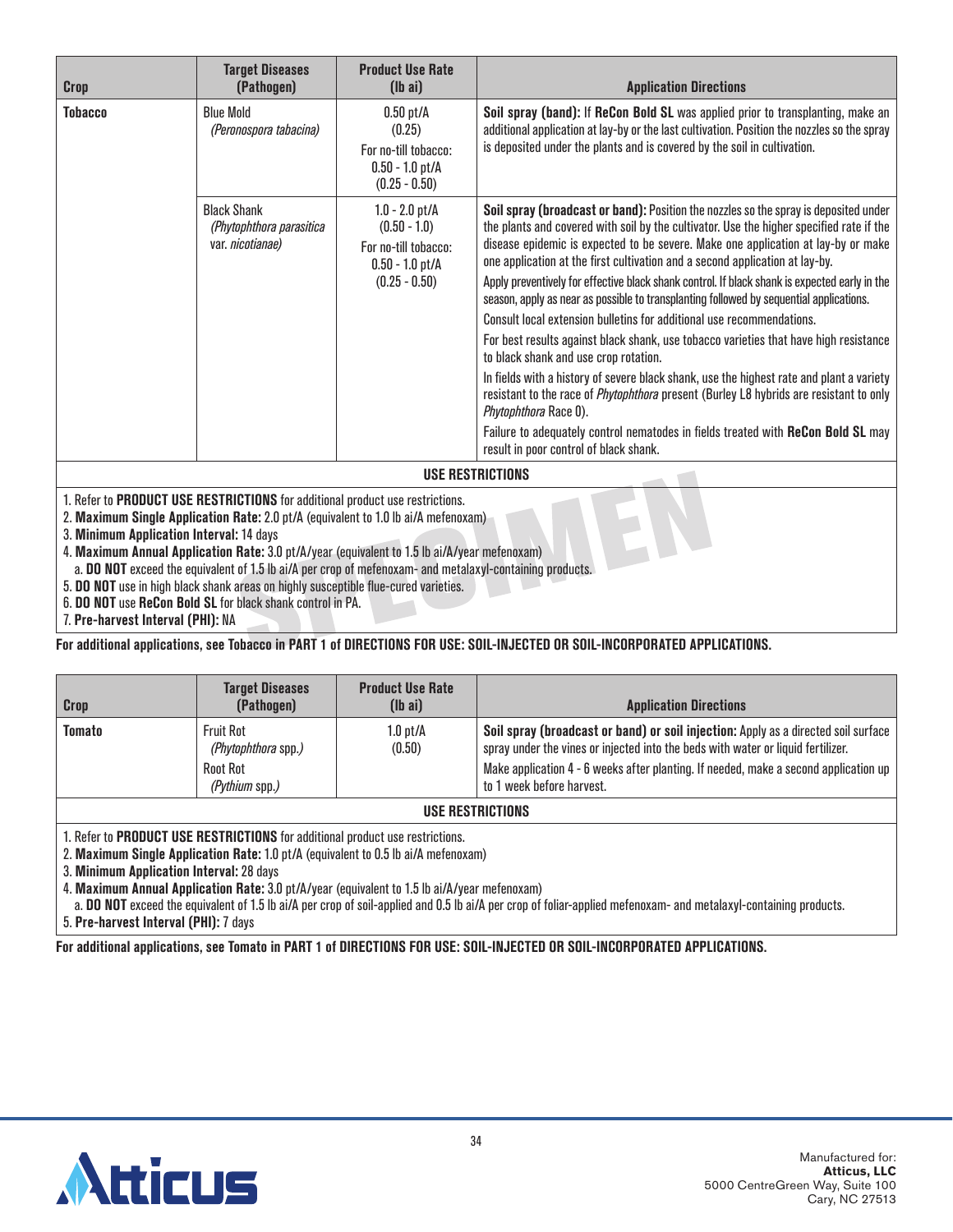| <b>Crop</b>                                                                                                                                                                                                                                                                                                                                                                                                                                                                                                                                                                                                                                                                                                                                                                                                                                                                                    | <b>Target Diseases</b><br>(Pathogen)                                            | <b>Product Use Rate</b><br>$(lb\ a\ i)$                        | <b>Application Directions</b>                                                                                                                                                                                                                                                           |
|------------------------------------------------------------------------------------------------------------------------------------------------------------------------------------------------------------------------------------------------------------------------------------------------------------------------------------------------------------------------------------------------------------------------------------------------------------------------------------------------------------------------------------------------------------------------------------------------------------------------------------------------------------------------------------------------------------------------------------------------------------------------------------------------------------------------------------------------------------------------------------------------|---------------------------------------------------------------------------------|----------------------------------------------------------------|-----------------------------------------------------------------------------------------------------------------------------------------------------------------------------------------------------------------------------------------------------------------------------------------|
| Tree Nuts,<br>Crop Group 14-12<br>(specified below)*                                                                                                                                                                                                                                                                                                                                                                                                                                                                                                                                                                                                                                                                                                                                                                                                                                           | <b>Crown Rot</b><br><b>Collar Rot</b><br><b>Root Rot</b><br>(Phytophthora spp.) | $4.0$ pt/A<br>(2.0)<br>0 <sup>r</sup><br>1.5 fl oz/1,000 sq ft | Soil spray (broadcast, band or irrigation): Apply to soil beneath the tree canopy<br>or apply through irrigation water (micro-sprinkler or drip) to cover the root zone two<br>weeks after planting (new plantings) or in the spring before growth begins (estab-<br>lished plantings). |
|                                                                                                                                                                                                                                                                                                                                                                                                                                                                                                                                                                                                                                                                                                                                                                                                                                                                                                |                                                                                 |                                                                | Additional applications may be made at 2- to 3-month intervals, depending on disease<br>pressure. Make up to 3 applications per year.                                                                                                                                                   |
|                                                                                                                                                                                                                                                                                                                                                                                                                                                                                                                                                                                                                                                                                                                                                                                                                                                                                                |                                                                                 |                                                                | Apply before symptoms appear. ReCon Bold SL will not revitalize trees showing mod-<br>erate to severe disease symptoms.                                                                                                                                                                 |
|                                                                                                                                                                                                                                                                                                                                                                                                                                                                                                                                                                                                                                                                                                                                                                                                                                                                                                |                                                                                 |                                                                | For intense plantings (2 - 3 times the normal planting rate), apply on a per area basis<br>$(1,000$ sq ft).                                                                                                                                                                             |
|                                                                                                                                                                                                                                                                                                                                                                                                                                                                                                                                                                                                                                                                                                                                                                                                                                                                                                |                                                                                 |                                                                | <b>USE RESTRICTIONS</b>                                                                                                                                                                                                                                                                 |
| 1. Refer to PRODUCT USE RESTRICTIONS for additional product use restrictions.<br>2. Maximum Single Application Rate: 4.0 pt/A (equivalent to 2.0 lb ai/A mefenoxam)<br>3. Minimum Application Interval: 60 days<br>4. Maximum Annual Application Rate: 12.0 pt/A/year (equivalent to 6.0 lb ai/A/year mefenoxam)<br>a. DO NOT exceed the equivalent of 6.0 lb ai/A per crop of soil-applied mefenoxam- and metalaxyl-containing products.<br>5. DO NOT apply more than 3 applications per year.<br>6. DO NOT concentrate spray around tree trunks.<br>7. DO NOT apply to trees under stress.<br>8. In CA, DO NOT apply to newly planted trees within 45 days of planting. On some varieties, chlorosis may occur on leaf margins.<br>9. DO NOT graze livestock in treated areas.<br>10. DO NOT graze or feed cover crops grown in treated orchards.<br>11. Pre-harvest Interval (PHI): 30 days |                                                                                 |                                                                |                                                                                                                                                                                                                                                                                         |

\*African nut-tree, Almond, Beechnut, Brazil nut, Brazilian Pine, Bunya, Bur Oak, Butternut, Cajou nut, Candlenut, Cashew, Chestnut, Chinquapin, Coconut, Coquito nut, Dika nut, Ginkgo, Guiana Chestnut, Hazelnut (Filbert), Heartnut, Hickory nut, Japenese horsechestnut, Macadamia Nut, Mongongo nut, Monkey pot, Monkey puzzle nut, Okari nut, Pachira nut, Peach palm nut, Pecan, Pequi Nut, Pili Nut, Pine nut, Pistachio, Sapucaia nut, Tropical almond, Walnut, black, Walnut, English, Yellowhorn.

| Crop                                                                                                                                                                                                                                                 | <b>Target Diseases</b><br>(Pathogen)                                    | <b>Product Use Rate</b><br>$(lb\text{ ai})$ | <b>Application Directions</b>                                                                                                                                                                                                                                                                                                                                                 |  |  |
|------------------------------------------------------------------------------------------------------------------------------------------------------------------------------------------------------------------------------------------------------|-------------------------------------------------------------------------|---------------------------------------------|-------------------------------------------------------------------------------------------------------------------------------------------------------------------------------------------------------------------------------------------------------------------------------------------------------------------------------------------------------------------------------|--|--|
| <b>Tropical and</b><br><b>Subtropical Fruit -</b><br><b>Medium to Large Fruit,</b><br><b>Smooth and Rough or</b><br><b>Hairy Peel</b><br><b>Black Sapote</b><br>Canistel<br><b>Mamey Sapote</b><br>Mango<br>Papaya<br>Sapodilla<br><b>Star Apple</b> | Damping Off<br>(Pythium spp.)<br><b>Root Rot</b><br>(Phytophthora spp.) | $1.5 - 3.0$ pt/A<br>$(0.75 - 1.5)$          | Soil drench: Add ReCon Bold SL to water or a liquid fertilizer solution. Apply this<br>solution to the base of the plants to deliver approximately 5 gallons per plant.<br>Two applications may be made per growing season.<br>Make the first application at transplanting or in the spring at root growth flush.<br>Make a second application at least 1 day before harvest. |  |  |
| <b>USE RESTRICTIONS</b>                                                                                                                                                                                                                              |                                                                         |                                             |                                                                                                                                                                                                                                                                                                                                                                               |  |  |
| 1. Refer to PRODUCT USE RESTRICTIONS for additional product use restrictions.<br>2. Maximum Single Application Rate: 3.0 pt/A (equivalent to 1.5 lb ai/A mefenoxam)<br>3. Minimum Application Interval: 90 days                                      |                                                                         |                                             |                                                                                                                                                                                                                                                                                                                                                                               |  |  |

4. **Maximum Annual Application Rate:** 6.0 pt/A/year (equivalent to 3.0 lb ai/A/year mefenoxam)

a. **DO NOT** exceed 3.0 lb ai/A/year of mefenoxam- and metalaxyl-containing products.

5. **DO NOT** apply more than 2 applications per year.

6. **Pre-harvest Interval (PHI):** 1 day

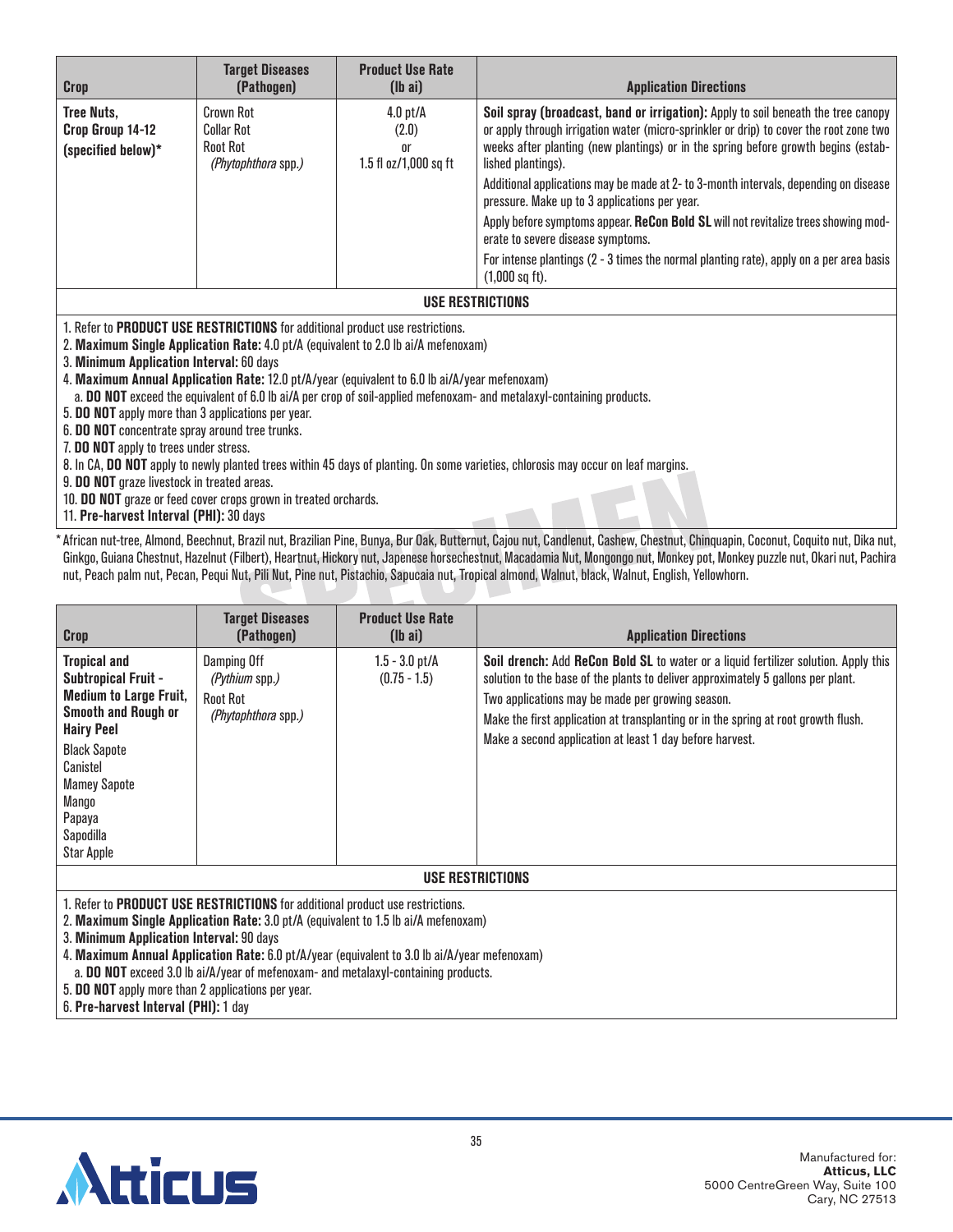| Crop                                                                                                                                                                                                                                                                                                                                                                                                                                                                                                  | <b>Target Diseases</b><br>(Pathogen)                                                                                                                                                                                                                                                    | <b>Product Use Rate</b><br>$(lb\ a\ i)$ | <b>Application Directions</b>                                                                                                                                                                                                                                                                           |  |
|-------------------------------------------------------------------------------------------------------------------------------------------------------------------------------------------------------------------------------------------------------------------------------------------------------------------------------------------------------------------------------------------------------------------------------------------------------------------------------------------------------|-----------------------------------------------------------------------------------------------------------------------------------------------------------------------------------------------------------------------------------------------------------------------------------------|-----------------------------------------|---------------------------------------------------------------------------------------------------------------------------------------------------------------------------------------------------------------------------------------------------------------------------------------------------------|--|
| <b>Tropical and</b><br><b>Subtropical Fruit -</b><br><b>Medium to Large Fruit,</b><br><b>Rough or Hairy Peel</b><br>Atemoya<br><b>Biriba</b><br>Cherimoya<br><b>Custard Apple</b><br>llama<br>Soursop<br><b>Sugar Apple</b>                                                                                                                                                                                                                                                                           | Crown Rot<br>Damping Off<br><b>Pythium Root</b><br>(Pythium spp.)<br>Phytophthora Root and<br><b>Crown Rot</b><br>(Phytophthora spp.)<br><b>Starfruit only:</b><br><b>Crown Rot</b><br><b>Root Rot</b><br>(Phytophthora spp.)<br><b>Crown Rot</b><br>Pythium Root Rot<br>(Pythium spp.) | $1.5 - 3.0$ pt/A<br>$(0.75 - 1.5)$      | Soil drench: Add ReCon Bold SL to water or a liquid fertilizer solution. Make appli-<br>cations to the soil surface under the canopy of the trees delivering approximately<br>5 gallons/plant.<br>Make one application in the spring when root growth begins.<br>Make a second application in the fall. |  |
|                                                                                                                                                                                                                                                                                                                                                                                                                                                                                                       |                                                                                                                                                                                                                                                                                         |                                         | <b>USE RESTRICTIONS</b>                                                                                                                                                                                                                                                                                 |  |
| 1. Refer to PRODUCT USE RESTRICTIONS for additional product use restrictions.<br>2. Maximum Single Application Rate: 3.0 pt/A (equivalent to 1.5 lb ai/A mefenoxam)<br>3. Minimum Application Interval: 90 days<br>4. Maximum Annual Application Rate: 6.0 pt/A/year (equivalent to 3.0 lb ai/A/year mefenoxam)<br>a. DO NOT exceed 3.0 lb ai/A/year of mefenoxam- and metalaxyl-containing products.<br>5. DO NOT apply more than 2 applications per year.<br>6. Pre-harvest Interval (PHI): 30 days |                                                                                                                                                                                                                                                                                         |                                         |                                                                                                                                                                                                                                                                                                         |  |

| <b>Crop</b>                                                                                                                                                                                                                                                                                                                                                                                                                                                                                                                                                                                                                                                                                     | <b>Target Diseases</b><br>(Pathogen) | <b>Product Use Rate</b><br>$(lb\ a\ i)$                                                        | <b>Application Directions</b>                                                                                                                                                                                                                                                                                                                                                             |  |  |
|-------------------------------------------------------------------------------------------------------------------------------------------------------------------------------------------------------------------------------------------------------------------------------------------------------------------------------------------------------------------------------------------------------------------------------------------------------------------------------------------------------------------------------------------------------------------------------------------------------------------------------------------------------------------------------------------------|--------------------------------------|------------------------------------------------------------------------------------------------|-------------------------------------------------------------------------------------------------------------------------------------------------------------------------------------------------------------------------------------------------------------------------------------------------------------------------------------------------------------------------------------------|--|--|
| Wasabi (greenhouse)                                                                                                                                                                                                                                                                                                                                                                                                                                                                                                                                                                                                                                                                             | <b>Root Rot</b><br>(Pythium spp.)    | $0.5 - 1.5$ pt/A<br>$(0.25 - 0.75)$<br>Equivalent to<br>$0.0012 - 0.014$ lb ai/ft <sup>3</sup> | Greenhouse foliar mist application only: Apply only via automatic foliar misting<br>system in 400 - 1500 gallons/A. Make the first application prior to disease onset and<br>subsequent applications on a 7-day interval.<br>Do not apply more than 2 sequential applications of ReCon Bold SL or other Group 4<br>fungicides before alternating with a fungicide that is not in Group 4. |  |  |
|                                                                                                                                                                                                                                                                                                                                                                                                                                                                                                                                                                                                                                                                                                 | <b>USE RESTRICTIONS</b>              |                                                                                                |                                                                                                                                                                                                                                                                                                                                                                                           |  |  |
| 1. Refer to PRODUCT USE RESTRICTIONS for additional product use restrictions.<br>2. Maximum Single Application Rate: 1.5 pt/A (equivalent to 0.75 lb ai/A mefenoxam)<br>3. Minimum Application Interval: 7 days<br>4. Maximum Annual Application: 9.0 pt/A (equivalent to 4.5 lb ai/A/year mefenoxam)<br>a. DO NOT exceed 4.5 lb ai/A/year of mefenoxam- and metalaxyl-containing products.<br>5. Applications may only be made via automatic foliar misting system. No workers or handlers may be present in the greenhouse during application.<br>6. DO NOT apply more than 6 applications per year.<br>7. Pre-harvest Interval (PHI): 7 days<br>8. Restricted-entry Interval (REI): 48 hours |                                      |                                                                                                |                                                                                                                                                                                                                                                                                                                                                                                           |  |  |

 $\overline{\phantom{a}}$